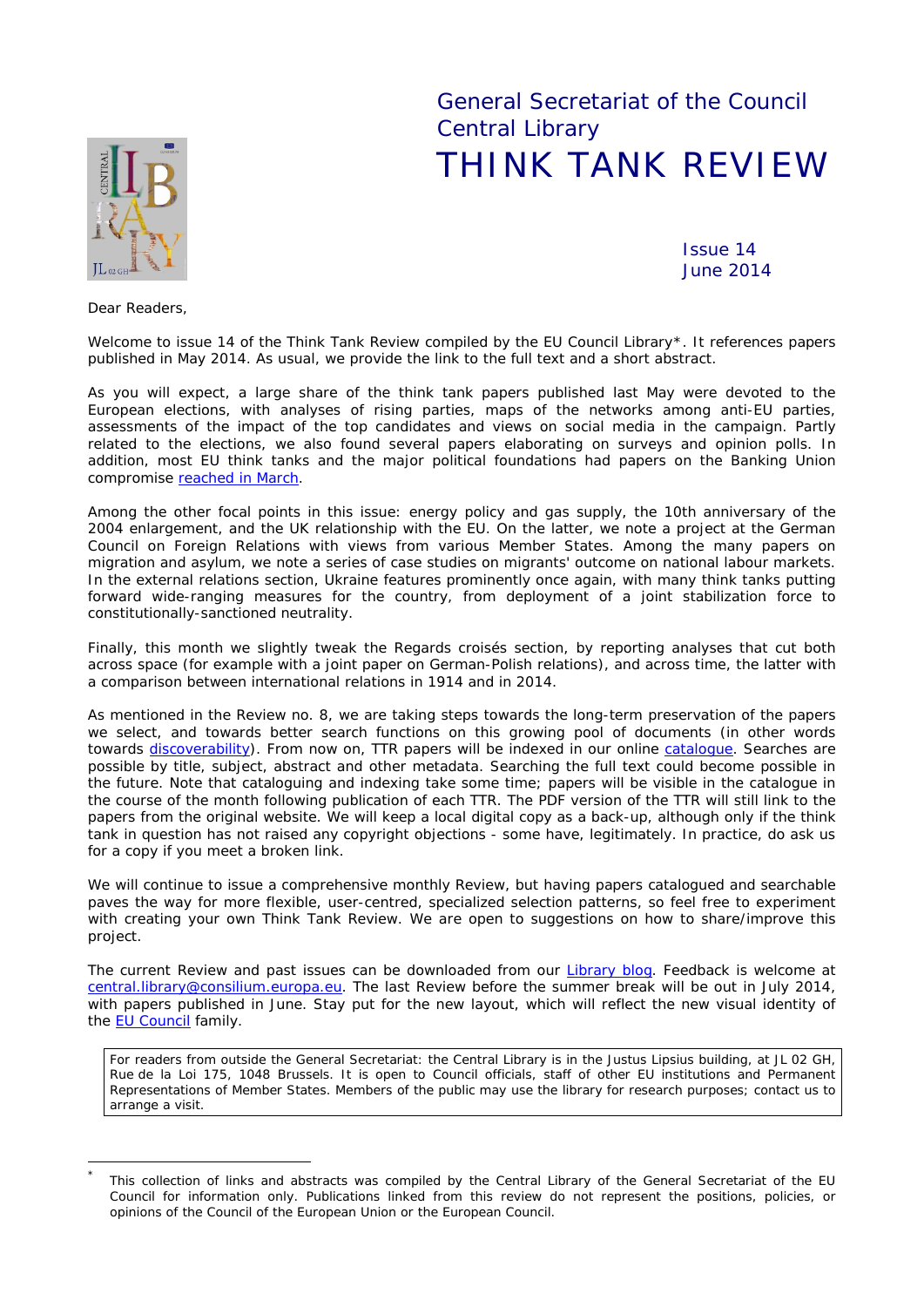# **TABLE OF CONTENTS**

# **SECTION 1 - [EU POLITICS AND INSTITUTIONS](#page-9-0)**

| <b>EU Council Presidency</b>                                                                                                                                                                                               |
|----------------------------------------------------------------------------------------------------------------------------------------------------------------------------------------------------------------------------|
| LATVIJAS ĀRPOLITIKAS INSTITŪTS (LATVIAN INSTITUTE OF INTERNATIONAL AFFAIRS)                                                                                                                                                |
| European political challenges in the context of the European Parliament elections and Latvia's                                                                                                                             |
| <b>EU</b> institutions                                                                                                                                                                                                     |
| NOTRE EUROPE - JACQUES DELORS INSTITUTE                                                                                                                                                                                    |
|                                                                                                                                                                                                                            |
| ULKOPOLIITTINEN INSTITUUTTI (FINNISH INSTITUTE OF INTERNATIONAL AFFAIRS)                                                                                                                                                   |
| Beyond the euro crisis: European constitutional dilemmas and treaty amendments 10<br>Pioneers of a European diplomatic system: EU delegations in Moscow and Washington 11<br>LEUVEN CENTRE FOR GLOBAL GOVERNANCE STUDIES   |
| Unus inter plures? The EEAS, the Vienna Convention and international diplomatic practice 11                                                                                                                                |
| ULKOPOLIITTINEN INSTITUUTTI (FINNISH INSTITUTE OF INTERNATIONAL AFFAIRS) /<br>ELINKEINOELÄMÄN TUTKIMUSLAITOS (RESEARCH INSTITUTE OF THE FINNISH ECONOMY) /<br>JANE JA AATOS ERKON SÄÄTIÖ (JANE AND AATOS ERKKO FOUNDATION) |
|                                                                                                                                                                                                                            |
| PEW RESEARCH CENTER                                                                                                                                                                                                        |
| A fragile rebound for EU image on eve of European Parliament elections. EU favorability rises,                                                                                                                             |
| OPEN SOCIETY EUROPEAN POLICY INSTITUTE / OPEN SOCIETY FOUNDATIONS                                                                                                                                                          |
|                                                                                                                                                                                                                            |
| CENTRE D'ÉTUDES ET DE RECHERCHES INTERNATIONALES                                                                                                                                                                           |
|                                                                                                                                                                                                                            |
| ZENTRUM FÜR EUROPÄISCHE INTEGRATIONSFORSCHUNG (CENTER FOR EUROPEAN<br>INTEGRATION STUDIES)                                                                                                                                 |
|                                                                                                                                                                                                                            |
| BARCELONA CENTRE FOR INTERNATIONAL AFFAIRS                                                                                                                                                                                 |
| EU common values at stake: is Article 7 TEU an effective protection mechanism?  12<br>BERTELSMANN STIFTUNG                                                                                                                 |
|                                                                                                                                                                                                                            |
| EU politics in the aftermath of European Parliament elections                                                                                                                                                              |
| EUROPEAN POLICY CENTRE                                                                                                                                                                                                     |
|                                                                                                                                                                                                                            |
| CENTRE FOR EUROPEAN POLICY STUDIES / EUROPEAN POLICY INSTITUTES NETWORK                                                                                                                                                    |
| Between apathy and anger: challenges to the Union from the 2014 elections to the European                                                                                                                                  |
| INSTITUTE FOR NATIONAL SECURITY STUDIES                                                                                                                                                                                    |
|                                                                                                                                                                                                                            |
| NOTRE EUROPE - JACQUES DELORS INSTITUTE                                                                                                                                                                                    |
| Who will the Commission's next president be? A multiple-choice question  13                                                                                                                                                |
| PEW RESEARCH CENTER                                                                                                                                                                                                        |
| The EU elections on Twitter. Mixed views about the EU & little passion for the candidates  14<br>CENTRE FOR EUROPEAN POLICY STUDIES                                                                                        |
| FRIEDRICH-EBERT-STIFTUNG (FRIEDRICH EBERT FOUNDATION)                                                                                                                                                                      |
|                                                                                                                                                                                                                            |

For further information contact the Central Library staff: central.library@consilium.europa.eu.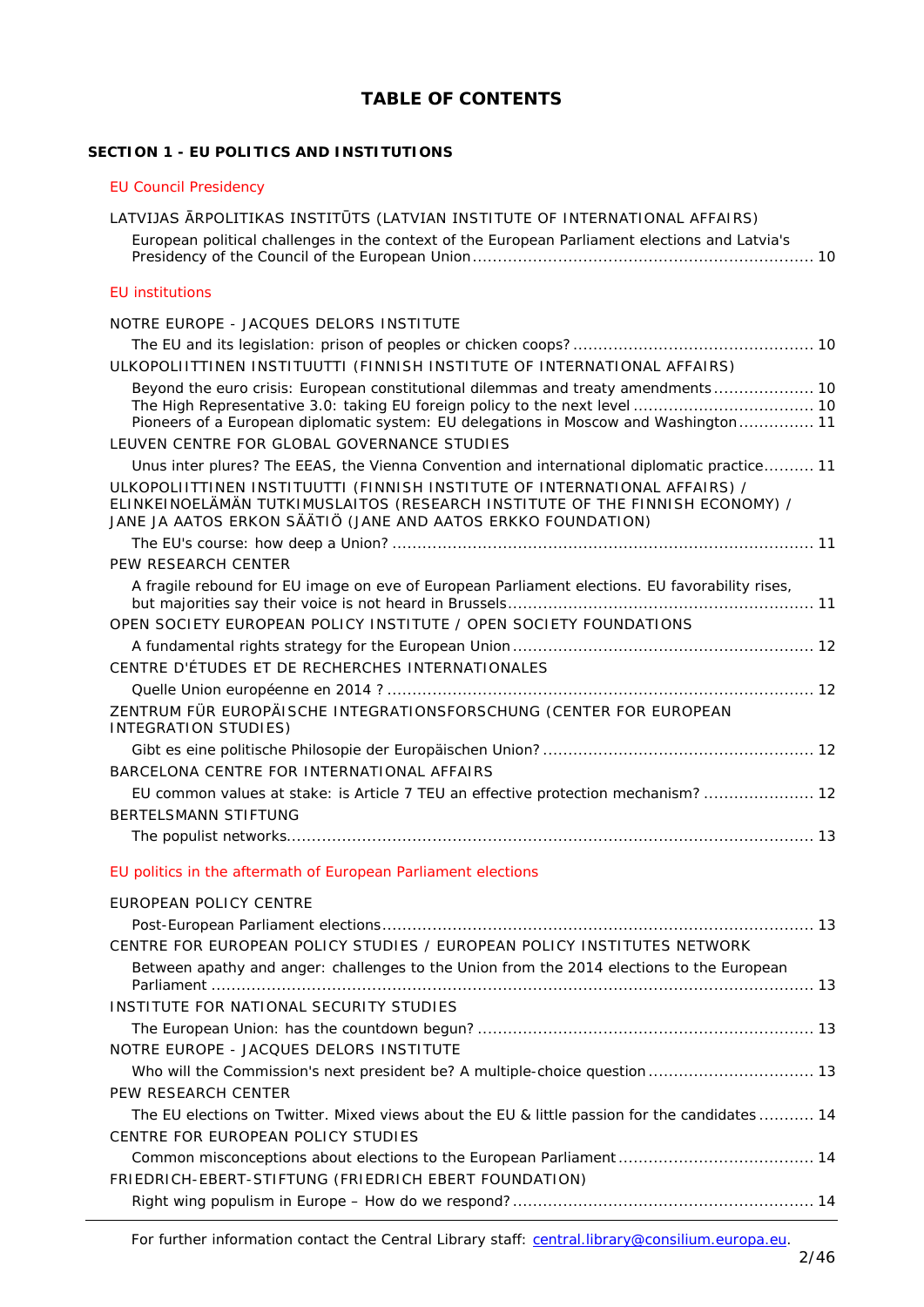| ZENTRUM FÜR EUROPÄISCHE INTEGRATIONSFORSCHUNG (CENTER FOR EUROPEAN<br><b>INTEGRATION STUDIES)</b>                                                                                                                |  |
|------------------------------------------------------------------------------------------------------------------------------------------------------------------------------------------------------------------|--|
|                                                                                                                                                                                                                  |  |
| <b>SECTION 2 - ECONOMICS</b>                                                                                                                                                                                     |  |
| Member States and European economies                                                                                                                                                                             |  |
| PETERSON INSTITUTE FOR INTERNATIONAL ECONOMICS                                                                                                                                                                   |  |
|                                                                                                                                                                                                                  |  |
| LISBON COUNCIL FOR ECONOMIC COMPETITIVENESS AND SOCIAL RENEWAL /<br>THE CONFERENCE BOARD                                                                                                                         |  |
| Productivity and digitalisation in Europe: paving the road to faster growth 15                                                                                                                                   |  |
| <b>TERRA NOVA</b>                                                                                                                                                                                                |  |
|                                                                                                                                                                                                                  |  |
| <b>TIMBRO</b>                                                                                                                                                                                                    |  |
| Economic freedom in the EU: mediocre today - world leader tomorrow? 15<br>CENTRE FOR EUROPEAN POLICY STUDIES                                                                                                     |  |
| Exports and capacity constraints: a smooth transition regression model for six euro-area                                                                                                                         |  |
|                                                                                                                                                                                                                  |  |
| EUROPEAN CAPITAL MARKETS INSTITUTE / CENTRE FOR EUROPEAN POLICY STUDIES                                                                                                                                          |  |
|                                                                                                                                                                                                                  |  |
| SAFE - SUSTAINABLE ARCHITECTURE FOR FINANCE IN EUROPE                                                                                                                                                            |  |
|                                                                                                                                                                                                                  |  |
| ЦЕНТР ЭКОНОМИЧЕСКИХ И ФИНАНСОВЫХ ИССЛЕДОВАНИЙ И РАЗРАБОТОК (CENTER FOR<br>ECONOMIC AND FINANCIAL RESEARCH) / FORUM FOR RESEARCH ON EASTERN EUROPE AND<br><b>EMERGING ECONOMIES</b>                               |  |
| More commitment is needed to improve efficiency in EU fiscal spending  16                                                                                                                                        |  |
| BARCELONA CENTRE FOR INTERNATIONAL AFFAIRS                                                                                                                                                                       |  |
| Mind the gaps - the political consequences of the great recession in Europe  17                                                                                                                                  |  |
| Euro / Economic Governance                                                                                                                                                                                       |  |
| NOTRE EUROPE - JACQUES DELORS INSTITUTE                                                                                                                                                                          |  |
| Who calls the shots in the euro area? 'Brussels' or the Member States?  17                                                                                                                                       |  |
| ELINKEINOELÄMÄN TUTKIMUSLAITOS (RESEARCH INSTITUTE OF THE FINNISH ECONOMY)                                                                                                                                       |  |
| Implications of EU governance reforms: rationale and practical application 17                                                                                                                                    |  |
| FRIEDRICH-EBERT-STIFTUNG (FRIEDRICH EBERT FOUNDATION)                                                                                                                                                            |  |
| Industriepolitik für Europa - Chancen für einen neuen Wachstumspfad 17                                                                                                                                           |  |
| MTA KÖZGAZDASÁG- ÉS REGIONÁLIS TUDOMÁNYI KUTATÓKÖZPONT VILÁGGAZDASÁGI INTÉZET<br>(INSTITUTE OF WORLD ECONOMICS OF THE RESEARCH CENTRE FOR ECONOMIC AND REGIONAL<br>STUDIES OF THE HUNGARIAN ACADEMY OF SCIENCES) |  |
| Az optimális valutaövezet elméletek evolúciója [The evolution of the optimum currency area                                                                                                                       |  |
| CENTRE FOR EUROPEAN POLICY STUDIES                                                                                                                                                                               |  |
| Disappearing government bond spreads in the eurozone - Back to normal? 18<br><b>BRUEGEL</b>                                                                                                                      |  |
|                                                                                                                                                                                                                  |  |
| SAFE - SUSTAINABLE ARCHITECTURE FOR FINANCE IN EUROPE                                                                                                                                                            |  |
|                                                                                                                                                                                                                  |  |
| <b>Banking Union</b>                                                                                                                                                                                             |  |
| WILFRIED MARTENS CENTRE FOR EUROPEAN STUDIES                                                                                                                                                                     |  |
|                                                                                                                                                                                                                  |  |
| FOUNDATION FOR EUROPEAN PROGRESSIVE STUDIES                                                                                                                                                                      |  |
| Banking Union: a response to Europe's fragile financial integration dreams? 19                                                                                                                                   |  |

For further information contact the Central Library staff: central.library@consilium.europa.eu.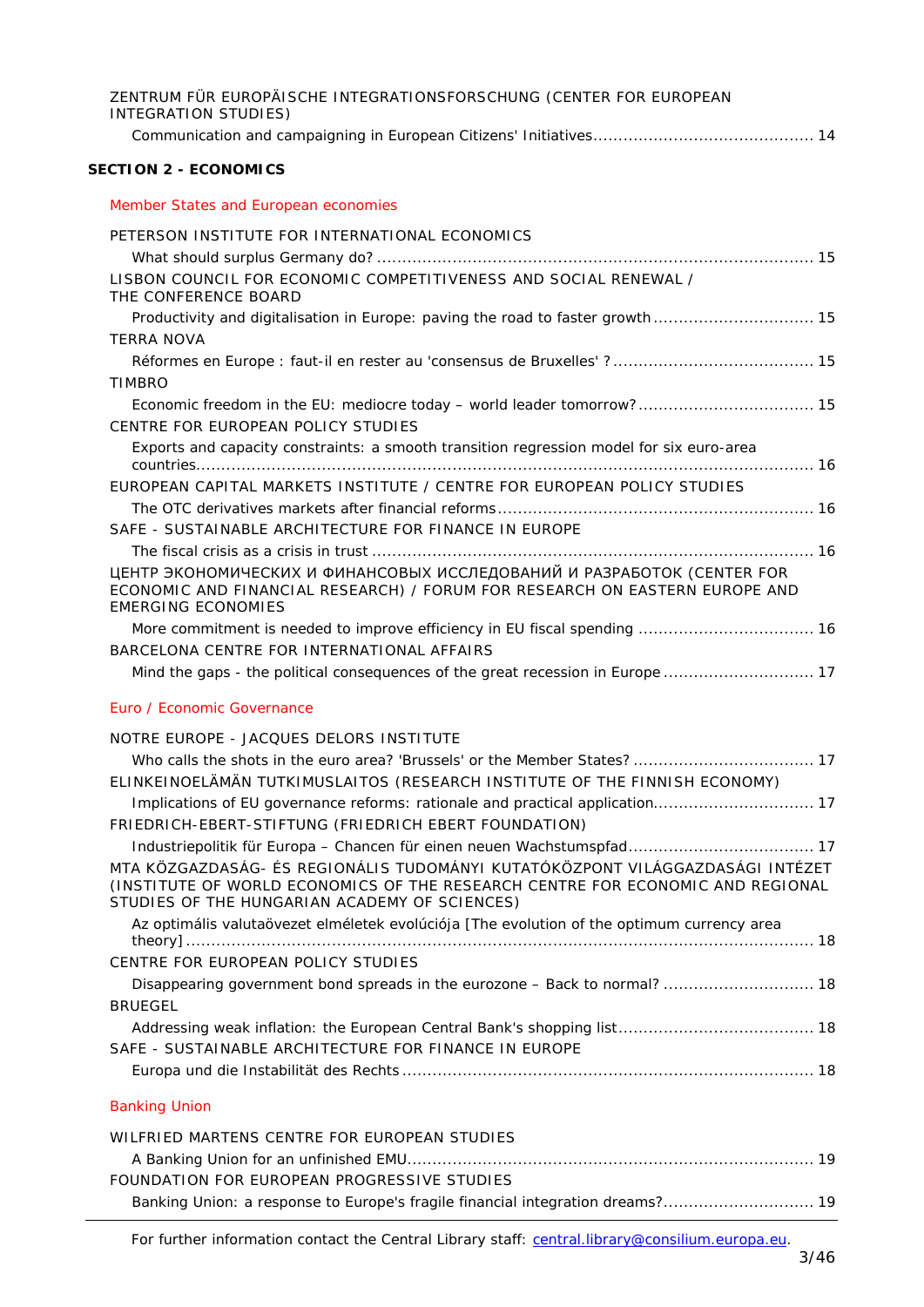| ELINKEINOELÄMÄN TUTKIMUSLAITOS (RESEARCH INSTITUTE OF THE FINNISH ECONOMY)                                                                                                                           |  |
|------------------------------------------------------------------------------------------------------------------------------------------------------------------------------------------------------|--|
|                                                                                                                                                                                                      |  |
| MADARIAGA - COLLEGE OF EUROPE FOUNDATION                                                                                                                                                             |  |
|                                                                                                                                                                                                      |  |
| CENTRE FOR EUROPEAN POLICY STUDIES                                                                                                                                                                   |  |
| Bail-in provisions in state aid and resolution procedures: are they consistent with systemic                                                                                                         |  |
|                                                                                                                                                                                                      |  |
| LEUVEN CENTRE FOR GLOBAL GOVERNANCE STUDIES                                                                                                                                                          |  |
|                                                                                                                                                                                                      |  |
| SAFE - SUSTAINABLE ARCHITECTURE FOR FINANCE IN EUROPE                                                                                                                                                |  |
|                                                                                                                                                                                                      |  |
| <b>SECTION 3 - EU MEMBER STATES</b>                                                                                                                                                                  |  |
| EUROPEAN COUNCIL ON FOREIGN RELATIONS                                                                                                                                                                |  |
|                                                                                                                                                                                                      |  |
| <b>FRIDE</b>                                                                                                                                                                                         |  |
|                                                                                                                                                                                                      |  |
| CEPII - CENTRE D'ÉTUDES PROSPECTIVES ET D'INFORMATIONS INTERNATIONALES                                                                                                                               |  |
|                                                                                                                                                                                                      |  |
| ADAM SMITH INSTITUTE                                                                                                                                                                                 |  |
|                                                                                                                                                                                                      |  |
| DEUTSCHE GESELLSCHAFT FÜR AUSWÄRTIGE POLITIK (GERMAN COUNCIL ON FOREIGN<br>RELATIONS)                                                                                                                |  |
| French policies toward Central Eastern Europe: not a foreign policy priority but a real presence 22<br>Toward an effective minilateralism: the Polish experience in the Visegrad Group after 2004 22 |  |
| SVENSKA INSTITUTET FÖR EUROPAPOLITISKA STUDIER (SWEDISH INSTITUTE FOR EUROPEAN<br>POLICY STUDIES)                                                                                                    |  |
|                                                                                                                                                                                                      |  |
| KÖRBER-STIFTUNG (EUROPEAN ALLIANCE FOR DEMOCRATIC CITIZENSHIP)                                                                                                                                       |  |
| Involvement or restraint? Findings of a representative survey conducted by TNS Infratest Policy                                                                                                      |  |
| POLICY NETWORK                                                                                                                                                                                       |  |
|                                                                                                                                                                                                      |  |
| INSTITUT DER DEUTSCHEN WIRTSCHAFT KÖLN (COLOGNE INSTITUTE FOR ECONOMIC<br>RESEARCH)                                                                                                                  |  |
| Wahlen, Wohlstand, Wohlbefinden. Über eine geringe Wahlbeteiligung und sieben sanfte Wege,                                                                                                           |  |
| CENTRE D'ÉTUDES ET DE RECHERCHES INTERNATIONALES                                                                                                                                                     |  |
|                                                                                                                                                                                                      |  |
| 10th anniversary of the 2004 enlargement                                                                                                                                                             |  |
| CENTRE FOR EUROPEAN POLICY STUDIES                                                                                                                                                                   |  |
| Struggling with an opportunity: the first 10 years with the EU for Central Europe and the                                                                                                            |  |
|                                                                                                                                                                                                      |  |
|                                                                                                                                                                                                      |  |
| DEUTSCHE GESELLSCHAFT FÜR AUSWÄRTIGE POLITIK (GERMAN COUNCIL ON FOREIGN<br>RELATIONS)                                                                                                                |  |
| From integration to differentiation: the Czech Republic in the European Union ten years on  24                                                                                                       |  |
| LATVIJAS ĀRPOLITIKAS INSTITŪTS (LATVIAN INSTITUTE OF INTERNATIONAL AFFAIRS)                                                                                                                          |  |
|                                                                                                                                                                                                      |  |
|                                                                                                                                                                                                      |  |
|                                                                                                                                                                                                      |  |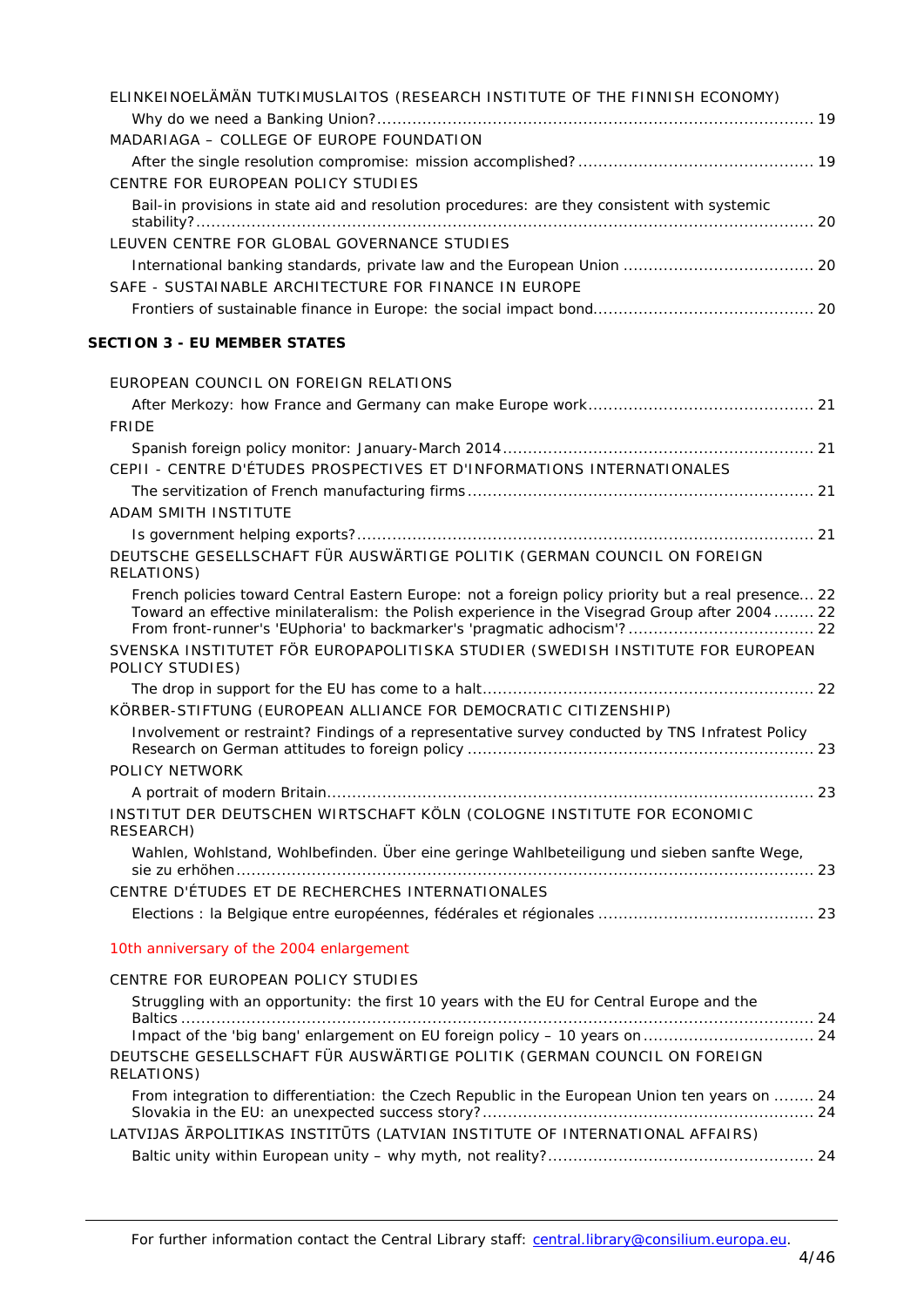# [UK relationship with the EU](#page-24-0)

| CENTRE FOR EUROPEAN REFORM                                                                                         |  |
|--------------------------------------------------------------------------------------------------------------------|--|
| EUROPEAN POLICY CENTRE                                                                                             |  |
|                                                                                                                    |  |
| <b>SECTION 4 - EU POLICIES</b>                                                                                     |  |
| Justice and home affairs                                                                                           |  |
| EGMONT – ROYAL INSTITUTE FOR INTERNATIONAL RELATIONS / FRIDE                                                       |  |
| Partners in crime? The EU, its strategic partners and international organised crime 26                             |  |
| CENTRE FOR EUROPEAN POLICY STUDIES                                                                                 |  |
| The political and judicial life of metadata: Digital Rights Ireland and the trail of the Data                      |  |
| Immigration, frontiers and asylum policies                                                                         |  |
| <b>ISIS EUROPE</b>                                                                                                 |  |
| Securitising migration: the EU's approach to illegal immigration and the implications on labour                    |  |
|                                                                                                                    |  |
| ISTITUTO AFFARI INTERNAZIONALI                                                                                     |  |
| Governing irregular migration and asylum at the borders of Europe: between efficiency and                          |  |
| <b>MIGRATION POLICY INSTITUTE</b>                                                                                  |  |
| Supporting immigrant integration in Europe? Developing the governance for diaspora                                 |  |
|                                                                                                                    |  |
| Moving up the ladder? Labor market outcomes in the United Kingdom amid rising immigration  27                      |  |
| <b>AVENIR SUISSE</b>                                                                                               |  |
| <b>EUROPEAN POLICY CENTRE</b>                                                                                      |  |
| Immigration and free movement in an unusual electoral race: what implications for the next                         |  |
|                                                                                                                    |  |
| FONDATION ROBERT SCHUMAN<br>The free movement of people in the European Union: principle, stakes and challenges 28 |  |
|                                                                                                                    |  |
| <b>Energy policy</b>                                                                                               |  |
| FRIEDRICH-EBERT-STIFTUNG (FRIEDRICH EBERT FOUNDATION)                                                              |  |
| EGMONT - ROYAL INSTITUTE FOR INTERNATIONAL RELATIONS                                                               |  |
| Energy efficiency: the ever neglected priority of the European Union strategy  28                                  |  |
| ISTITUTO AFFARI INTERNAZIONALI                                                                                     |  |
| Thinking the unthinkable: promoting regional approaches to EU energy policies for a more                           |  |
|                                                                                                                    |  |
| THE GERMAN MARSHALL FUND OF THE UNITED STATES                                                                      |  |
|                                                                                                                    |  |
| DEUTSCHES INSTITUT FÜR WIRTSCHAFTSFORSCHUNG (GERMAN INSTITUTE FOR ECONOMIC<br>RESEARCH)                            |  |
| All quiet on the Eastern front? Disruption scenarios of Russian natural gas supply to Europe  29                   |  |
| BARCELONA CENTRE FOR INTERNATIONAL AFFAIRS                                                                         |  |
|                                                                                                                    |  |
| CENTRUM STOSUNKÓW MIĘDZYNARODOWYCH (CENTER FOR INTERNATIONAL RELATIONS) /<br>KONRAD ADENAUER STIFTUNG              |  |
| Market mechanisms for resource adequacy and system security: framing the issues  30                                |  |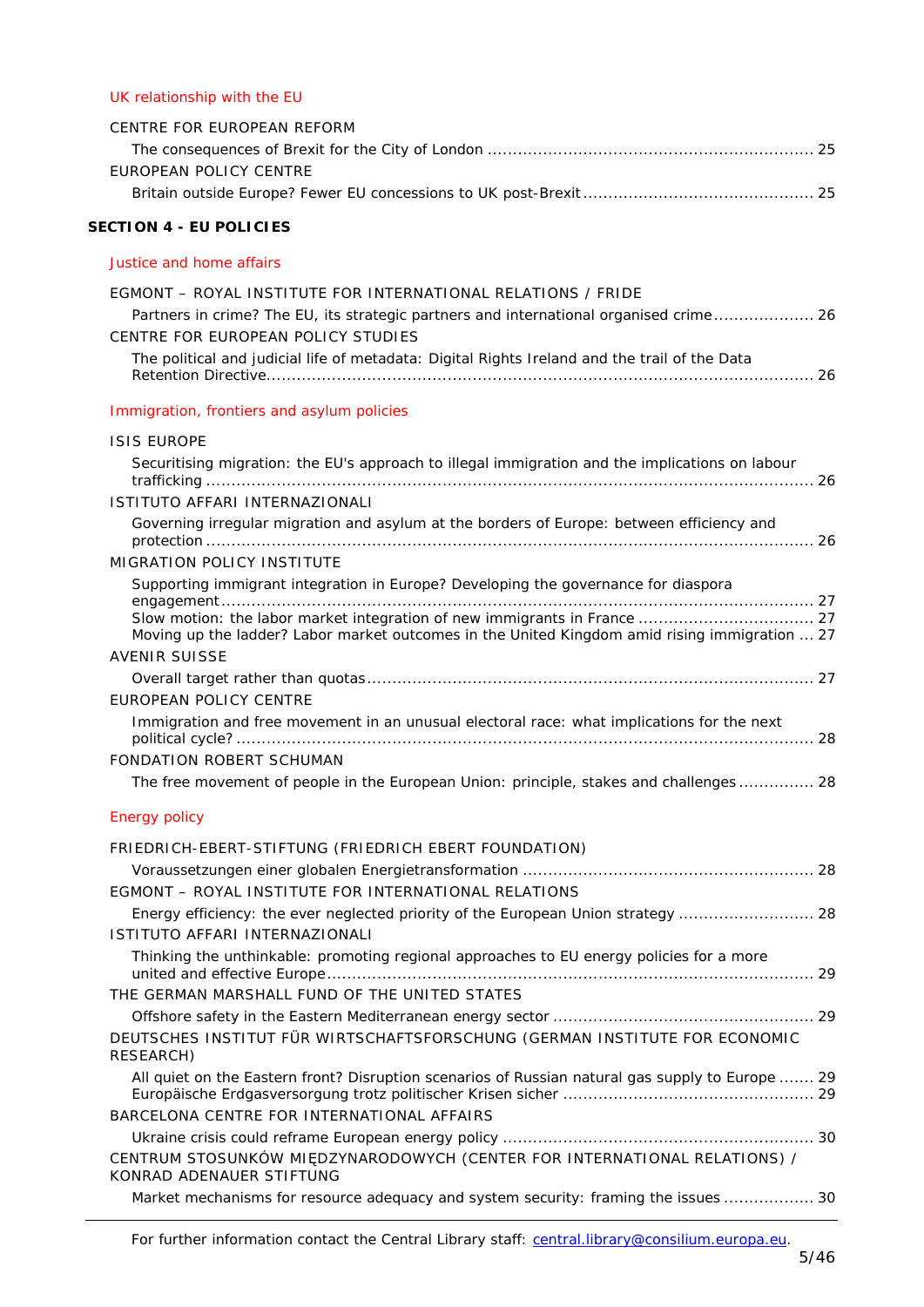| INSTITUTE FOR EUROPEAN ENVIRONMENTAL POLICY<br>Space for energy crops - An assessment on the potential contribution of Europe's energy                                                                                                                                                                                                                                                                                                                                                                                                                                                                                                                                                                                                   |
|------------------------------------------------------------------------------------------------------------------------------------------------------------------------------------------------------------------------------------------------------------------------------------------------------------------------------------------------------------------------------------------------------------------------------------------------------------------------------------------------------------------------------------------------------------------------------------------------------------------------------------------------------------------------------------------------------------------------------------------|
| <b>Environmental policy</b>                                                                                                                                                                                                                                                                                                                                                                                                                                                                                                                                                                                                                                                                                                              |
| INSTITUTE FOR EUROPEAN ENVIRONMENTAL POLICY<br>High Nature Value farming throughout EU-27 and its financial support under the CAP  30<br>CENTRE FOR EUROPEAN POLICY STUDIES<br>The role of market mechanisms in a post-2020 climate change agreement  31                                                                                                                                                                                                                                                                                                                                                                                                                                                                                 |
| Aid and development policy                                                                                                                                                                                                                                                                                                                                                                                                                                                                                                                                                                                                                                                                                                               |
| CENTRE FOR EU STUDIES - GHENT UNIVERSITY<br>Humanitarian aid as an integral part of the European Union's external action: the challenge of<br>The EU and donor coordination on the ground: perspectives from Tanzania and Zambia  31                                                                                                                                                                                                                                                                                                                                                                                                                                                                                                     |
| Security and defence                                                                                                                                                                                                                                                                                                                                                                                                                                                                                                                                                                                                                                                                                                                     |
| EUROPEAN UNION INSTITUTE FOR SECURITY STUDIES<br>EGMONT - ROYAL INSTITUTE FOR INTERNATIONAL RELATIONS<br>EUROPEAN UNIVERSITY INSTITUTE - ROBERT SCHUMAN CENTRE FOR ADVANCED STUDIES<br>ÚSTAV MEZINÁRODNÍCH VZTAHŮ PRAHA (INSTITUTE OF INTERNATIONAL RELATIONS PRAGUE)<br>POLSKI INSTYTUT SPRAW MIĘDZYNARODOWYCH (POLISH INSTITUTE OF INTERNATIONAL<br>AFFAIRS)<br>A little-known success story: implementation of the NSS goals in Central Europe 32<br>REAL INSTITUTO ELCANO (ELCANO ROYAL INSTITUTE)<br>UTRIKESPOLITISKA INSTITUTET (SWEDISH INSTITUTE OF INTERNATIONAL AFFAIRS)<br>Military capabilities and the evolution of the transatlantic security community  33<br>INSTITUTE FOR EUROPEAN STUDIES - VRIJE UNIVERSITEIT BRUSSEL |
| Trade and Economic Partnership Agreements                                                                                                                                                                                                                                                                                                                                                                                                                                                                                                                                                                                                                                                                                                |
| CENTRE FOR EUROPEAN POLICY STUDIES                                                                                                                                                                                                                                                                                                                                                                                                                                                                                                                                                                                                                                                                                                       |
| The European Parliament's new role in trade policy: turning power into impact 33<br>Towards effective regulatory cooperation under TTIP: a comparative overview of the EU and<br>FRIEDRICH-EBERT-STIFTUNG (FRIEDRICH EBERT FOUNDATION)<br>Investitionsschutz am Scheideweg: TTIP und die Zukunft des globalen Investitionsrechts  34                                                                                                                                                                                                                                                                                                                                                                                                     |
| THE GERMAN MARSHALL FUND OF THE UNITED STATES                                                                                                                                                                                                                                                                                                                                                                                                                                                                                                                                                                                                                                                                                            |
| MTA KÖZGAZDASÁG- ÉS REGIONÁLIS TUDOMÁNYI KUTATÓKÖZPONT VILÁGGAZDASÁGI INTÉZET<br>(INSTITUTE OF WORLD ECONOMICS OF THE RESEARCH CENTRE FOR ECONOMIC AND REGIONAL<br>STUDIES OF THE HUNGARIAN ACADEMY OF SCIENCES)                                                                                                                                                                                                                                                                                                                                                                                                                                                                                                                         |
| Implications of the TTIP on the global economic integration of Central and Eastern Europe  34<br>INSTITUTE FOR DEFENCE STUDIES AND ANALYSES                                                                                                                                                                                                                                                                                                                                                                                                                                                                                                                                                                                              |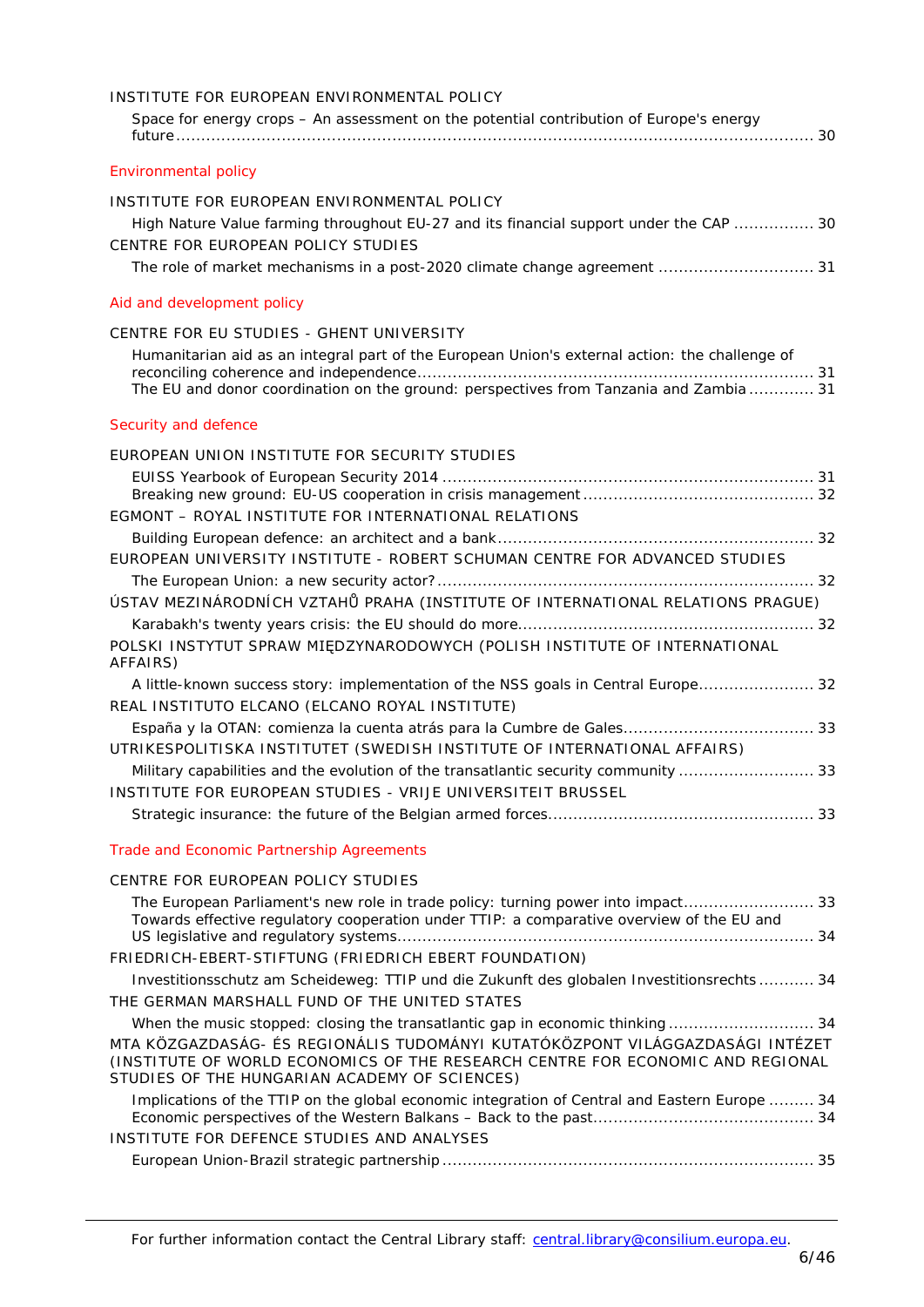# **SECTION 5 - [EXTERNAL RELATIONS](#page-35-0)**

| <b>COLLEGE OF EUROPE</b>                                                                                                                                  |  |
|-----------------------------------------------------------------------------------------------------------------------------------------------------------|--|
| The legal status and influence of decisions of international organizations and other bodies in                                                            |  |
| CARNEGIE                                                                                                                                                  |  |
|                                                                                                                                                           |  |
| Countries preparing to join the EU                                                                                                                        |  |
| PRIŠTINSKI SAVET ZA ODNOSE SA INOSTRANSTVOM (PRISHTINA COUNCIL ON FOREIGN<br>RELATIONS) / GROUP FOR LEGAL AND POLITICAL STUDIES                           |  |
| ΕΛΛΗΝΙΚΌ ΊΔΡΥΜΑ ΕΥΡΩΠΑΪΚΉΣ ΚΑΙ ΕΞΩΤΕΡΙΚΉΣ ΠΟΛΙΤΙΚΉΣ (HELLENIC FOUNDATION FOR<br>EUROPEAN FOREIGN POLICY)                                                  |  |
|                                                                                                                                                           |  |
| CENTAR ZA DEMOKRATIJU I LJUDSKA PRAVA (CENTER FOR DEMOCRACY AND HUMAN RIGHTS)                                                                             |  |
| Third report on status of judicial reform and human rights in Montenegro  37                                                                              |  |
| <b>Ukraine</b>                                                                                                                                            |  |
| CENTRE FOR EUROPEAN POLICY STUDIES                                                                                                                        |  |
| Towards a fresh deal for Ukraine, the EU and Russia and their neighbourhood policies: 15 steps 37<br>INSTITUT FRANÇAIS DES RELATIONS INTERNATIONALES      |  |
|                                                                                                                                                           |  |
| FRIEDRICH-EBERT-STIFTUNG (FRIEDRICH EBERT FOUNDATION)                                                                                                     |  |
| Social consequences of European integration of Ukraine: the labour market 38                                                                              |  |
| EUROPEAN UNION INSTITUTE FOR SECURITY STUDIES                                                                                                             |  |
|                                                                                                                                                           |  |
| INTERNATIONAL CENTRE FOR POLICY STUDIES                                                                                                                   |  |
|                                                                                                                                                           |  |
| INTERNATIONAL CRISIS GROUP                                                                                                                                |  |
|                                                                                                                                                           |  |
| INTERNATIONAL INSTITUTE FOR STRATEGIC STUDIES                                                                                                             |  |
|                                                                                                                                                           |  |
| UNITED STATES INSTITUTE OF PEACE                                                                                                                          |  |
|                                                                                                                                                           |  |
| THE GERMAN MARSHALL FUND OF THE UNITED STATES                                                                                                             |  |
| Ukraine, Russia, and the China option. The geostrategic risks facing Western policy 39                                                                    |  |
| PEW RESEARCH CENTER                                                                                                                                       |  |
| Despite concerns about governance, Ukrainians want to remain one country. Many leery of                                                                   |  |
| Russia and Eastern Europe                                                                                                                                 |  |
| <b>FRIDE</b>                                                                                                                                              |  |
|                                                                                                                                                           |  |
| <b>CENTRE FOR EU-RUSSIA STUDIES</b>                                                                                                                       |  |
| Karelia as a Finnish-Russian issue: re-negotiating the relationship between national identity,<br>OSRODEK STUDIÓW WSCHODNICH (CENTRE FOR EASTERN STUDIES) |  |
| The anatomy of Russian information warfare. The Crimean operation, a case study  40                                                                       |  |
| Kazakhstan's attitude towards integration with Russia: less love, more fear  41                                                                           |  |
| POLSKI INSTYTUT SPRAW MIĘDZYNARODOWYCH (POLISH INSTITUTE OF INTERNATIONAL<br>AFFAIRS)                                                                     |  |
|                                                                                                                                                           |  |

For further information contact the Central Library staff: central.library@consilium.europa.eu.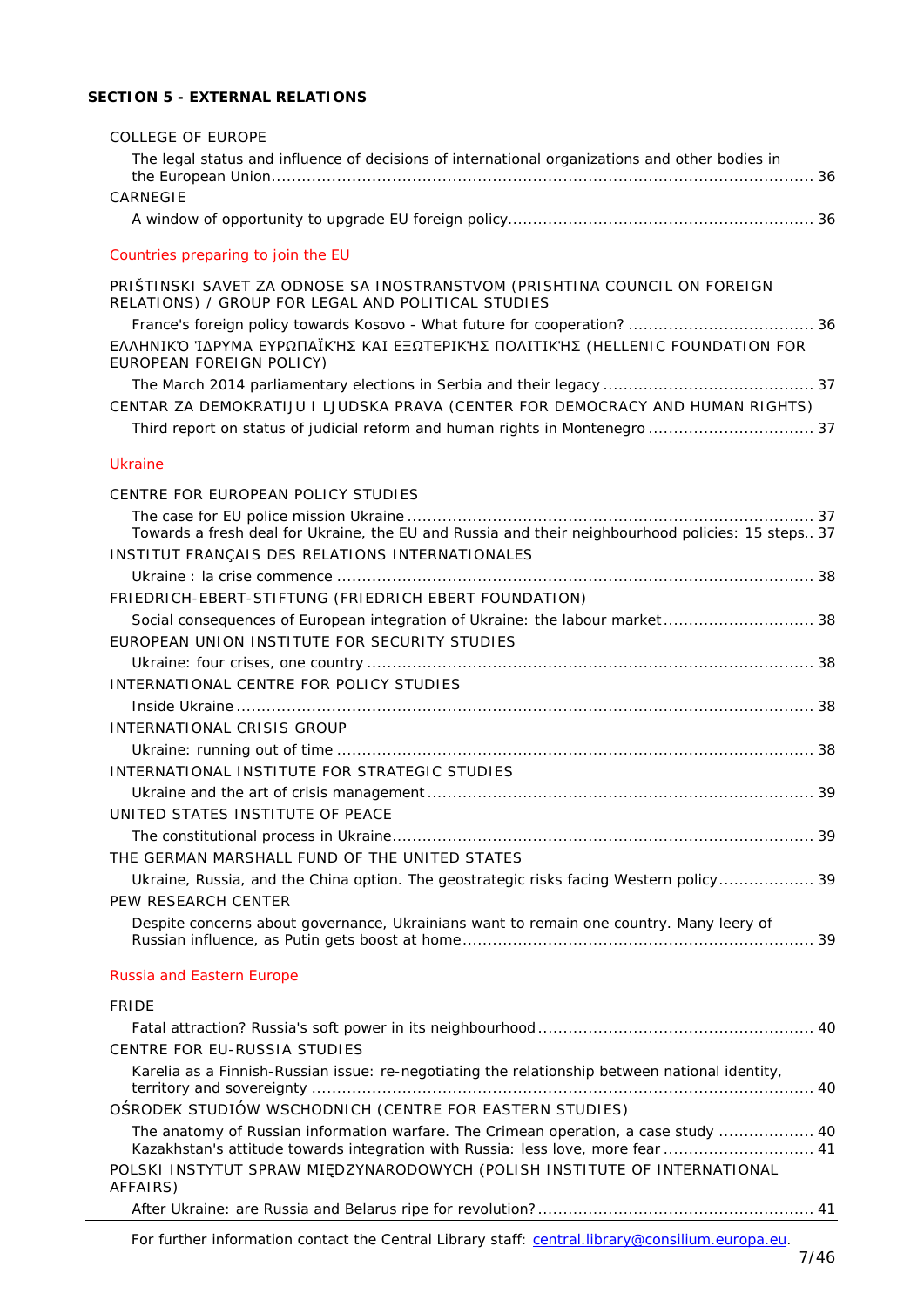# [Moldova](#page-40-3)

| EXPERT-GRUP                                                                                              |
|----------------------------------------------------------------------------------------------------------|
|                                                                                                          |
| DEUTSCHE GESELLSCHAFT FÜR AUSWÄRTIGE POLITIK (GERMAN COUNCIL ON FOREIGN<br>RELATIONS)                    |
| Moldova at a crossroads - Why an association agreement with the EU matters more than ever 42             |
| Lebanon                                                                                                  |
| INSTITUT FÜR EUROPÄISCHE POLITIK (INSTITUTE FOR EUROPEAN POLITICS)                                       |
| Moving beyond the normative-geopolitical ambiguity of the EU's imperial politics in the                  |
| Libya                                                                                                    |
| EUROPEAN COUNCIL ON FOREIGN RELATIONS                                                                    |
|                                                                                                          |
| <b>Iran</b>                                                                                              |
| ΕΛΛΗΝΙΚΌ ΊΔΡΥΜΑ ΕΥΡΩΠΑΪΚΉΣ ΚΑΙ ΕΞΩΤΕΡΙΚΉΣ ΠΟΛΙΤΙΚΉΣ (HELLENIC FOUNDATION FOR<br>EUROPEAN FOREIGN POLICY) |
|                                                                                                          |
| Asia                                                                                                     |
| CARNEGIE MOSCOW CENTER                                                                                   |
|                                                                                                          |
| <b>ASIA CENTRE</b>                                                                                       |
| EUROPEAN COUNCIL ON FOREIGN RELATIONS / ASIA CENTRE                                                      |
|                                                                                                          |
| Afghanistan                                                                                              |
|                                                                                                          |
| EUROPEAN INSTITUTE FOR ASIAN STUDIES                                                                     |
| <b>SPECIAL FOCUS - SEPARATISM</b>                                                                        |
|                                                                                                          |
| EUROPEAN POLICY CENTRE                                                                                   |
| EUROPEAN POLICY CENTRE / BARCELONA CENTRE FOR INTERNATIONAL AFFAIRS                                      |
|                                                                                                          |
| FRIEDRICH-EBERT-STIFTUNG (FRIEDRICH EBERT FOUNDATION)                                                    |
|                                                                                                          |
| <b>REGARDS CROISÉS</b>                                                                                   |
| At a glance across time: 2014-1914                                                                       |
| INTERNATIONAL RELATIONS AND SECURITY NETWORK                                                             |
| and across space                                                                                         |
| PEACE RESEARCH INSTITUTE OSLO                                                                            |
| The Cyprus peace dividend revisited. A productivity and sectoral approach  46                            |
|                                                                                                          |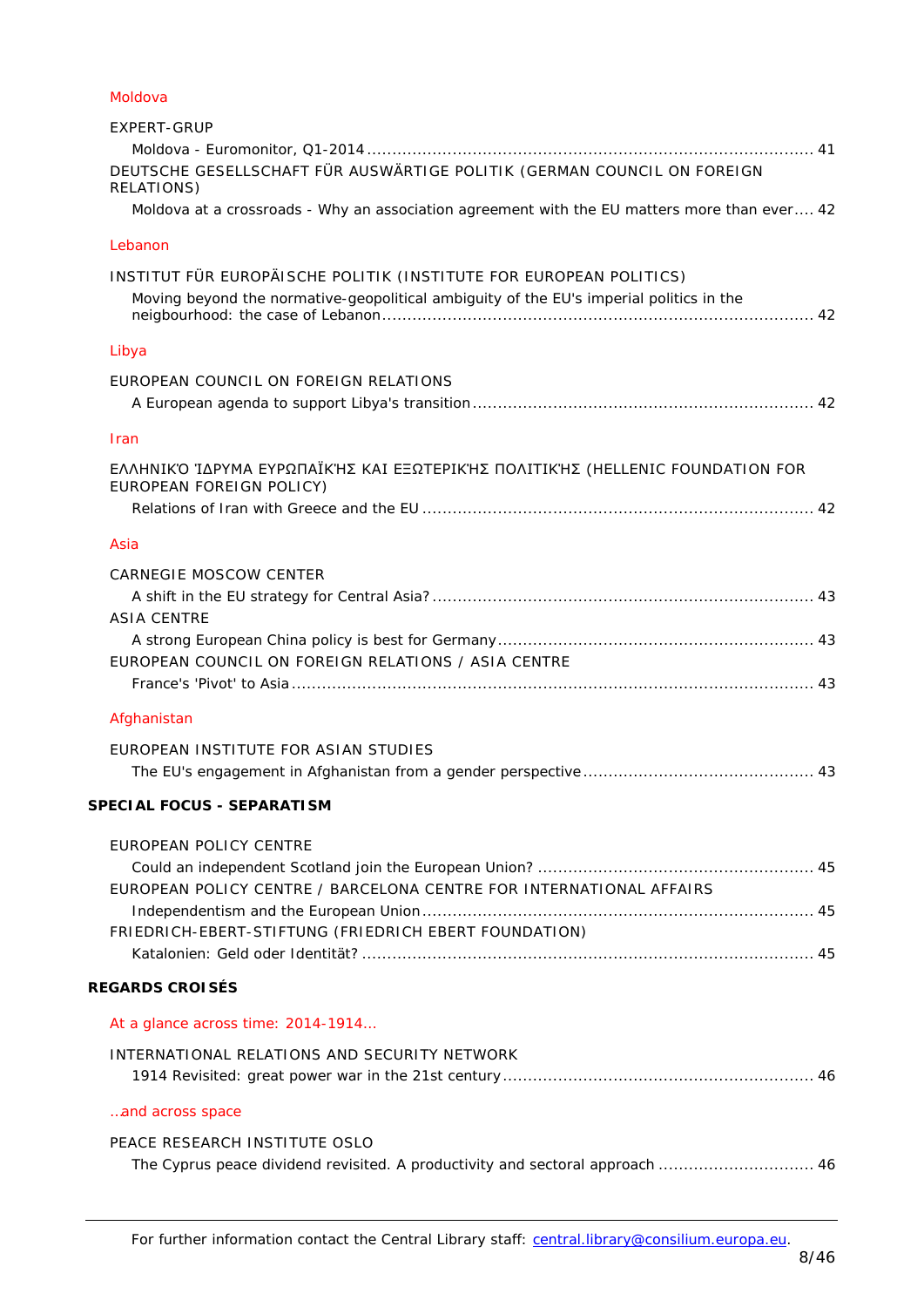### [INSTITUT FÜR ÖFFENTLICHE ANGELEGENHEITEN](#page-45-7) / CENTRUM FÜR ANGEWANDTE [POLITIKFORSCHUNG \(CENTER FOR APPLIED POLICY RESEARCH\) /](#page-45-7) FRIEDRICH-EBERT-STIFTUNG [\(FRIEDRICH EBERT FOUNDATION\) / STIFTUNG FÜR DEUTSCH-POLNISCHE ZUSAMMENARBEIT](#page-45-7)

[Ein gemeinsames Jahrzehnt. Polen und Deutschland 10 Jahre gemeinsam in der Europäischen](#page-45-8)  Union [...............................................................................................................................](#page-45-8) 46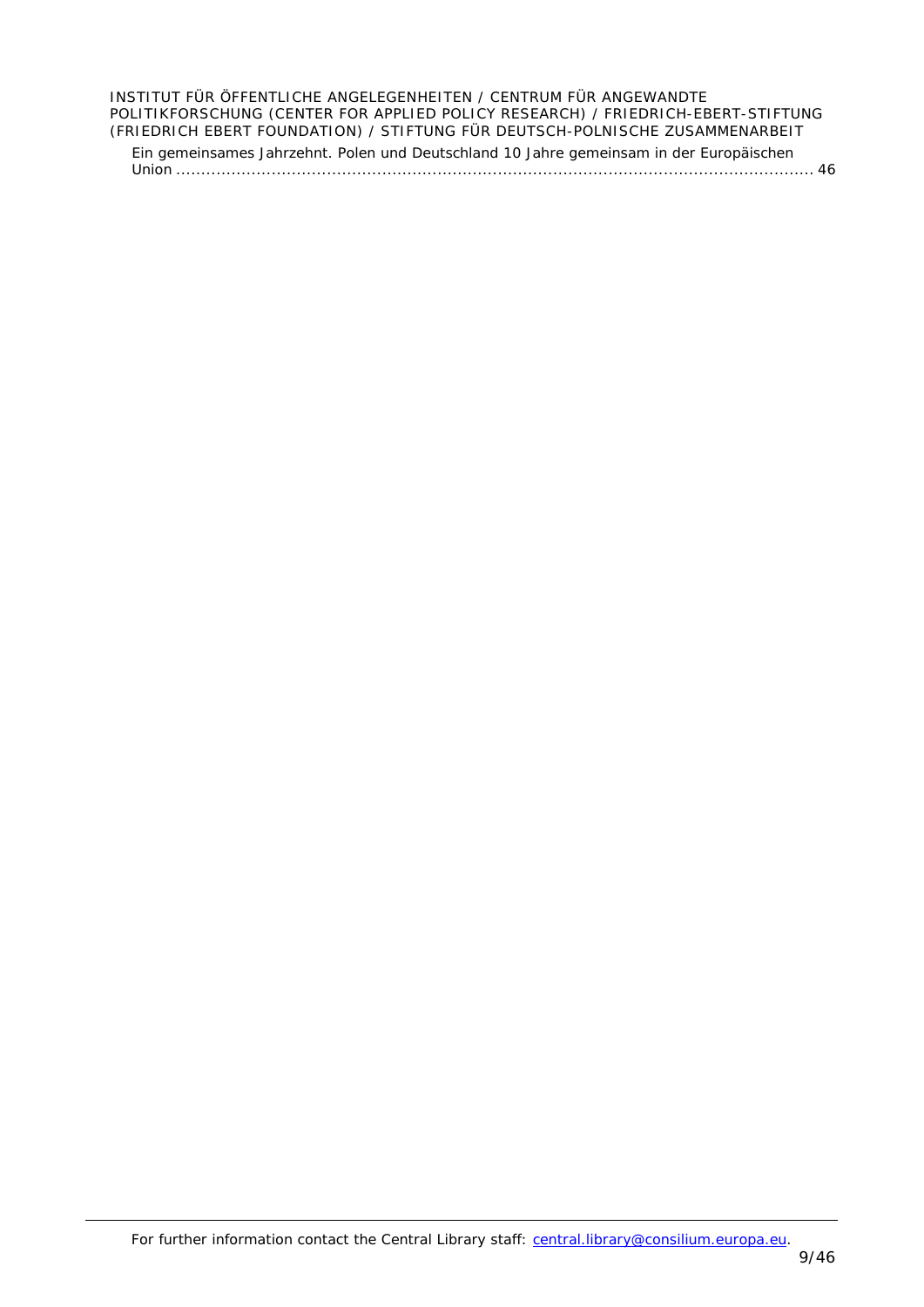# <span id="page-9-0"></span>**SECTION 1 - EU POLITICS AND INSTITUTIONS**

# <span id="page-9-1"></span>*EU Council Presidency*

### <span id="page-9-2"></span>LATVIJAS ĀRPOLITIKAS INSTITŪTS (LATVIAN INSTITUTE OF INTERNATIONAL AFFAIRS)

#### **Eiropas politiskie izaicinājumi Eiropas Parlamenta vēlēšanu un Latvijas prezidentūras ES Padomē kontekstā**

#### <span id="page-9-3"></span>*European political challenges in the context of the European Parliament elections and Latvia's Presidency of the Council of the European Union*

19 May 2014 Link to the article in [Latvian](http://liia.lv/site/docs/LAI_3_zinojums_AM_final3.3.pdf)

Half a year before the Latvian Presidency of the Council, this report examines scenarios for the Presidency after the European elections. It acknowledges the eurosceptic surge and other vectors of fragmentation, but argues that events in Ukraine have made the whole of the EU more aware of external threats.

### <span id="page-9-4"></span>*EU institutions*

<span id="page-9-5"></span>NOTRE EUROPE - JACQUES DELORS INSTITUTE

### <span id="page-9-6"></span>**The EU and its legislation: prison of peoples or chicken coops?**

by Yves Bertoncini 19 May 2014 Link to the article in [English](http://www.notre-europe.eu/media/euandlegislation-bertoncini-ne-jdi-may14.pdf?pdf=ok) and in [French](http://www.notre-europe.eu/media/ueetnormes-bertoncini-ne-ijd-mai14.pdf?pdf=ok)

The purpose of this paper is to clarify the debate on the proportion of national laws that are of 'European origin'. The author underlines that the EU does not occupy the full field of public action, although it sometimes looks after what is infinitely small or intervenes in what is infinitely large.

<span id="page-9-7"></span>ULKOPOLIITTINEN INSTITUUTTI (FINNISH INSTITUTE OF INTERNATIONAL AFFAIRS)

### <span id="page-9-8"></span>**Beyond the euro crisis: European constitutional dilemmas and treaty amendments**

by Päivi Leino and Janne Salminen May 2014 Link to the article in [English](http://www.fiia.fi/assets/publications/bp154.pdf)

The actual need for treaty amendments is open to interpretation. These questions are partly political in nature, and linked to the wider legitimacy of the EU and the integrity and clarity of its legal system. But fully implementing the Commission's vision for the future of the EMU would require treaty changes, according to the authors. Measures taken to counter the euro crisis have shown that many Member States have constitutional 'red lines', and it seems unlikely that these hurdles will be overcome in the short term.

### <span id="page-9-9"></span>**The High Representative 3.0: taking EU foreign policy to the next level**

by Niklas Helwig May 2014 Link to the article in [English](http://www.fiia.fi/assets/publications/bp155.pdf)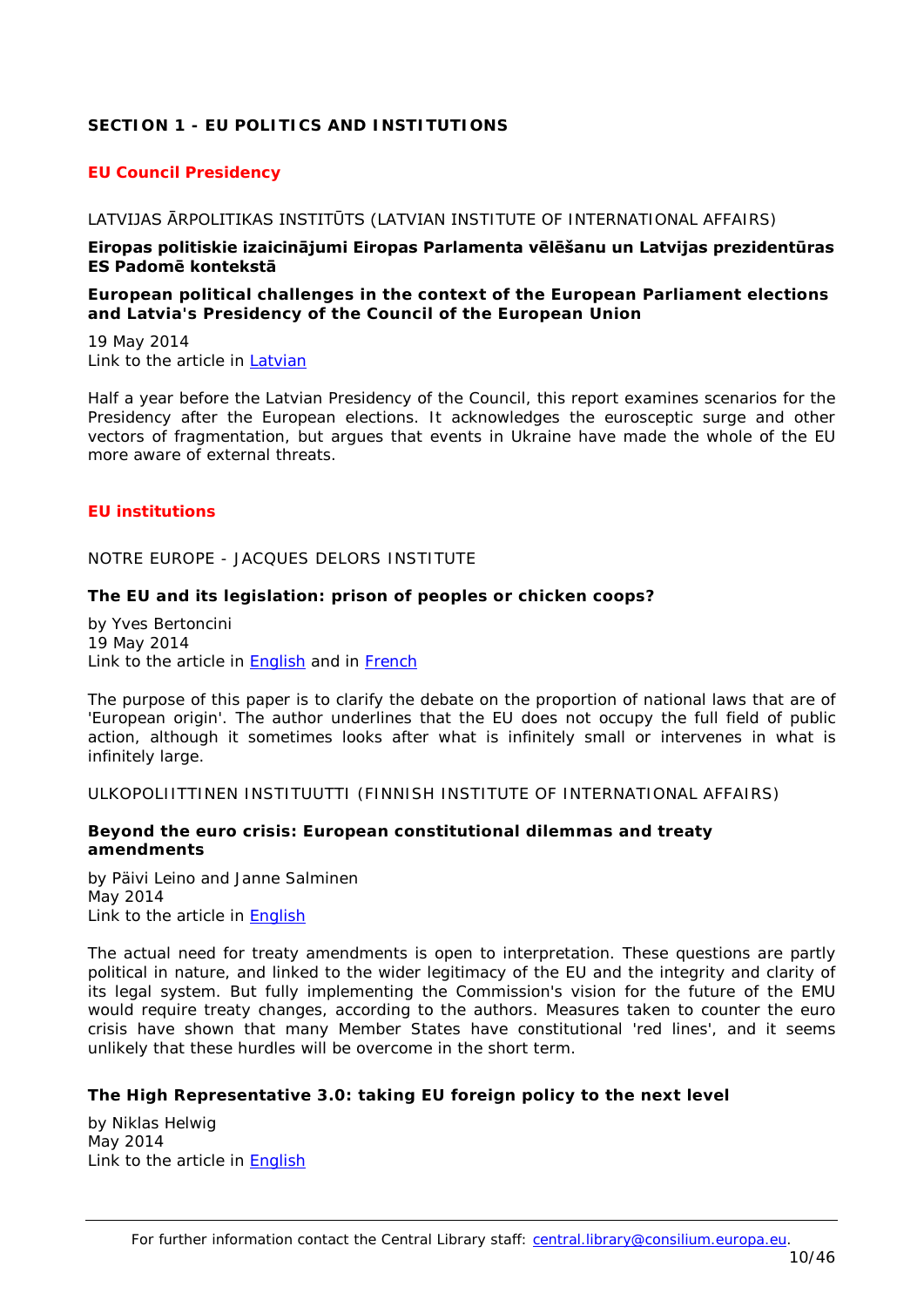This paper presents the many challenges for the new High Representative: formulating common priorities at the start of the term, bridging the divide between the Foreign Affairs Council and European Council, providing leadership, together with the European Council President, activating his or her 'Commission hat', and finally, securing Member States' 'ownership' of EU foreign policy and its institutions.

### <span id="page-10-0"></span>**Pioneers of a European diplomatic system: EU delegations in Moscow and Washington**

by Heidi Maurer and Kristi Raik May 2014 Link to the article in [English](http://www.fiia.fi/assets/publications/FIIA_Analysis_1.pdf)

This paper explores the performance and potential of the more than 130 delegations in contributing to a common EU foreign policy. The authors argue that the delegations should provide more input into EU policy-making, promote European interests abroad, and advance consensus among Member States' representatives in the field. The EEAS headquarters should build a stronger link to the delegations, through more active political steering and by more systematic use of their work on the ground.

# <span id="page-10-1"></span>LEUVEN CENTRE FOR GLOBAL GOVERNANCE STUDIES

### <span id="page-10-2"></span>*Unus inter plures?* **The EEAS, the Vienna Convention and international diplomatic practice**

by Jan Wouters and Sanderijn Duquet May 2014 Link to the article in [English](http://ghum.kuleuven.be/ggs/publications/working_papers/new_series/wp131-140/wp139-duquet-wouters.pdf)

The emergence of the EU in the diplomatic arena challenges some of the foundations of international diplomatic law. This paper discusses some of the legal challenges for the EU and for the EEAS in conducting diplomatic relations. It explores trends in the EEAS practice related to diplomatic symbolism and precedence.

<span id="page-10-3"></span>ULKOPOLIITTINEN INSTITUUTTI (FINNISH INSTITUTE OF INTERNATIONAL AFFAIRS) / ELINKEINOELÄMÄN TUTKIMUSLAITOS (RESEARCH INSTITUTE OF THE FINNISH ECONOMY) / JANE JA AATOS ERKON SÄÄTIÖ (JANE AND AATOS ERKKO FOUNDATION)

### **EU:n suunta: kuinka tiivis liitto?**

### <span id="page-10-4"></span>*The EU's course: how deep a Union?*

by Juha Jokela, Markku Kotilainen, Teija Tiilikainen and Vesa Vihriälä 8 May 2014 Link to the article in [Finnish](http://www.fiia.fi/assets/publications/FIIA_Report_39.pdf) and to the extensive summary in [English](http://www.fiia.fi/assets/The_EU)

This report analyses alternatives for the development of the EU and their implications for both the EU itself and Finland. The analysis is based on three political and economic scenarios. In the end, the report discusses the possibility of disintegration of the euro area, concluding that some degree of disintegration could take place.

# <span id="page-10-5"></span>PEW RESEARCH CENTER

# <span id="page-10-6"></span>**A fragile rebound for EU image on eve of European Parliament elections. EU favorability rises, but majorities say their voice is not heard in Brussels**

by Bruce Stokes and Russ Oates 12 May 2014 Link to the article in **English**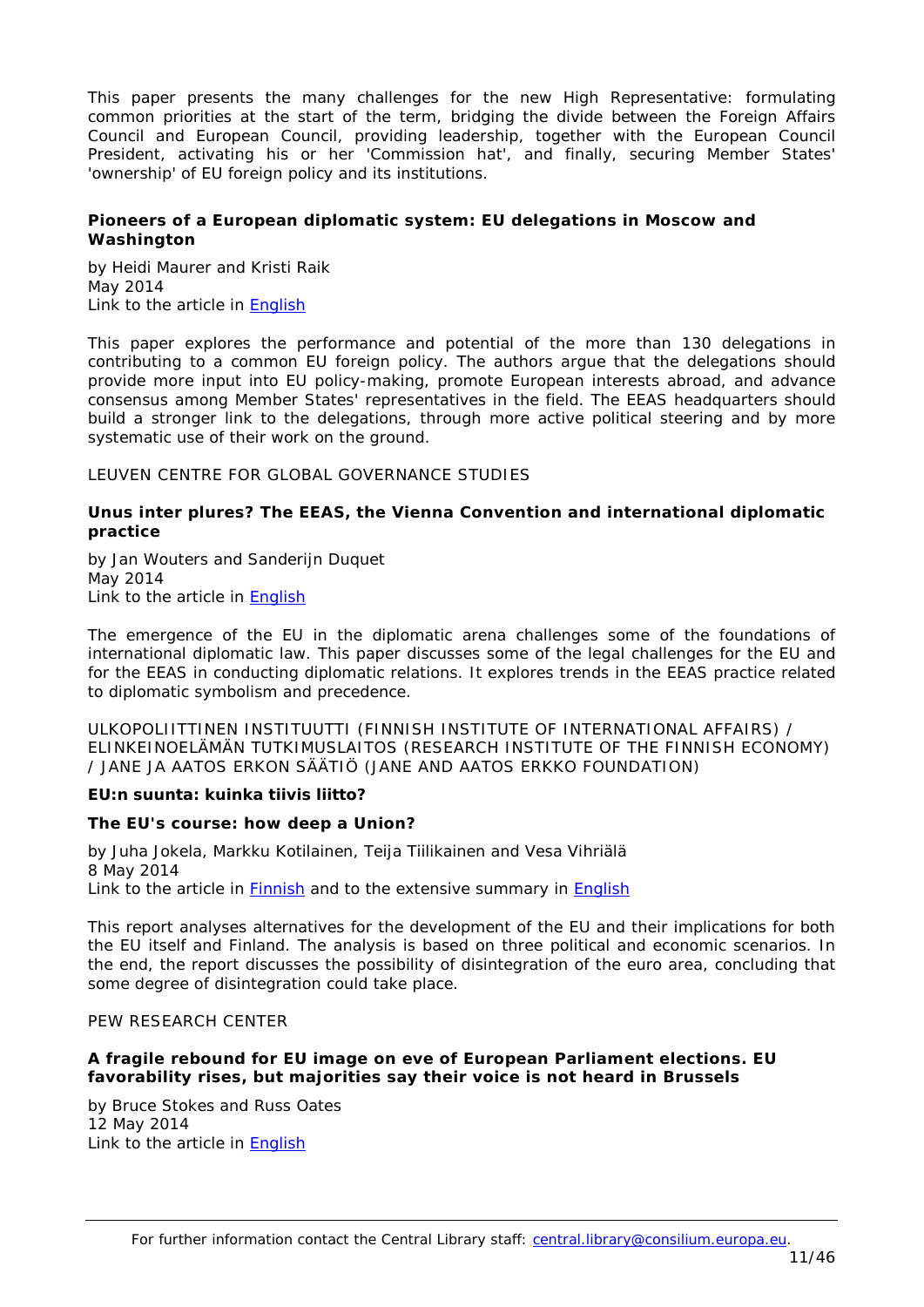This report, which was [widely covered](https://www.google.be/webhp?sourceid=chrome-instant&ion=1&espv=2&ie=UTF-8#q=pew+research+A+fragile+rebound+for+EU+image&start=10) in public debate, examines public opinion in some EU Member States. It is based on interviews conducted in France, Germany, Greece, Italy, Poland, Spain and the UK from March 17 to April 9, 2014, among 7 022 adults, 18 years of age or older. Chapter 2 examines how people view the EU.

<span id="page-11-0"></span>OPEN SOCIETY EUROPEAN POLICY INSTITUTE / OPEN SOCIETY FOUNDATIONS

# <span id="page-11-1"></span>**A fundamental rights strategy for the European Union**

by Israel Butler May 2014 Link to the article in [English](http://www.opensocietyfoundations.org/sites/default/files/fundamental-rights-EU-20140530_0.pdf)

The EP election results show a rise in apathy and hostility towards the EU. A strategy on fundamental rights could help boost the Union's legitimacy in the eyes of the public, suggests the author. EU institutions should highlight the benefits for citizens of the rights conferred on them at EU level.

<span id="page-11-2"></span>CENTRE D'ÉTUDES ET DE RECHERCHES INTERNATIONALES

# <span id="page-11-3"></span>**Quelle Union européenne en 2014 ?**

by Thierry Chopin and Christian Lequesne 5 May 2014 Link to the article in [French](http://www.sciencespo.fr/ceri/sites/sciencespo.fr.ceri/files/CERICAPS.pdf)

2014 is a decisive year due to important institutional deadlines. This report on the state of the EU examines three areas: the form of political union that will allow a new legitimation of the EU; the economic and social future of the EU in the context of increased globalization; what the EU can and should do in the world.

<span id="page-11-4"></span>ZENTRUM FÜR EUROPÄISCHE INTEGRATIONSFORSCHUNG (CENTER FOR EUROPEAN INTEGRATION STUDIES)

# <span id="page-11-5"></span>**Gibt es eine politische Philosopie der Europäischen Union?**

by Ludger Kühnhardt 13 May 2014 Link to the article in [German](http://www.zei.uni-bonn.de/dateien/discussion-paper/dp_c223_Kuehnhardt.pdf)

The EU itself is beginning to be the frame of reference for a reflection on the common good, i.e. of an embryonic political philosophy. This paper examines examples, such as the European notion of civil rights and the notion of the Union itself, but also critical categories such as euroscepticism.

<span id="page-11-6"></span>BARCELONA CENTRE FOR INTERNATIONAL AFFAIRS

# <span id="page-11-7"></span>**EU common values at stake: is Article 7 TEU an effective protection mechanism?**

by Glòria Budó May 2014 Link to the article in [English](http://www.cidob.org/en/content/download/39293/606547/file/DOCUMENTS+CIDOB_01_EUROPA%281%29.pdf)

Article 7 of the Treaty on the European Union provides for measures in the event of a clear risk, or a serious and persistent breach of common values by a Member State. It has never been activated, as Member States are reluctant to sanction another Member State. CIDOB argues that in view of the growth of extremist and populist parties, it is important to ensure effective protection of common values and fundamental rights.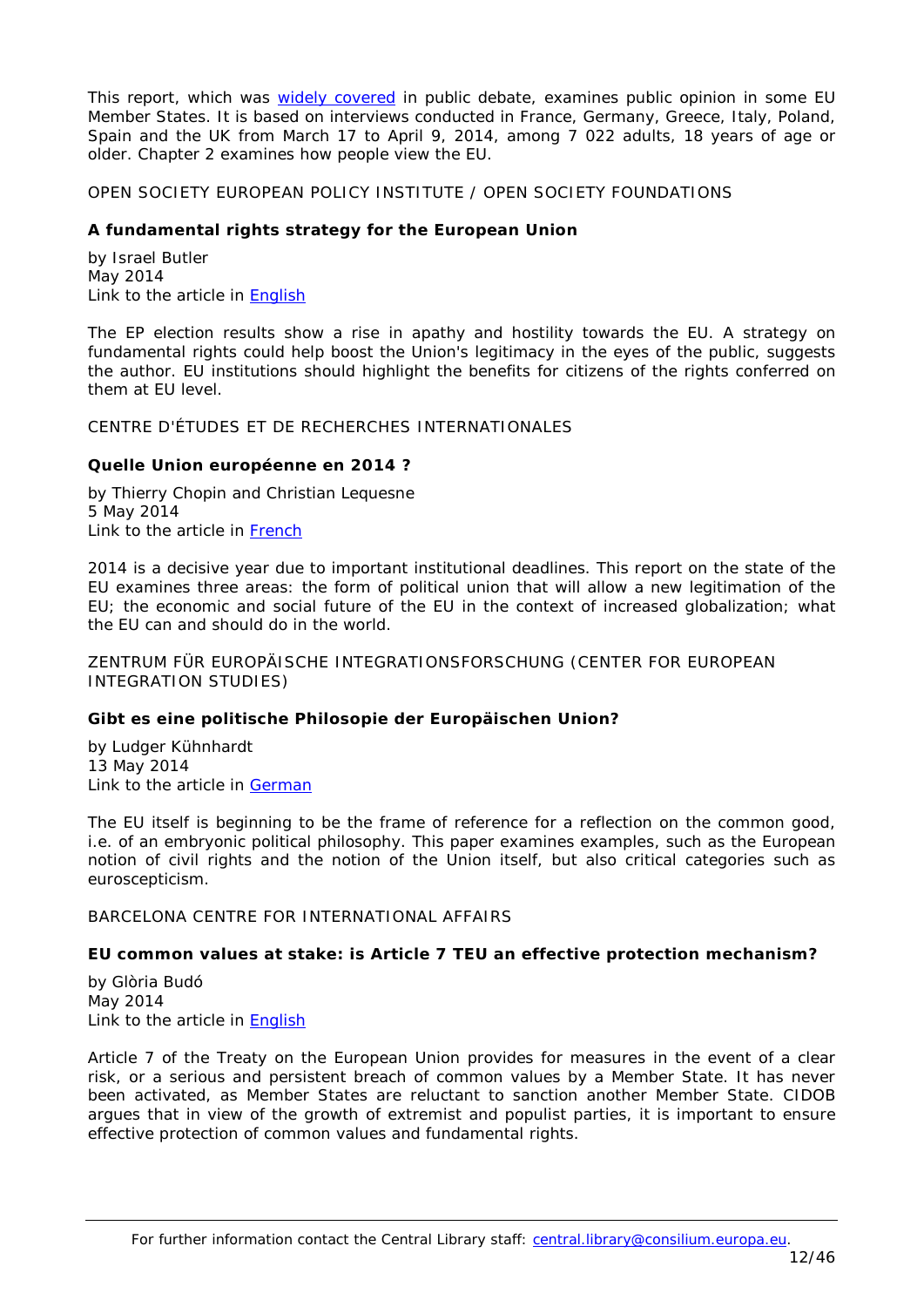### <span id="page-12-0"></span>BERTELSMANN STIFTUNG

#### <span id="page-12-1"></span>**The populist networks**

by Isabell Hoffmann May 2014 Link to the article in [English](http://www.bertelsmann-stiftung.de/cps/rde/xbcr/SID-4E693B78-0D0431E5/bst_engl/xcms_bst_dms_39832_39834_2.pdf)

According to the study, there is no pan-European network linking groups that reject the idea of a united Europe. For example, only four links exist between the 988 websites in six countries espousing such views. The study evaluates the websites and online activities of populist, anti-European organizations in six countries: Germany, France, Italy, Poland, the Netherlands and the UK. The connections between the sites were assessed and the level of interaction analysed.

### <span id="page-12-2"></span>*EU politics in the aftermath of European Parliament elections*

#### <span id="page-12-3"></span>EUROPEAN POLICY CENTRE

### <span id="page-12-4"></span>**Post-European Parliament elections**

by Janis A. Emmanouilidis and Corina Stratulat 27 May 2014 Link to the article in **[English](http://www.epc.eu/documents/uploads/pub_4464_post-ep_elections_analysis.pdf)** 

The EPC's post-election analysis notes that the 2014 European Parliament elections might not be as 'historic' as some had predicted, but many questions still need answering: is the European Parliament on the brink of an invasion by eurosceptics? Will these groups stop the Parliament from functioning? Or is this all hyperbole - is it all business as usual?

<span id="page-12-5"></span>CENTRE FOR EUROPEAN POLICY STUDIES / EUROPEAN POLICY INSTITUTES NETWORK

### <span id="page-12-6"></span>**Between apathy and anger: challenges to the Union from the 2014 elections to the European Parliament**

by Sonia Piedrafita and Anne Lauenroth 20 May 2014 Link to the article in **English** 

Released soon before the elections, this study of the campaign in 11 Member States relativizes the impact of the *Spitzenkandidaten* on the visibility of the elections and examines the obstacles to a genuinely European campaign.

<span id="page-12-7"></span>INSTITUTE FOR NATIONAL SECURITY STUDIES

# <span id="page-12-8"></span>**The European Union: has the countdown begun?**

by Oded Eran 29 May 2014 Link to the article in [English](http://mercury.ethz.ch/serviceengine/Files/ISN/180506/ipublicationdocument_singledocument/238fe9be-ebdc-431f-b84f-31dbde7d34a7/en/No.+555+-+Oded+for+web.pdf)

This short paper from Israel argues that the rise in vote share for nationalist parties with anti-Semitic backgrounds should be of concern to Israel and the Jewish community in Europe.

<span id="page-12-9"></span>NOTRE EUROPE - JACQUES DELORS INSTITUTE

### <span id="page-12-10"></span>**Who will the Commission's next president be? A multiple-choice question**

by Yves Bertoncini and Thierry Chopin 2 June 2014 Link to the article in **English** and in **French** 

For further information contact the Central Library staff: central.library@consilium.europa.eu.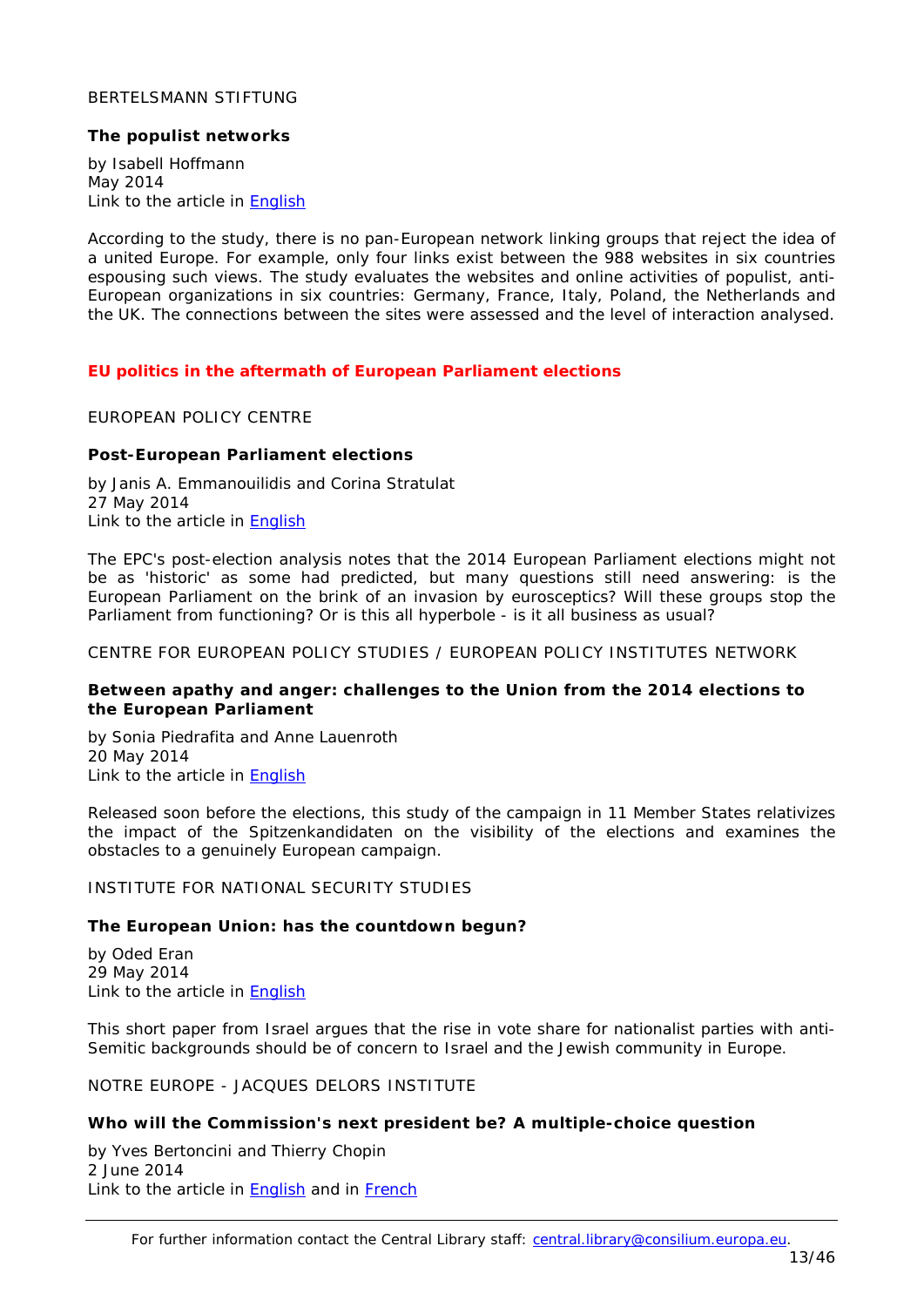This paper analyses the appointments to Commission president since 1979, so as to identify the main criteria likely to prevail during the negotiations. The authors conclude that in any event, it is important for the Council's and Parliament's joint choice to be made clearly, both with regard to its substance (the nature of the criteria adopted) and with regard to its form (transparency in the negotiations and in the voting).

### <span id="page-13-0"></span>PEW RESEARCH CENTER

### <span id="page-13-1"></span>**The EU elections on Twitter. Mixed views about the EU & little passion for the candidates**

by Mark Jurkowitz and Dana Page 22 May 2014 Link to the article in **English** 

This analysis of the conversations on Twitter leading up to the European elections suggests mixed sentiment toward the EU and a general lack of passion about the candidates for European Commission presidency. In the analysis of more than 1.2 million tweets in English, French and German collected between May 1-14, a decidedly mixed view about the EU emerged.

### <span id="page-13-2"></span>CENTRE FOR EUROPEAN POLICY STUDIES

### <span id="page-13-3"></span>**Common misconceptions about elections to the European Parliament**

by Daniel Gros and Sonia Piedrafita 23 May 2014 Link to the article in [English](http://www.ceps.be/ceps/dld/9298/pdf)

Much commentary on the EP elections has followed the line that the European Parliament somehow has less democratic legitimacy because the participation rate is low. CEPS notes that the argument loses much of their validity if the numbers are judged in a wider context, especially if turnout is compared to mid-term congressional elections in the US.

<span id="page-13-4"></span>FRIEDRICH-EBERT-STIFTUNG (FRIEDRICH EBERT FOUNDATION)

### <span id="page-13-5"></span>**Right wing populism in Europe – How do we respond?**

by Ernst Hillerbrand (ed.) May 2014 Link to the article in **English** 

Right wing populism is on the rise in Europe. The traditional responses, from ignoring to diabolization, have proven to be largely ineffective. To fight populism successfully, established political parties, especially on the centre left, will have to look for new approaches. This volume gathers short papers from France, the UK, the Netherlands, and Germany.

<span id="page-13-6"></span>ZENTRUM FÜR EUROPÄISCHE INTEGRATIONSFORSCHUNG (CENTER FOR EUROPEAN INTEGRATION STUDIES)

### <span id="page-13-7"></span>**Communication and campaigning in European Citizens' Initiatives**

by Christina Wunder 13 May 2014 Link to the article in [English](http://www.zei.uni-bonn.de/dateien/discussion-paper/dp_c224_wunder.pdf)

This paper analyses the communication campaigns of five European Citizens' Initiatives and lists several factors that are necessary to reach out to the 'European public'. The results confirm the importance of framing messages in emotional terms and of activating networks to sustain the communicative effort.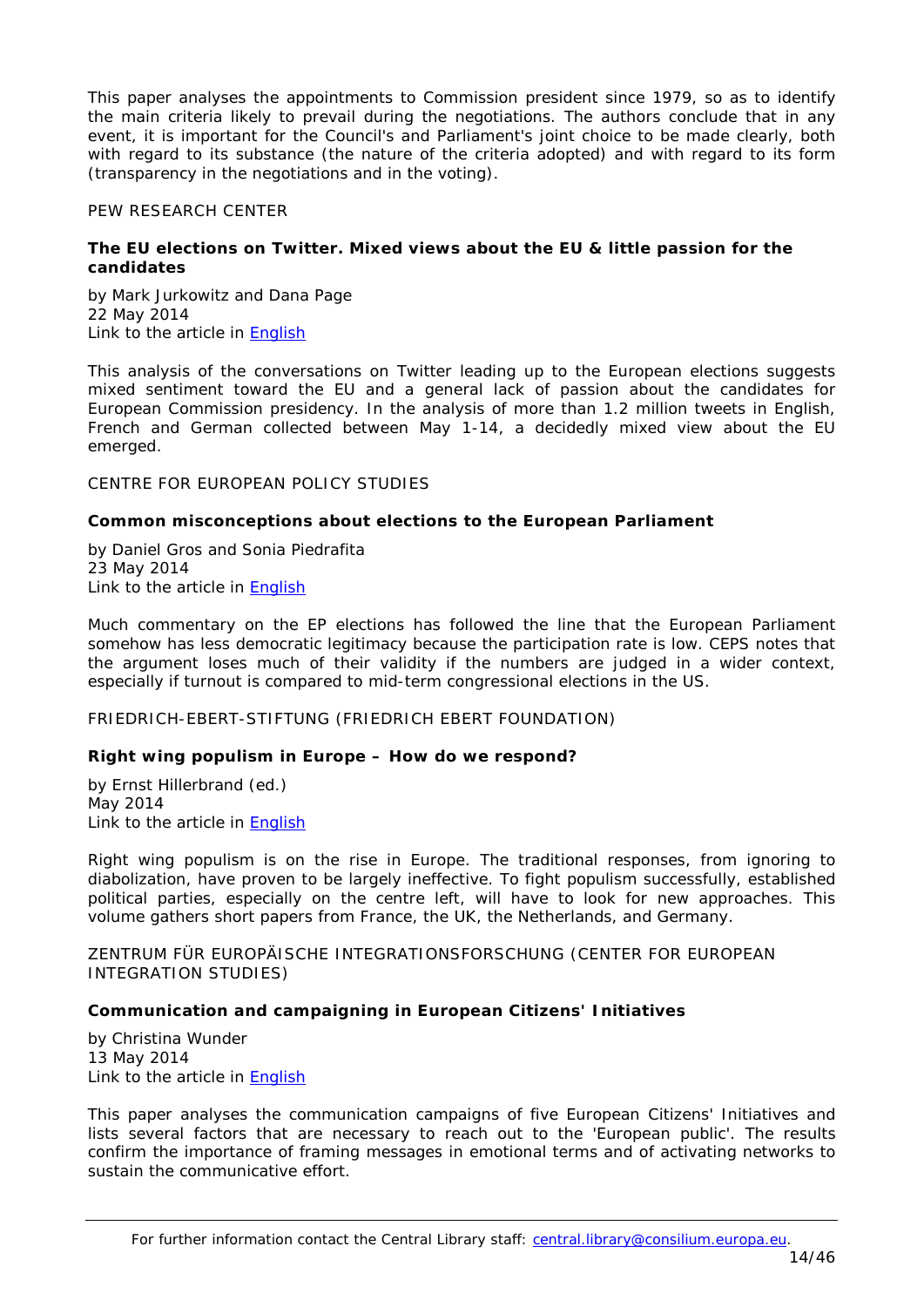# <span id="page-14-0"></span>**SECTION 2 - ECONOMICS**

#### <span id="page-14-1"></span>*Member States and European economies*

#### <span id="page-14-2"></span>PETERSON INSTITUTE FOR INTERNATIONAL ECONOMICS

#### <span id="page-14-3"></span>**What should surplus Germany do?**

by Jacob Funk Kirkegaard May 2014 Link to the article in [English](http://www.iie.com/publications/pb/pb14-14.pdf)

Germany's large current account surpluses have been criticized as a cause of slower growth in the euro area periphery. Critics repeatedly call on Germany to boost domestic demand and allow wages to rise. This paper argues that Germany should indeed act to reduce its surplus, but not for the reasons that critics give. Large surpluses expose German savers to potential financial losses, bailout costs, and opportunity costs associated with low domestic real interest rates. Instead of accelerating wage growth in excess of productivity, Germany should increase public investments in the domestic economy and raise its ceiling on public indebtedness.

<span id="page-14-4"></span>LISBON COUNCIL FOR ECONOMIC COMPETITIVENESS AND SOCIAL RENEWAL / THE CONFERENCE BOARD

### <span id="page-14-5"></span>**Productivity and digitalisation in Europe: paving the road to faster growth**

by Bart van Ark May 2014 Link to the article in **English** 

Productivity growth is the key to returning to a sustainable growth path in Europe, according to the author. This policy brief focuses on Europe's digital single market as a major driver of productivity and job creation, and delivers a seven-point programme for restoring sustainable growth.

<span id="page-14-6"></span>TERRA NOVA

#### <span id="page-14-7"></span>**Réformes en Europe : faut-il en rester au 'consensus de Bruxelles' ?**

by Bruno Palier, Claude-Emmanuel Triomphe, Richard Lenoir and Samuel Dupuy. 14 May 2014 Link to the article in [French](http://www.tnova.fr/sites/default/files/14052014%20-%20Faut-il%20en%20rester%20au%20consensus%20de%20Bruxelles.pdf)

This paper goes through six years of crisis to draw an alternative narrative. The 'Brussels consensus', i.e. fiscal austerity and structural reforms, made Europe plunge into recession from the end of 2011, according to the authors. This paper seeks to articulate a better coordination of macro-economic policies and a European revival of productive and social investment.

#### <span id="page-14-8"></span>TIMBRO

#### <span id="page-14-9"></span>**Economic freedom in the EU: mediocre today – world leader tomorrow?**

by Gustav Blix May 2014 Link to the article in [English](http://timbro.se/sites/timbro.se/files/files/reports/economic_freedom_in_the_eu_blix_timbro.pdf)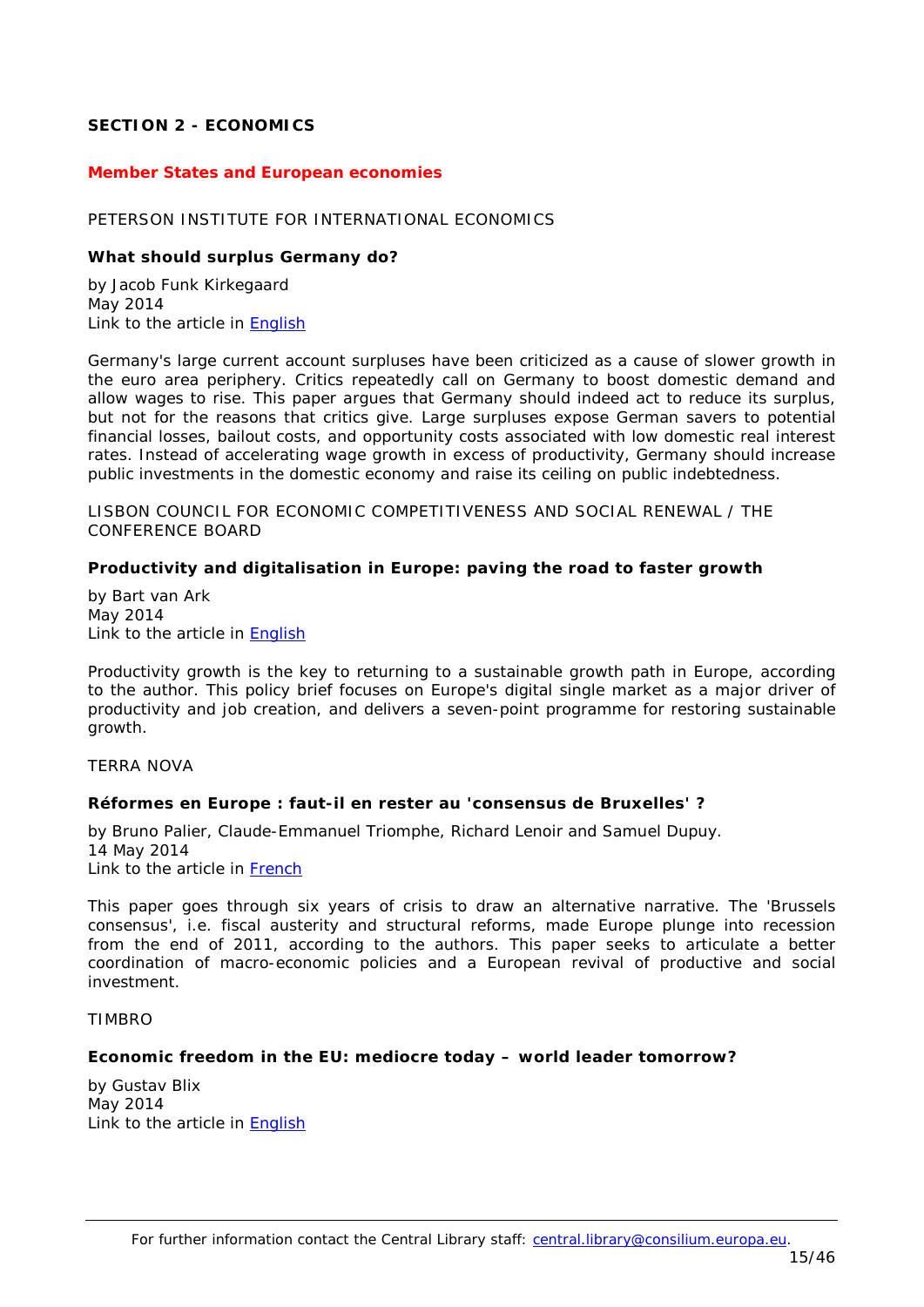As growth cannot be commanded, the ongoing debate on austerity vs. growth is not the correct one, according to the author. Rather, the challenge lies in increasing economic freedom. This memorandum seeks show that while many EU-countries have seen an increase in economic freedom over the last years, much remains to be done.

### <span id="page-15-0"></span>CENTRE FOR EUROPEAN POLICY STUDIES

### <span id="page-15-1"></span>**Exports and capacity constraints: a smooth transition regression model for six euro-area countries**

by Ansgar Belke, Anne Oeking and Ralph Setzer 6 May 2014 Link to the article in [English](http://www.ceps.be/ceps/dld/9228/pdf)

Regression analysis leads the authors to conclude that exports have strongly substituted for domestic sales for companies in Spain, Portugal and Italy in the more extreme stages of the crisis.

<span id="page-15-2"></span>EUROPEAN CAPITAL MARKETS INSTITUTE / CENTRE FOR EUROPEAN POLICY STUDIES

### <span id="page-15-3"></span>**The OTC derivatives markets after financial reforms**

by Cosmina Amariei and Diego Valiante 23 May 2014 Link to the article in [English](http://www.ceps.be/ceps/dld/9283/pdf)

Over-the-counter (OTC) derivatives have been criticized for their opaqueness and interconnectedness. This commentary provides a snapshot of the global OTC derivative markets and estimates exposure to uncollateralised derivatives.

### <span id="page-15-4"></span>SAFE - SUSTAINABLE ARCHITECTURE FOR FINANCE IN EUROPE

# <span id="page-15-5"></span>**The fiscal crisis as a crisis in trust**

by Michael Haliassos 20 May 2014 Link to the article in [English](http://safe-frankfurt.de/uploads/media/Haliassos_Fiscal_Crisis_as_Crisis_in_Trust.pdf)

Neither Northerners are willing to invest in a South they perceive as unwilling to undertake necessary structural reforms, nor are Southerners willing to invest in their countries in a climate of austerity and policy uncertainty imposed, in their view, by the North. This results in a vicious cycle of mistrust. However, the author argues, big steps in the direction of reforms may help break out of this vicious cycle and promote more balanced economic performance in the North and South of Europe.

<span id="page-15-6"></span>ЦЕНТР ЭКОНОМИЧЕСКИХ И ФИНАНСОВЫХ ИССЛЕДОВАНИЙ И РАЗРАБОТОК (CENTER FOR ECONOMIC AND FINANCIAL RESEARCH) / FORUM FOR RESEARCH ON EASTERN EUROPE AND EMERGING ECONOMIES

### <span id="page-15-7"></span>**More commitment is needed to improve efficiency in EU fiscal spending**

by Jenny Simon May 2014 Link to the article in [English](http://freepolicybriefs.files.wordpress.com/2014/05/freepolicybriefs_simon_may26.pdf)

Joint EU investment in public good projects has stalled. Centralized fiscal spending in the EU remains small and inefficiently allocated. The author attributes this to too little commitment, frequent rounds of renegotiation and unanimous decision rules.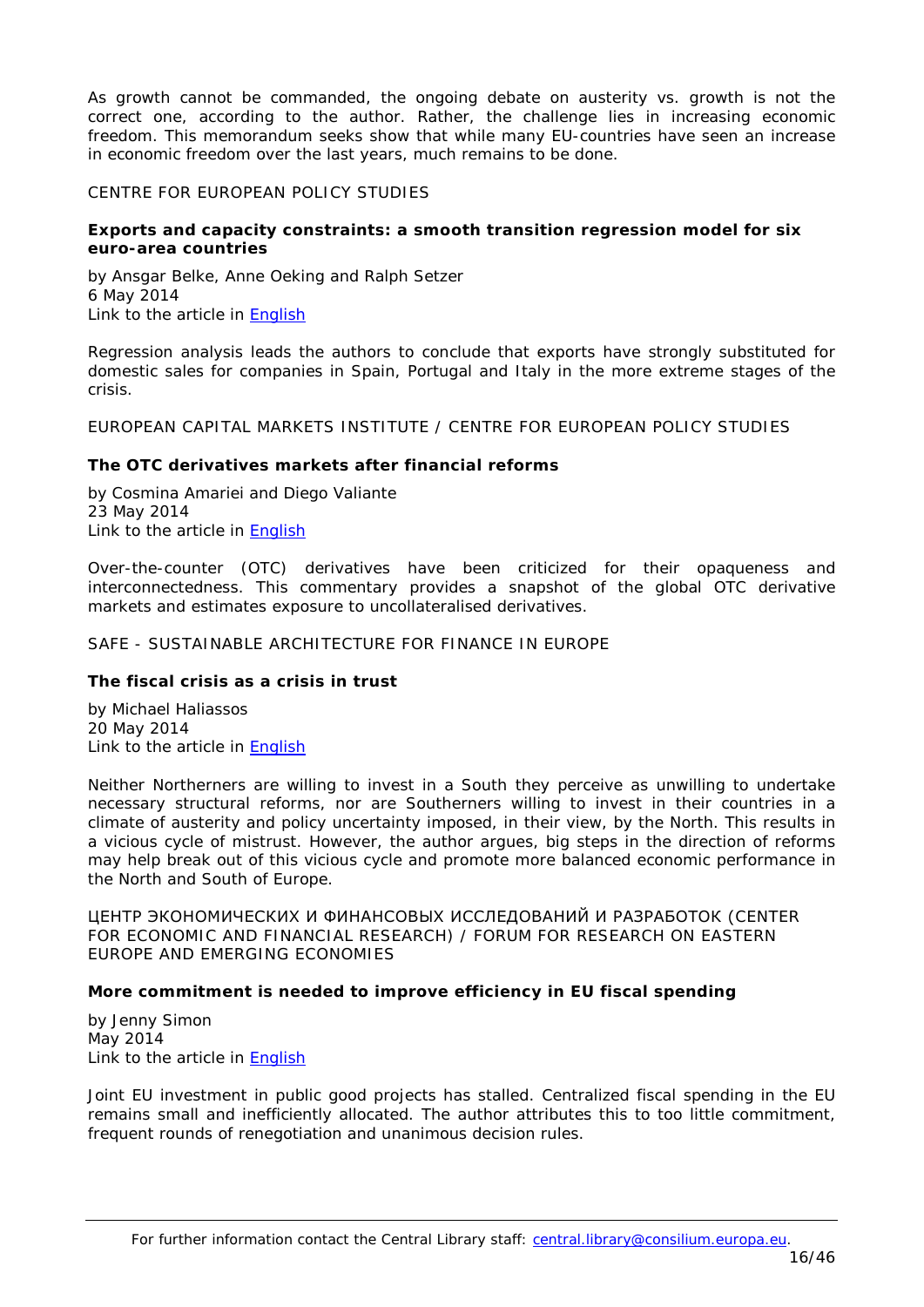### <span id="page-16-0"></span>BARCELONA CENTRE FOR INTERNATIONAL AFFAIRS

### <span id="page-16-1"></span>**Mind the gaps - the political consequences of the great recession in Europe**

by Diego Muro and Guillem Vidal Lorda May 2014 Link to the article in [English](http://www.cidob.org/en/content/download/39454/607885/file/NOTES+90_MURO_ANG.pdf)

What appeared in 2008 as a manageable frailty of the financial sector rapidly derived into a Great Recession continuing into 2014. CIDOB sees this as generating three growing gaps in the EU: between citizens and politicians, between individual countries, between citizens themselves.

### <span id="page-16-2"></span>*Euro / Economic Governance*

<span id="page-16-3"></span>NOTRE EUROPE - JACQUES DELORS INSTITUTE

#### <span id="page-16-4"></span>**Who calls the shots in the euro area? 'Brussels' or the Member States?**

by Sofia Fernandes 15 May 2014 Link to the article in **English** and in **French** 

The reform of the European economic governance fosters the perception that Europe is impinging on national sovereignty. Yet apart from the countries benefiting from an aid programme, the countries in the euro area remain free to pursue their own national preferences. This paper sets out to clarify the powers held by the European institutions in connection with the conduct of national fiscal, economic and social policies.

<span id="page-16-5"></span>ELINKEINOELÄMÄN TUTKIMUSLAITOS (RESEARCH INSTITUTE OF THE FINNISH ECONOMY)

#### <span id="page-16-6"></span>**Implications of EU governance reforms: rationale and practical application**

by Cinzia Alcidi and Daniel Gross 6 May 2014 Link to the article in [English](http://www.etla.fi/wp-content/uploads/ETLA-Raportit-Reports-25.pdf)

This paper argues that the Country Specific Recommendations are not 'specific' enough to constrain governments, and even less creditor governments, who so far have been able to ignore them. During a financial crisis much more coordination is desirable than during normal times. This implies that the same set of rules might not be appropriate in different circumstances.

<span id="page-16-7"></span>FRIEDRICH-EBERT-STIFTUNG (FRIEDRICH EBERT FOUNDATION)

### <span id="page-16-8"></span>**Industriepolitik für Europa – Chancen für einen neuen Wachstumspfad**

by Daniel Sahl May 2014 Link to the article in [German](http://library.fes.de/pdf-files/managerkreis/10761.pdf)

Re-industrialization is a crucial building block for growth in Europe. Many regions in Europe lack an industrial base. For this, three things are important: innovation, investment and internationalization.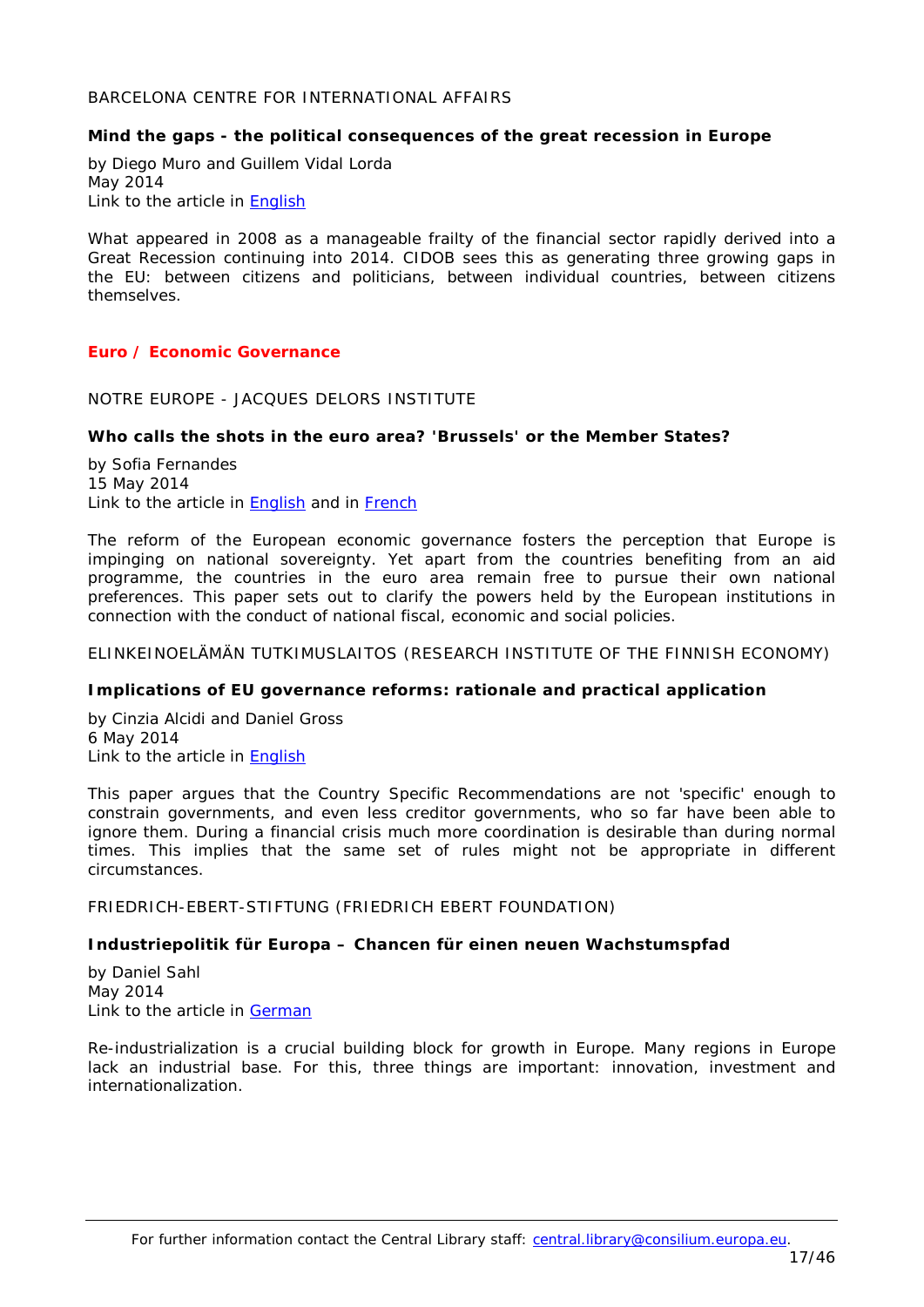<span id="page-17-0"></span>MTA KÖZGAZDASÁG- ÉS REGIONÁLIS TUDOMÁNYI KUTATÓKÖZPONT VILÁGGAZDASÁGI INTÉZET (INSTITUTE OF WORLD ECONOMICS OF THE RESEARCH CENTRE FOR ECONOMIC AND REGIONAL STUDIES OF THE HUNGARIAN ACADEMY OF SCIENCES)

# <span id="page-17-1"></span>**Az optimális valutaövezet elméletek evolúciója [The evolution of the optimum currency area theory]**

by Szijártó Norbert 29 May 2014 Link to the article in [Hungarian](http://www.vki.hu/mh-105.pdf)

This study for the Hungarian Academy of Sciences summarizes traditional and new optimum currency area (OCA) theories, listing costs and benefits from the introduction of a single currency and analysing the global financial crisis as well as its impact on the eurozone.

<span id="page-17-2"></span>CENTRE FOR EUROPEAN POLICY STUDIES

### <span id="page-17-3"></span>**Disappearing government bond spreads in the eurozone – Back to normal?**

by Paul De Grauwe and Yuemei Ji 14 May 2014 Link to the article in [English](http://www.ceps.be/ceps/dld/9249/pdf)

Since the President of the ECB announced the Outright Monetary Transactions (OMT) programme in 2012, government bond spreads began to decrease. This paper argues that most of the decrease is due to positive market sentiments triggered by the OMT and is not related to underlying fundamentals, such as the debt-to-GDP ratios or the external debt position, both of which have continued to increase in most countries.

<span id="page-17-4"></span>**BRUEGEL** 

### <span id="page-17-5"></span>**Addressing weak inflation: the European Central Bank's shopping list**

by Grégory Claeys, Zsolt Darvas, Silvia Merler and Guntram B. Wolff May 2014 Link to the article in English

Euro-area inflation has been below 1% since October 2013, and medium-term inflation expectations are well below 2%. The authors call for the ECB to act forcefully. However, the Bank should not undermine the price adjustments needed between the euro-area core and the periphery.

<span id="page-17-6"></span>SAFE - SUSTAINABLE ARCHITECTURE FOR FINANCE IN EUROPE

### <span id="page-17-7"></span>**Europa und die Instabilität des Rechts**

by Helmut Siekmann 23 May 2014 Link to the article in [German](http://safe-frankfurt.de/uploads/media/Siekmann_Europa_Instabilitaet_des_Rechts.pdf)

The author warns against the increasing legal instability in EU fiscal and monetary politics, criticising the expansion of Member States' deficits, the end of the separation of fiscal and monetary policy and the ECB financing Member States' deficits. He argues that this implies a failure of constitutional states in favour of technocratic decisions.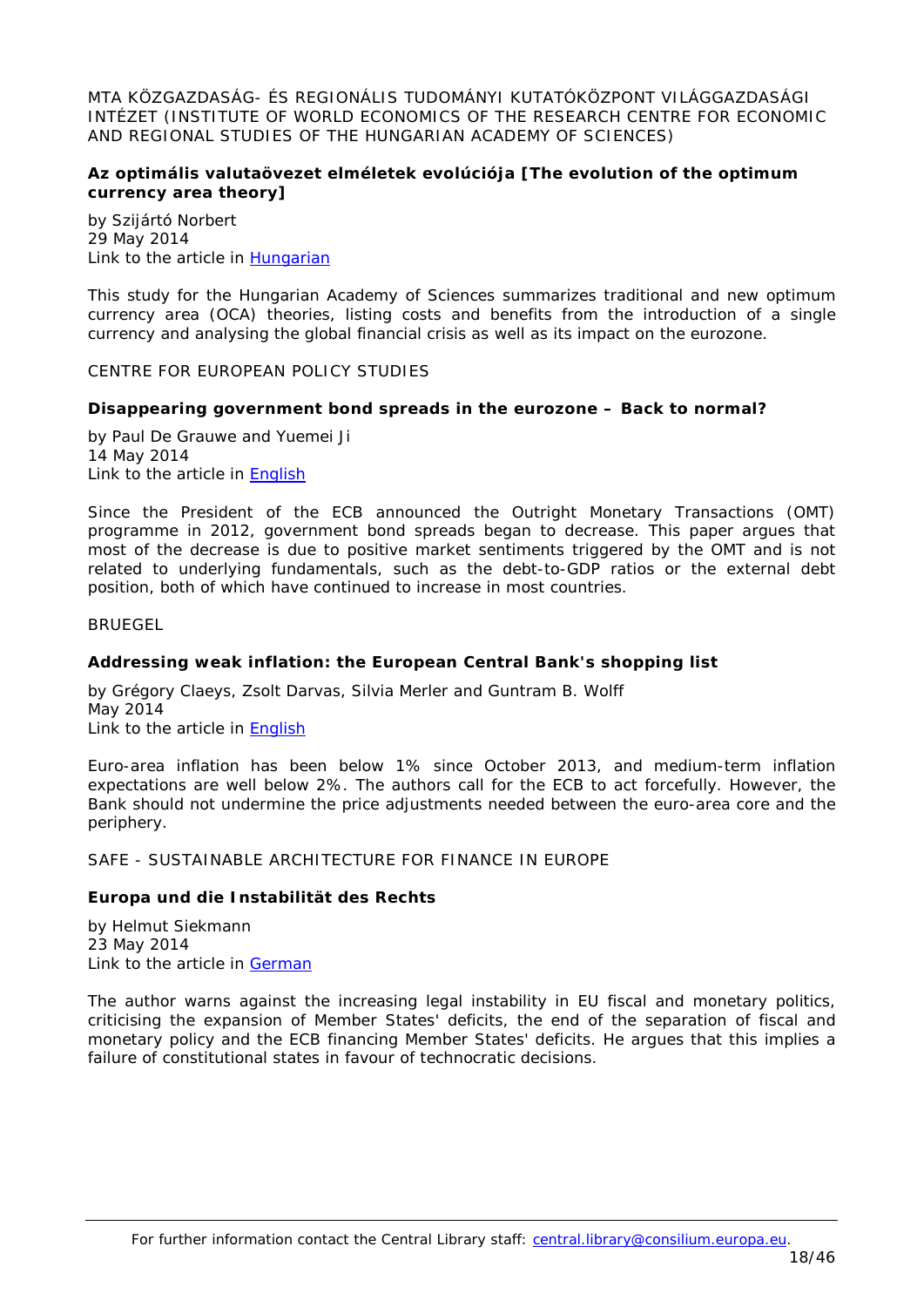# <span id="page-18-0"></span>*Banking Union*

### <span id="page-18-1"></span>WILFRIED MARTENS CENTRE FOR FUROPEAN STUDIES

### <span id="page-18-2"></span>**A Banking Union for an unfinished EMU**

by Hans Geeroms and Pawel Karbownik May 2014 Link to the article in [English](http://martenscentre.eu/sites/default/files/publication-files/banking_union-pdf_for_web.pdf)

According to this paper for the EPP foundation, the agreement between the European Council and the European Parliament in March 2014 is a step forward, but remains insufficient: a full fledged banking union is necessary, ideally with a treaty change, in order to protect vulnerable eurozone members. The banking industry needs restructuring as well, and the banking union is to be open to future eurozone members.

# <span id="page-18-3"></span>FOUNDATION FOR EUROPEAN PROGRESSIVE STUDIES

### <span id="page-18-4"></span>**Banking Union: a response to Europe's fragile financial integration dreams?**

by Daniela Gabor 5 May 2014 Link to the article in [English](http://www.feps-europe.eu/assets/0edc6303-88a5-4242-8cee-52fca902c6e5/2014_05_05_bankingunion_policybrief_3.pdf)

This paper for the PES foundation sees the Banking Union as the best solution for a governance regime compatible with divergent national interests. Despite a satisfactory compromise, a fundamental challenge remains in the very architecture of European finance, shaped by large, complex and systematically interconnected banks.

### <span id="page-18-5"></span>ELINKEINOELÄMÄN TUTKIMUSLAITOS (RESEARCH INSTITUTE OF THE FINNISH ECONOMY)

#### **Mihin pankkiunionia tarvitaan?**

#### <span id="page-18-6"></span>*Why do we need a Banking Union?*

by Antti Suvanto and Kimmo Virolainen 7 May 2014 Link to the article in **Finnish** 

The first test of the credibility of the banking union project is the asset quality review and the subsequent stress tests. The new supervisory mechanism needs to prove that neither national interests nor lobbying by major financial institutions have any influence on its decisions.

<span id="page-18-7"></span>MADARIAGA – COLLEGE OF EUROPE FOUNDATION

#### <span id="page-18-8"></span>**After the single resolution compromise: mission accomplished?**

by Marco Giuli May 2014 Link to the article in **English** 

This paper aims to evaluate the compromise agreed by the trilogue on the single mechanism for bank resolution. Despite the European compromise, bank resolution remains *de facto* national, argues Giuli. In addition, a banking union alone will not necessarily restore normal credit conditions across the EMU.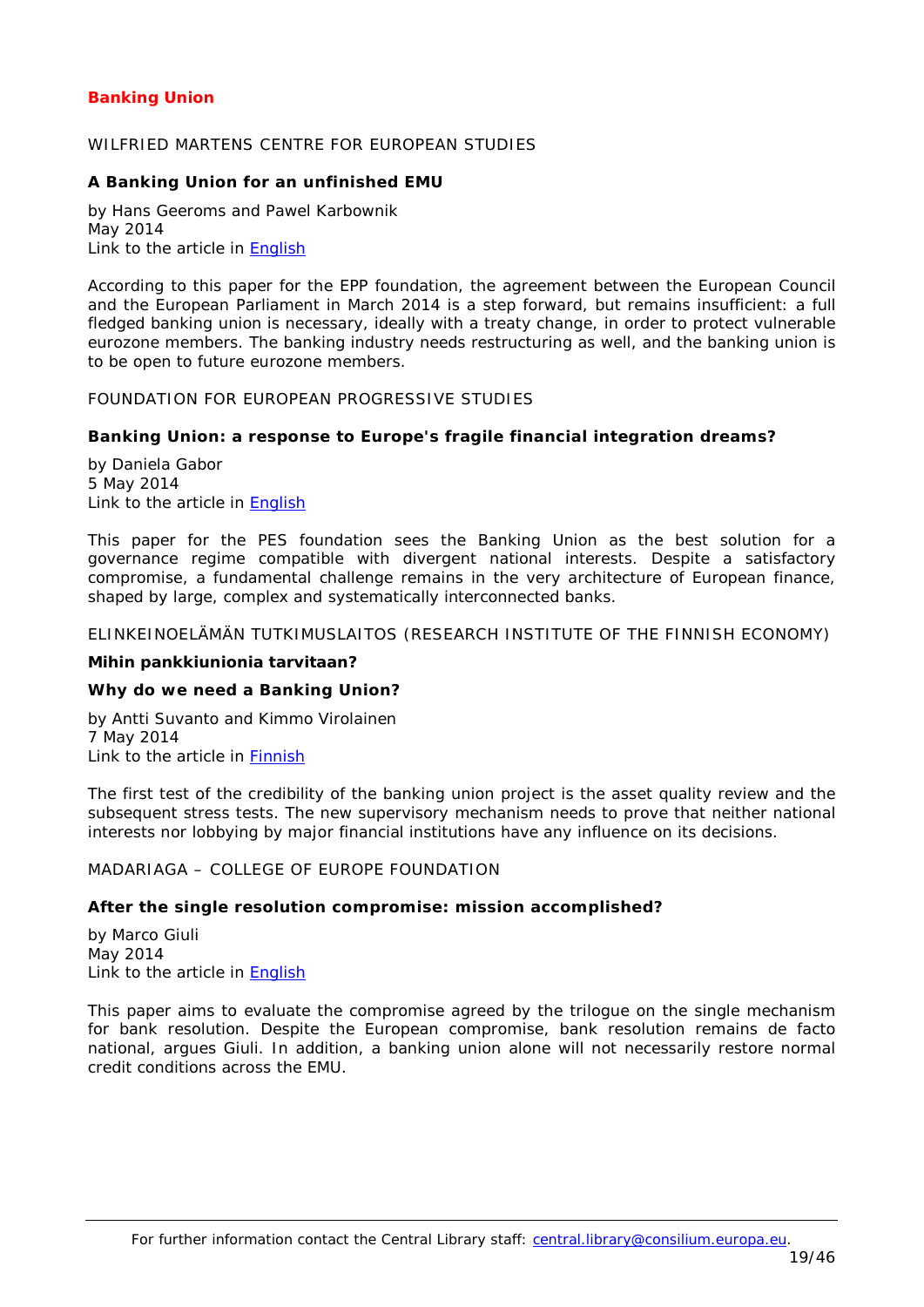# <span id="page-19-0"></span>CENTRE FOR EUROPEAN POLICY STUDIES

### <span id="page-19-1"></span>**Bail-in provisions in state aid and resolution procedures: are they consistent with systemic stability?**

by Stefano Micossi, Ginevra Bruzzone and Miriam Cassella 21 May 2014 Link to the article in [English](http://www.ceps.be/ceps/dld/9279/pdf)

This paper examines the provisions for bail-in in EU state aid policies and the new resolution framework for failing banks, to assess whether and how they are coordinated and whether they address the question of systemic stability.

<span id="page-19-2"></span>LEUVEN CENTRE FOR GLOBAL GOVERNANCE STUDIES

#### <span id="page-19-3"></span>**International banking standards, private law and the European Union**

by Jan Wouters and Jed Odermatt May 2014 Link to the article in **English** 

This paper looks into EU standard-setting for international banking, in particular those norms that can be characterized as 'regulatory private law'.

<span id="page-19-4"></span>SAFE - SUSTAINABLE ARCHITECTURE FOR FINANCE IN EUROPE

### <span id="page-19-5"></span>**Frontiers of sustainable finance in Europe: the social impact bond**

by Ester Faia 6 May 2014 Link to the article in [English](http://safe-frankfurt.de/uploads/media/Faia_Social_Impact_Bonds.pdf)

Social impact bonds provide funds to projects with a social impact. In the UK and in the US these bonds are increasingly used to raise funds to finance government projects. Their return depends on the social improvements achieved. The author argues that the EU should develop an equivalent to the British Social Finance Ltd. to finance projects for social improvement.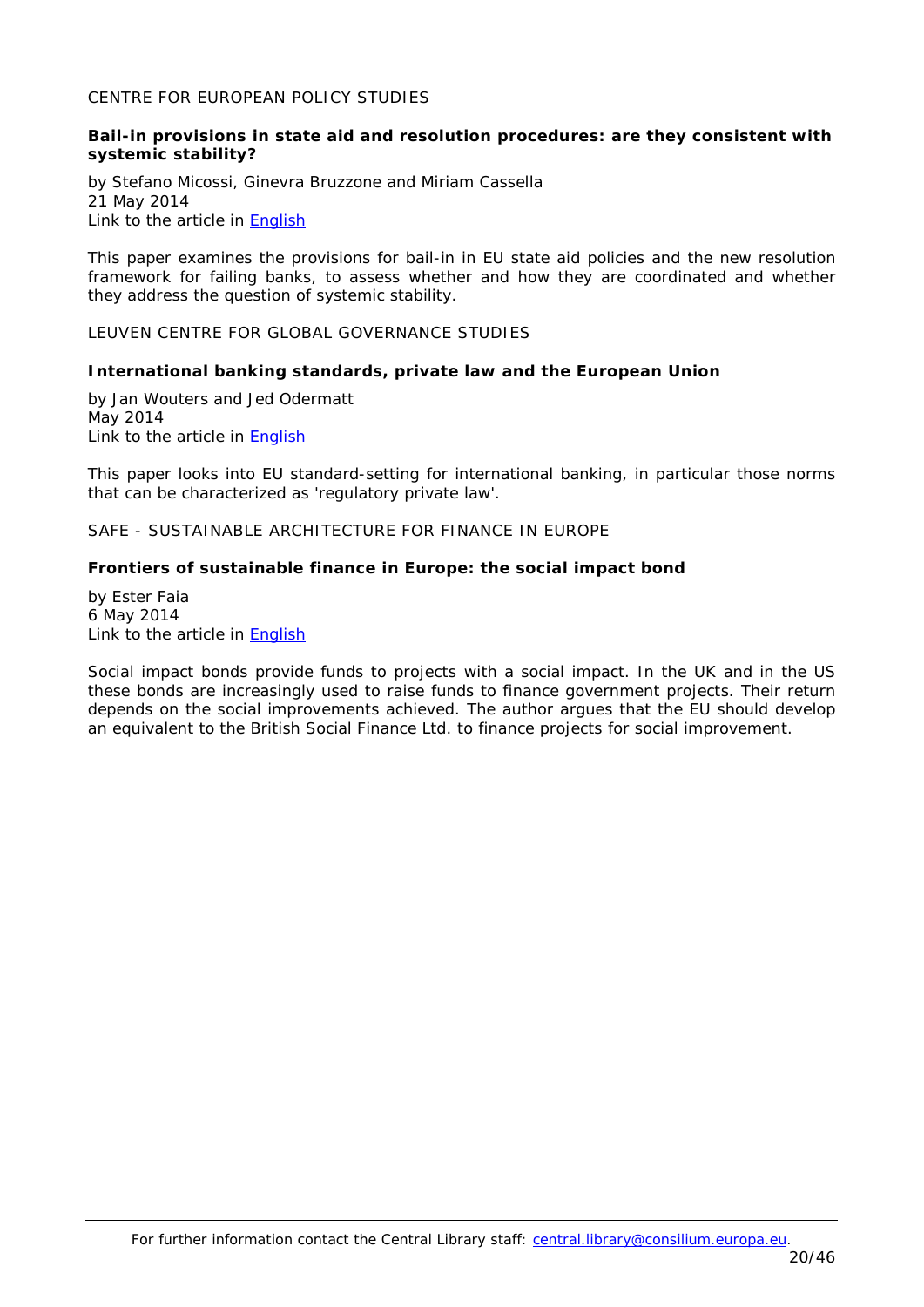# <span id="page-20-0"></span>**SECTION 3 - EU MEMBER STATES**

# <span id="page-20-1"></span>EUROPEAN COUNCIL ON FOREIGN RELATIONS

# <span id="page-20-2"></span>**After Merkozy: how France and Germany can make Europe work**

by Thomas Klau and Ulrike Guérot 16 May 2014 Link to the article in **English** 

The authors argue that once they have forged a new compromise on growth, François Hollande and Angela Merkel should work to restore the eurozone's cohesion. The visit of President François Hollande to Berlin points to a willingness for the Franco-German tandem to iron-out policy differences and propose a new compromise on austerity and growth before the EU summit on June 28. France and Germany must prepare for the next round of EU treaty reform.

<span id="page-20-3"></span>FRIDE

### <span id="page-20-4"></span>**Spanish foreign policy monitor: January-March 2014**

by Alejandro Barón 12 May 2014 Link to the article in [English](http://www.fride.org/download/PB_180_Spanish_foreign_policy_monitor.pdf) and in [Spanish](http://www.fride.org/download/PB_108_Claves_de_la_politica_exterior_espanola.pdf)

Spanish foreign policy during the first three months of 2014 has been multifaceted. The beginning of the year has been characterised by a strategic re-definition of Spanish foreign policy; Prime Minister Mariano Rajoy's visit to the US and Minister Margallo's tour around Southeast Asia; the crisis between Spanish company Sacyr and the Government of Panama; and Europe, which was another hot topic in Spanish foreign policy given the economic recovery registered in Spain and the political crisis in Eastern Europe, which is of great interest to all Member States.

<span id="page-20-5"></span>CEPII - CENTRE D'ÉTUDES PROSPECTIVES ET D'INFORMATIONS INTERNATIONALES

### <span id="page-20-6"></span>**The servitization of French manufacturing firms**

by [Matthieu Crozet](http://www.cepii.fr/CEPII/fr/page_perso/page_perso.asp?nom_complet=Matthieu%20Crozet) and Emmanuel Milet May 2014 Link to the article in [English](http://www.cepii.fr/PDF_PUB/wp/2014/wp2014-10.pdf)

The shift of value added and employment away from manufacturing toward services may be even deeper than suggested by data based on sectorial classification. As the complexity and diversity of firms' activities grow, the boundary between services and industries becomes increasingly elusive. Data reveals that 83% of firms registered in manufacturing sectors provide services for third parties, and nearly one-third of these firms provide more services than goods. A growing trend in "servitization" suggests that deindustrialization, already observed on a country-scale, is also taking place within firms.

<span id="page-20-7"></span>ADAM SMITH INSTITUTE

### <span id="page-20-8"></span>**Is government helping exports?**

by Tim Ambler 16 May 2014 Link to the article in [English](http://www.adamsmith.org/sites/default/files/research/files/UKTIPaperWeb.pdf)

Estimated to be spending £100m over its targeted budget, UK Trade and Investment (UKTI) is not delivering enough exports to justify its costs. This report argues that UKTI is representative of some of the worst inefficiencies of the bloated quango state (Quasi-Autonomous Non-Governmental Organisation).

For further information contact the Central Library staff: central.library@consilium.europa.eu.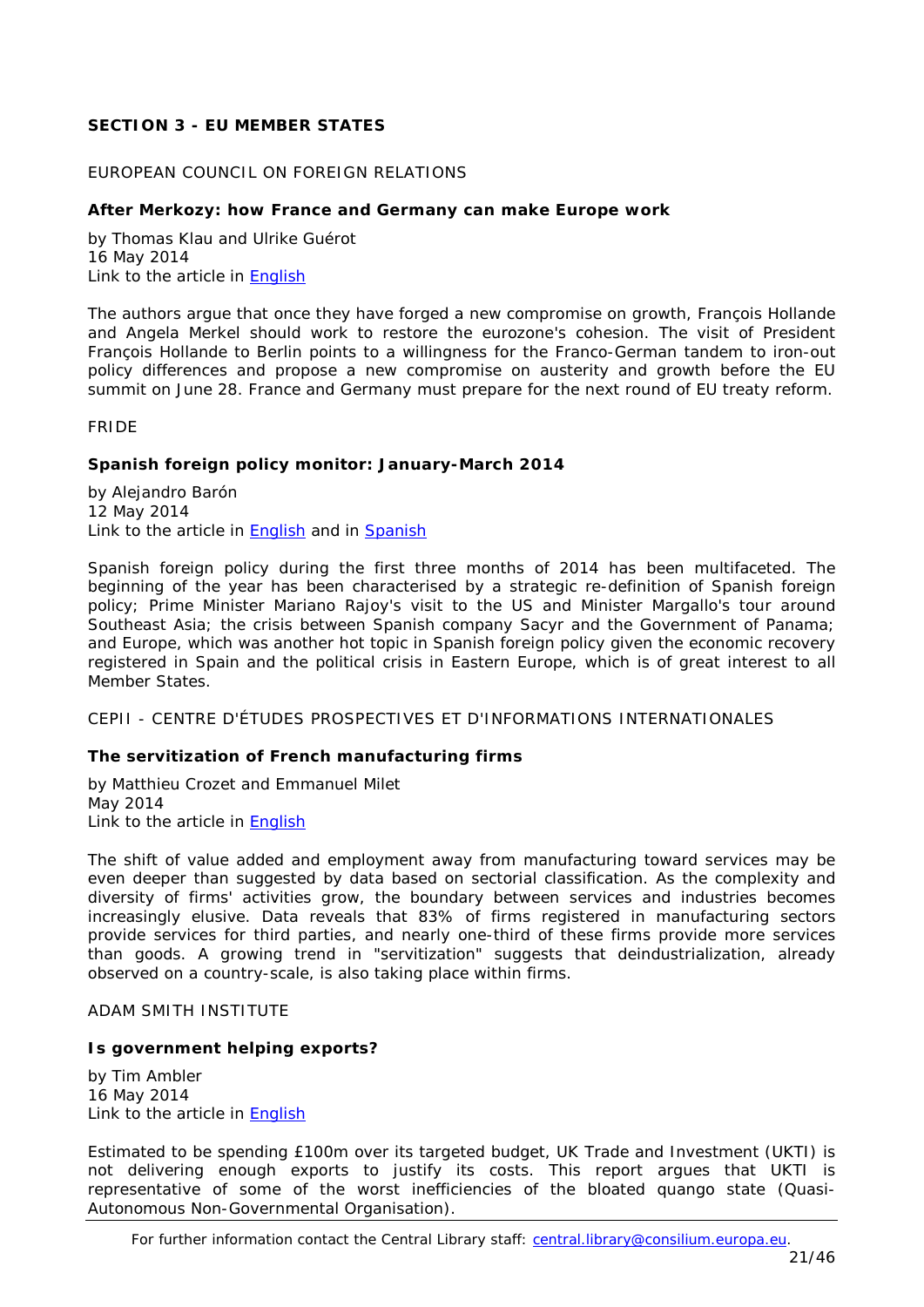<span id="page-21-0"></span>DEUTSCHE GESELLSCHAFT FÜR AUSWÄRTIGE POLITIK (GERMAN COUNCIL ON FOREIGN RELATIONS)

# <span id="page-21-1"></span>**French policies toward Central Eastern Europe: not a foreign policy priority but a real presence**

by Elsa Tulmets and David Cadier 28 May 2014 Link to the article in [English](https://dgap.org/en/article/getFullPDF/25464)

After the fall of the Berlin Wall, France reacted cautiously to the political and economic changes in the east, insisting on conditions for Central Eastern European countries (CEECs) to join the EU. Yet ultimately, the CEECs' rapid reform course managed to convince French actors of the importance of this region. This paper asks whether Paris has integrated these new actors into its European policy, and if the recent endeavour to reinvigorate and upgrade bilateral ties is a lasting strategy.

### <span id="page-21-2"></span>**Toward an effective minilateralism: the Polish experience in the Visegrad Group after 2004**

by Dominik P. Jankowski and Małgorzata Grzegrzółka 10 May 2014 Link to the article in [English](https://dgap.org/en/article/getFullPDF/25439)

The Visegrad Group can be regarded as the best example of cooperation in the minilateral format, with Polish participation. It put forward here as an antidote to scepticism towards EU integration. Its foundation was built on the ability of these four countries to go beyond purely regional integration and form coalitions with other countries (V4 Plus).

# <span id="page-21-3"></span>**From front-runner's 'EUphoria' to backmarker's 'pragmatic adhocism'?**

by Daniel Hegedűs 10 May 2014 Link to the article in [English](https://dgap.org/en/article/getFullPDF/25438)

Whether Hungary again becomes a front-runner in the European development process or remains a partially isolated backmarker hinges mainly on the direction taken in the broader European development. Nevertheless the country is currently establishing an alternative political model within European integration.

<span id="page-21-4"></span>SVENSKA INSTITUTET FÖR EUROPAPOLITISKA STUDIER (SWEDISH INSTITUTE FOR EUROPEAN POLICY STUDIES)

### **Opinionsfallet för EU bromsar upp**

### <span id="page-21-5"></span>*The drop in support for the EU has come to a halt*

by Sören Holmberg May 2014 Link to the article in [Swedish](http://www.sieps.se/sites/default/files/2014_5epa.pdf)

The fall in Swedish public opinion on European integration has come to a halt. The polls from late 2013 even show a slight increase in the pro-EU attitudes among the Swedes. In this analysis, the author demonstrates that just as the negative turn in public opinion during the crisis was associated with negative evaluations of the economic consequences of the EU for Sweden, public opinion now regards the impact of the EU on the economy as more positive, which generates more support for the EU in Sweden.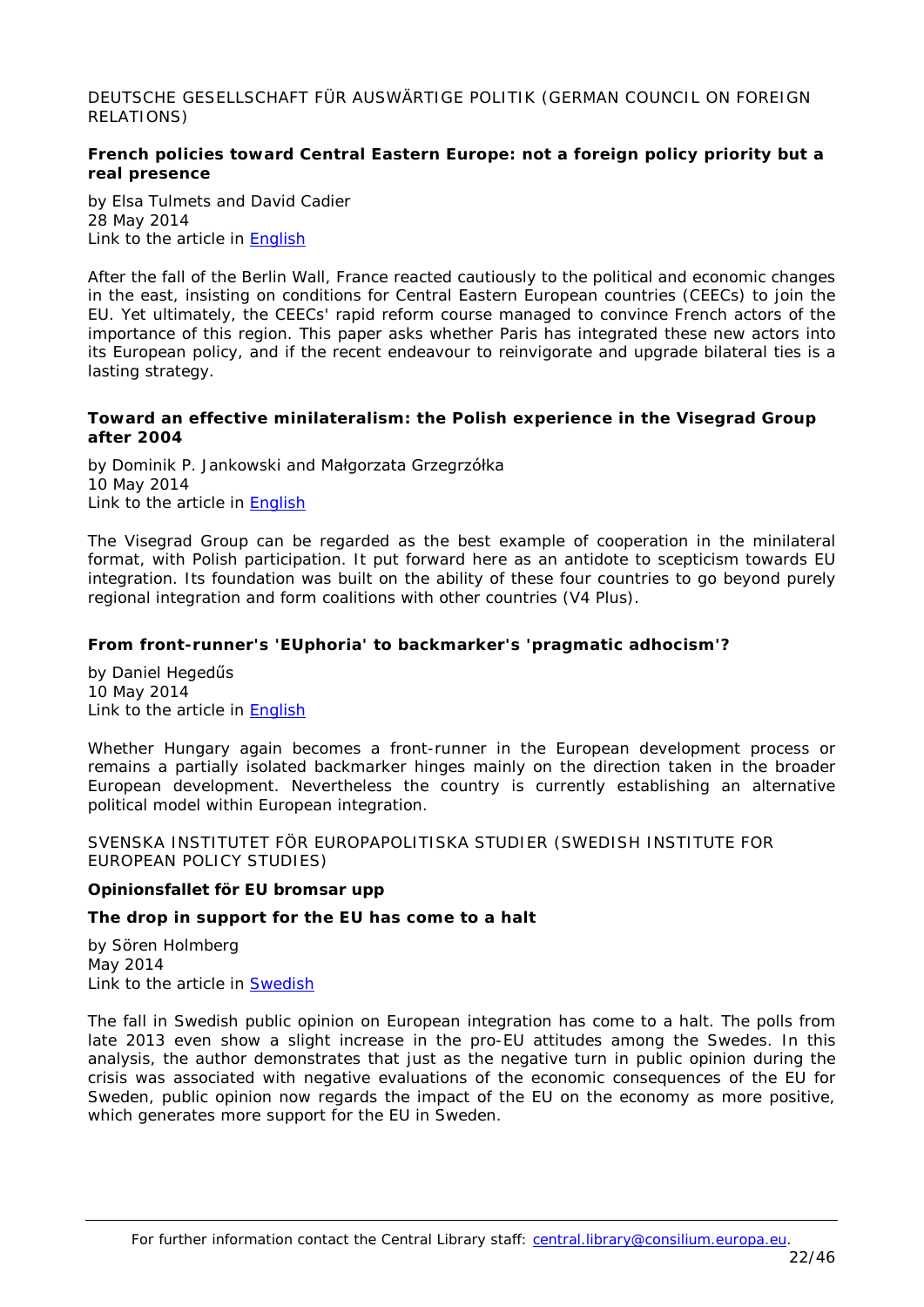<span id="page-22-0"></span>KÖRBER-STIFTUNG (EUROPEAN ALLIANCE FOR DEMOCRATIC CITIZENSHIP)

### <span id="page-22-1"></span>**Involvement or restraint? Findings of a representative survey conducted by TNS Infratest Policy Research on German attitudes to foreign policy**

by Thomas Paulsen and Dorothea Jestädt (eds.) May 2014 Link to the article in **English** and in [German](http://www.koerber-stiftung.de/fileadmin/user_upload/internationale_politik/sonderthemen/umfrage_aussenpolitik/Koerber-Stiftung_Umfrage_Aussenpolitik_Broschuere.pdf)

Since the end of the 1990s Germany has witnessed the emergence of a proactive foreign policy and stronger military engagement. This reports asks whether people in Germany are prepared to assume greater responsibility, based on a survey held in April and May 2014. *More information can be found on [http://www.review2014.de/](http://www.review2014.de/en/topics.html)*

<span id="page-22-2"></span>POLICY NETWORK

### <span id="page-22-3"></span>**A portrait of modern Britain**

by Rishi Sunak and Saratha Rajeswaran May 2014 Link to the article in [English](http://www.policyexchange.org.uk/images/publications/a%20portrait%20of%20modern%20britain.pdf)

This paper draws on an extensive set of survey, census, academic and polling data to build up a picture of the five largest minority groups in the UK. It outlines the demographics, geography, life experiences, attitudes and socioeconomic status of each of these major ethnic groups.

<span id="page-22-4"></span>INSTITUT DER DEUTSCHEN WIRTSCHAFT KÖLN (COLOGNE INSTITUTE FOR ECONOMIC RESEARCH)

### <span id="page-22-5"></span>**Wahlen, Wohlstand, Wohlbefinden. Über eine geringe Wahlbeteiligung und sieben sanfte Wege, sie zu erhöhen**

by Mara Ewers and Marie Möller May 2014 Link to the article in [German](http://www.etracker.de/lnkcnt.php?et=lKbSM9&url=http%3A%2F%2Fwww.iwkoeln.de%2F_storage%2Fasset%2F165856%2Fstorage%2Fmaster%2Ffile%2F4531376%2Fdownload%2FIW%2520policy%2520paper%2520Wahlbeteiligung.pdf&lnkname=IW%20policy%20paper%20Wahlbeteiligung.pdf)

In Germany young voters rarely cast their vote, while the 60-69 year olds turn out to vote regularly. Therefore, the influence of older citizens on political decisions and election programs is particularly large. The Cologne institute warns that in this way policy choices may go to the detriment of the young generation, as in the recent pension age reform.

# <span id="page-22-6"></span>CENTRE D'ÉTUDES ET DE RECHERCHES INTERNATIONALES

### <span id="page-22-7"></span>**Elections : la Belgique entre européennes, fédérales et régionales**

by Catherine Xhardez and Astrid von Busekist 16 May 2014 Link to the article in [French](http://www.sciencespo.fr/ceri/fr/printpdf/3891)

With memories of the unprecedented crisis that left Belgium without a new government for 540 days after the previous general elections, this paper examines the issues at stake in the 2014 one, in the light of the most recent institutional reform.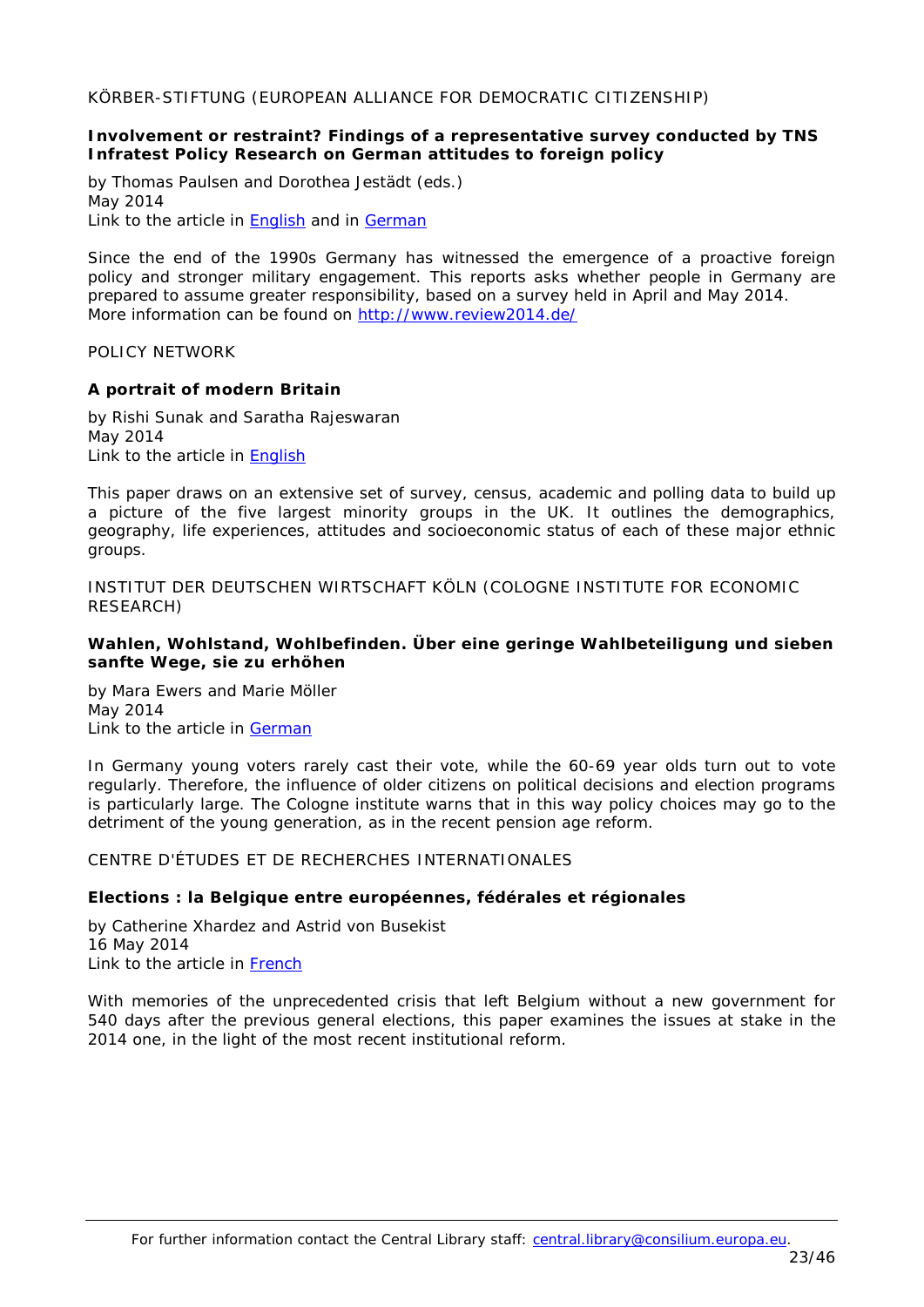# <span id="page-23-0"></span>*10th anniversary of the 2004 enlargement*

#### <span id="page-23-1"></span>CENTRE FOR EUROPEAN POLICY STUDIES

### <span id="page-23-2"></span>**Struggling with an opportunity: the first 10 years with the EU for Central Europe and the Baltics**

by Kálmán Mizsei and Ádám Kullmann 2 May 2014 Link to the article in [English](http://www.ceps.be/ceps/dld/9220/pdf)

The authors offer insights from the experience in the newest Member States on how to absorb EU structural and cohesion funds more effectively.

#### <span id="page-23-3"></span>**Impact of the 'big bang' enlargement on EU foreign policy – 10 years on**

by Steven Blockmans 5 May 2014 Link to the article in [English](http://www.ceps.be/ceps/dld/9224/pdf)

A short CEPS Commentary on the fault lines that emerged in EU foreign policy after the 2004 enlargement.

<span id="page-23-4"></span>DEUTSCHE GESELLSCHAFT FÜR AUSWÄRTIGE POLITIK (GERMAN COUNCIL ON FOREIGN RELATIONS)

### <span id="page-23-5"></span>**From integration to differentiation: the Czech Republic in the European Union ten years on**

by Vít Dostál 10 May 2014 Link to the article in [English](https://dgap.org/en/article/getFullPDF/25440)

A paper from the wider project "Central European Perspectives – Integration Achievements and Challenges of the V4 States after Ten Years in the EU", gathering several think tanks in the region. The Czech Republic's first ten years in the EU have been marked by ups and downs. The country increased its trade and played an important role in fields such as the Eastern Neighbourhood, the internal market, enlargement, and energy. However it also took surprisingly hard stances in other fields, argues Dostál.

#### <span id="page-23-6"></span>**Slovakia in the EU: an unexpected success story?**

by Milan Nič, Marek Slobodník and Michal Šimečka May 2014 Link to the article in [English](https://dgap.org/en/article/getFullPDF/25437)

From the same project, a paper on Slovakia as the "unlikely success story" of the 2004 EU enlargement. The country's first decade as a member state was marked by robust growth – spurred by pro-market reforms of the early 2000s – and relative resilience and political stability during the crisis.

### <span id="page-23-7"></span>LATVIJAS ĀRPOLITIKAS INSTITŪTS (LATVIAN INSTITUTE OF INTERNATIONAL AFFAIRS)

### <span id="page-23-8"></span>**Baltic unity within European unity – why myth, not reality?**

by Katrīna Pētersone 23 May 2014 Link to the article in [English](http://liia.lv/site/docs/Katrina_Petersone_Baltic_Unity_EU.pdf)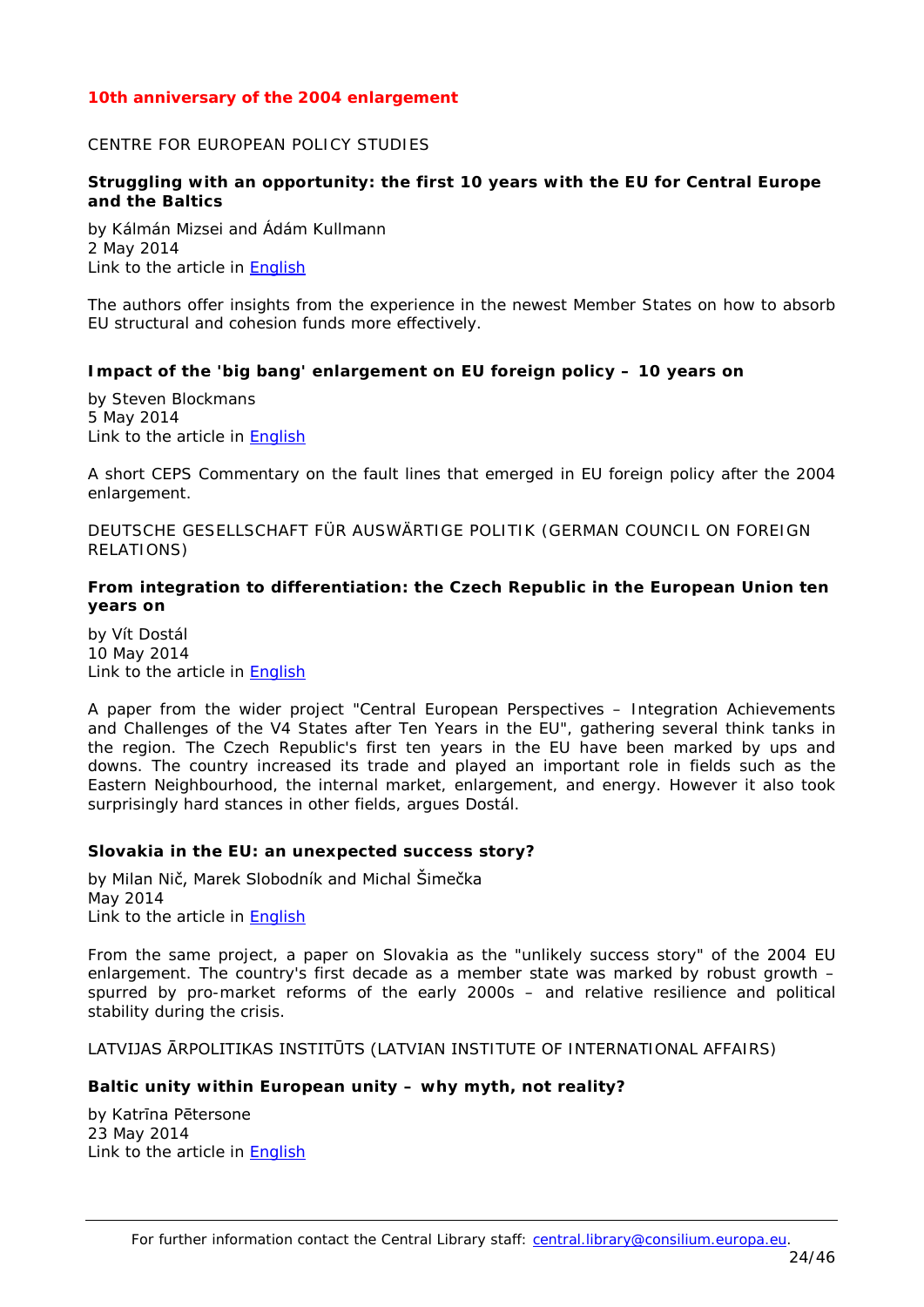This paper concludes that Baltic integration has declined with accession to the EU. The author argues that Baltic cooperation is a myth not because of the EU, but because the Baltic States themselves choose another discourse, which, of course, is made possible by EU membership.

# <span id="page-24-0"></span>*UK relationship with the EU*

### <span id="page-24-1"></span>CENTRE FOR EUROPEAN REFORM

### <span id="page-24-2"></span>**The consequences of Brexit for the City of London**

by John Springford and Philip Whyte 8 May 2014 Link to the article in **English** 

If Britain leaves the EU, the City of London will lose access to European markets – unless the UK aligns its financial rules with those of the EU. The remaining Member States would insist that Britain sign up to many rules in exchange for more limited access to European markets than it currently enjoys. A British exit would damage the City, rather than setting it free, argue the authors.

<span id="page-24-3"></span>EUROPEAN POLICY CENTRE

#### <span id="page-24-4"></span>**Britain outside Europe? Fewer EU concessions to UK post-Brexit**

by Fabian Zuleeg 12 May 2014 Link to the article in [English](http://www.epc.eu/documents/uploads/pub_4406_britain_outside_europe.pdf)

A short EPC Commentary, taken from a larger DGAP project with several national perspectives on 'Britain outside the EU', see [https://ip-journal.dgap.org/.](https://ip-journal.dgap.org/)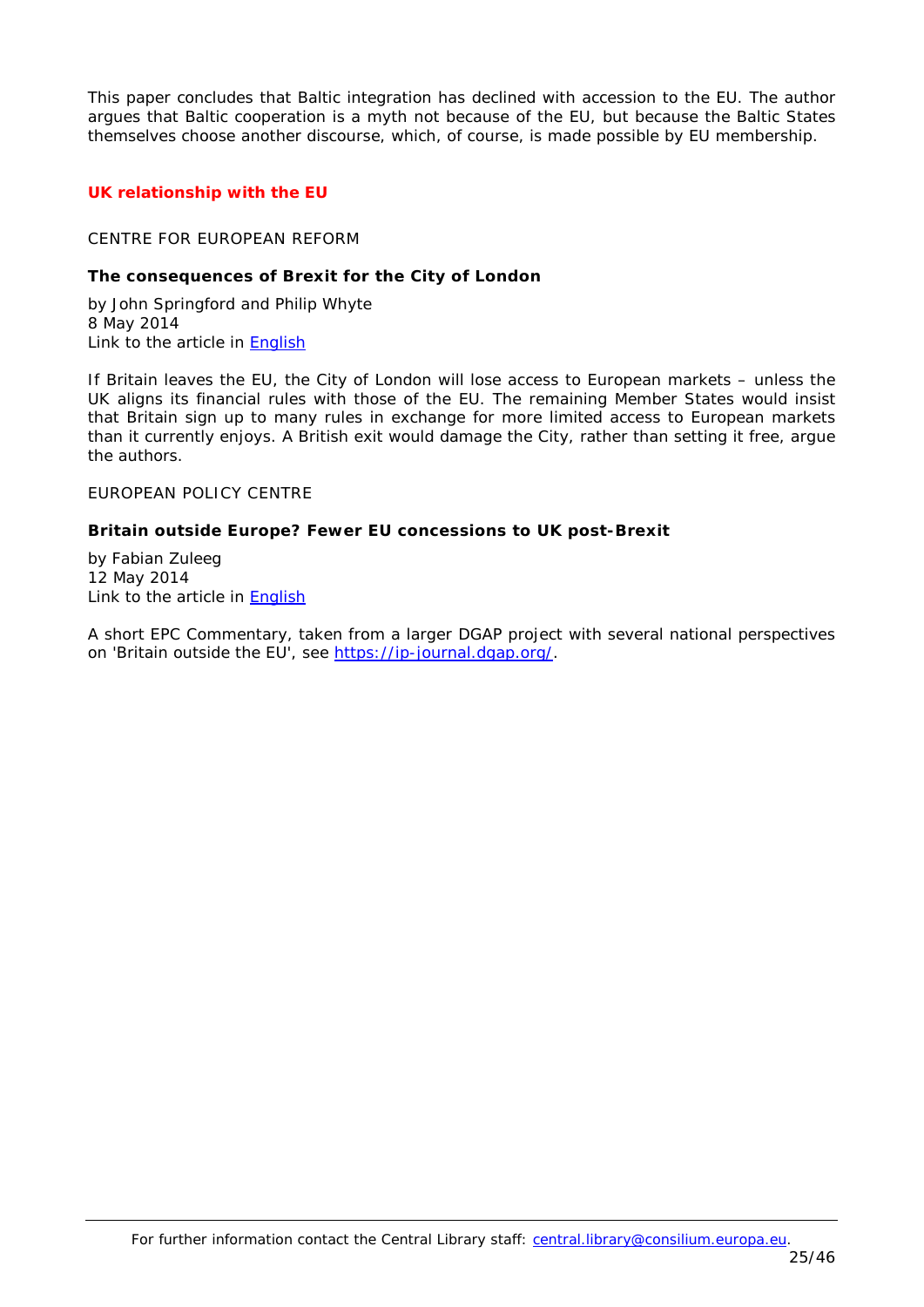# <span id="page-25-0"></span>**SECTION 4 - EU POLICIES**

#### <span id="page-25-1"></span>*Justice and home affairs*

#### <span id="page-25-2"></span>EGMONT – ROYAL INSTITUTE FOR INTERNATIONAL RELATIONS / FRIDE

### <span id="page-25-3"></span>**Partners in crime? The EU, its strategic partners and international organised crime**

by Thomas Renard 6 May 2014 Link o the article in [English](http://www.egmontinstitute.be/wp-content/uploads/2014/05/ESPO-WP5.pdf)

The EU has become an important actor in justice and home affairs at the European level, facilitating cooperation between Member States. However, criminal activities do not stop at the EU's border, and thus call for a globally-coordinated response. The EU is developing its international profile on countering organised crime, notably through the deepening of cooperation with strategic partners, but there is still a long way to go.

#### <span id="page-25-4"></span>CENTRE FOR EUROPEAN POLICY STUDIES

### <span id="page-25-5"></span>**The political and judicial life of metadata: Digital Rights Ireland and the trail of the Data Retention Directive**

by Elspeth Guild and Sergio Carrera 29 May 2014 Link to the article in [English](http://www.ceps.be/ceps/dld/9334/pdf)

This paper examines the challenges facing the EU regarding data retention, particularly in the aftermath of the judgment Digital Rights Ireland by the Court of Justice of the EU of April 2014. It also looks at the responses to the judgment from the European institutions and elsewhere, and presents a set of policy suggestions.

### <span id="page-25-6"></span>*Immigration, frontiers and asylum policies*

<span id="page-25-7"></span>ISIS EUROPE

### <span id="page-25-8"></span>**Securitising migration: the EU's approach to illegal immigration and the implications on labour trafficking**

by Raluca Csernatoni and Akash Radia May 2014 Link to the article in [English](http://www.isis-europe.eu/sites/default/files/publications-downloads/ESR%2071%20-%20Securitising%20Migration-%20The%20EU%E2%80%99s%20Approach%20to%20Illegal%20Immigration%20and%20the%20implications%20on%20Labour%20Trafficking_0.pdf)

A critical paper by ISIS Europe positing the failures of restrictive immigration policies and the little advancements brought about by EU approaches about illegal immigration control.

### <span id="page-25-9"></span>ISTITUTO AFFARI INTERNAZIONALI

### <span id="page-25-10"></span>**Governing irregular migration and asylum at the borders of Europe: between efficiency and protection**

by Anna Triandafyllidou and Angeliki Dimitriadi May 2014 Link to the article in [English](http://www.iai.it/pdf/ImaginingEurope/ImaginingEurope_06.pdf)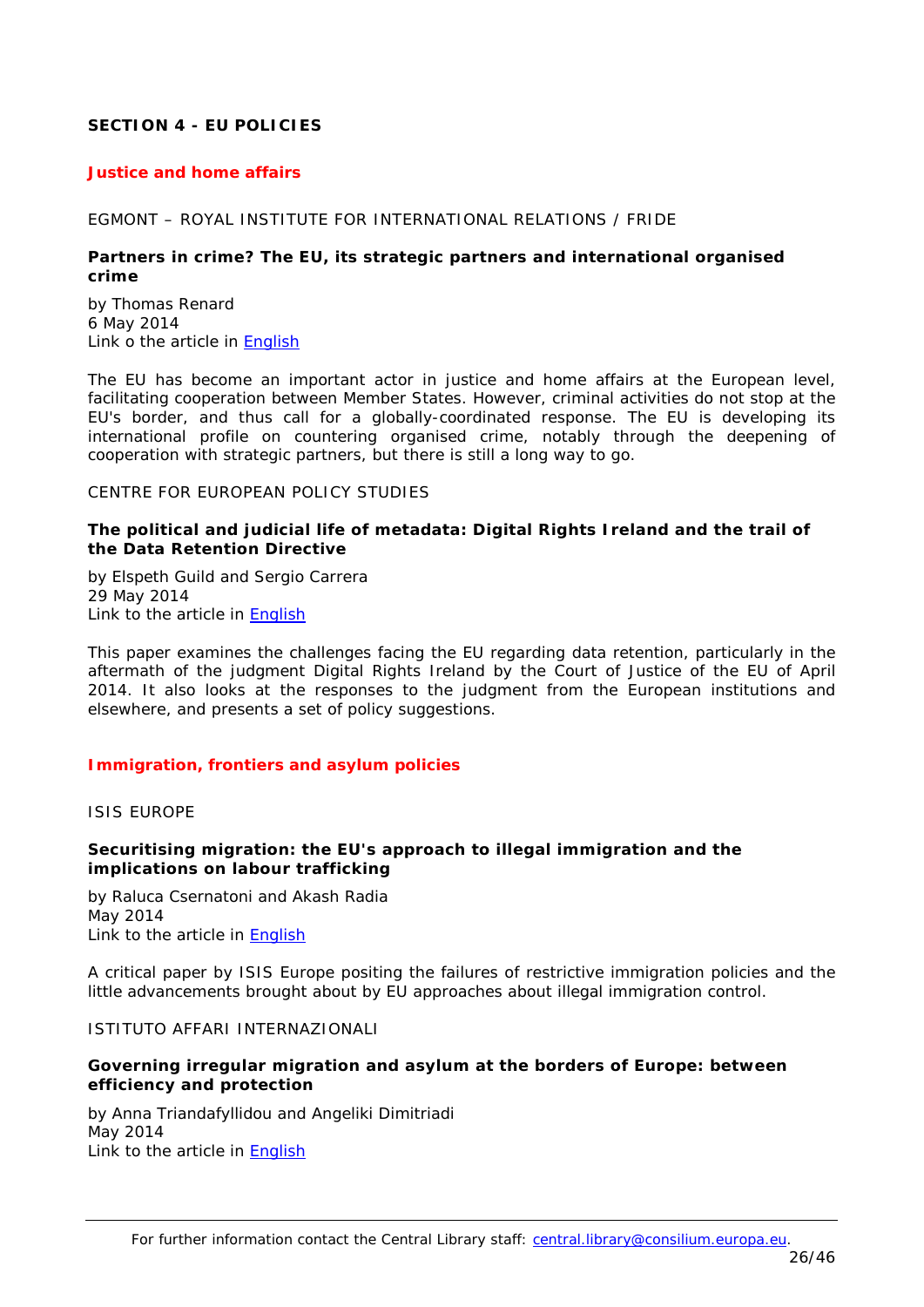This paper discusses the difficult balancing act between efficiency and protection in EU migration and asylum policies. The authors critically discuss current European border control practices with a focus on the agencies and policies in place. The paper makes the point that the EU's balancing act between irregular migration control and asylum management tips clearly towards the former, even if it pays lip service to the latter.

# <span id="page-26-0"></span>MIGRATION POLICY INSTITUTE

### <span id="page-26-1"></span>**Supporting immigrant integration in Europe? Developing the governance for diaspora engagement**

by Maria Vincenza Desiderio May 2014 Link to the article in **English** 

The governance of immigrant integration in EU Member States is a complex process involving actors across multiple policy areas at national, local, and supranational levels. In addition, actors in the country of origin are now increasingly involved in immigrant integration, mostly through engaging their diasporas in destination countries. This report explores these trends.

# <span id="page-26-2"></span>**Slow motion: the labor market integration of new immigrants in France**

by Patrick Simon and Elsa Steichen May 2014 Link to the article in [English](http://www.migrationpolicy.org/sites/default/files/publications/DG%20Employment-France-FINALWEB.pdf)

This report assesses the labour market outcomes of new immigrants to France. It reveals that immigrants who arrived from 2000 onwards fared badly in the first few years after arrival, but improved their labour market outcomes over time. The analysis finds that migrants' region of origin, level of education, reason for migration, and gender correlate with labour market outcomes.

# <span id="page-26-3"></span>**Moving up the ladder? Labor market outcomes in the United Kingdom amid rising immigration**

by Tommaso Frattini May 2014 Link to the article in [English](http://www.migrationpolicy.org/sites/default/files/publications/DG%20Employment-UK-FINALWEB.pdf)

The 2000s saw a significant increase in the foreign-born working-age population in the UK. Starting in 2004, a large influx of labour from Eastern European countries transformed the country's immigrant population and labour market. This report analyses the labour market integration of recent immigrants to the UK, based on UK Labour Force Survey data.

*The previous two reports are part of a [series of six case studies on labour market outcomes](http://www.migrationpolicy.org/programs/labor-market-integration-new-arrivals-europe)  [among immigrants to EU countries.](http://www.migrationpolicy.org/programs/labor-market-integration-new-arrivals-europe)*

### <span id="page-26-4"></span>AVENIR SUISSE

### **Globalziel statt Kontingente**

### <span id="page-26-5"></span>*Overall target rather than quotas*

by [Patrik Schellenbauer](http://www.avenir-suisse.ch/author/patrik-schellenbauer/) May 2014 Link to the article in [German](http://www.avenir-suisse.ch/wp-content/uploads/2014/05/as_zuwanderung-freizügigkeit_hp-.pdf)

This report describes a proposal published in February 2014 designed to control mass immigration, as requested by the recent referendum, while still preserving the free movement of persons. This would be done by setting a ten-year overall target.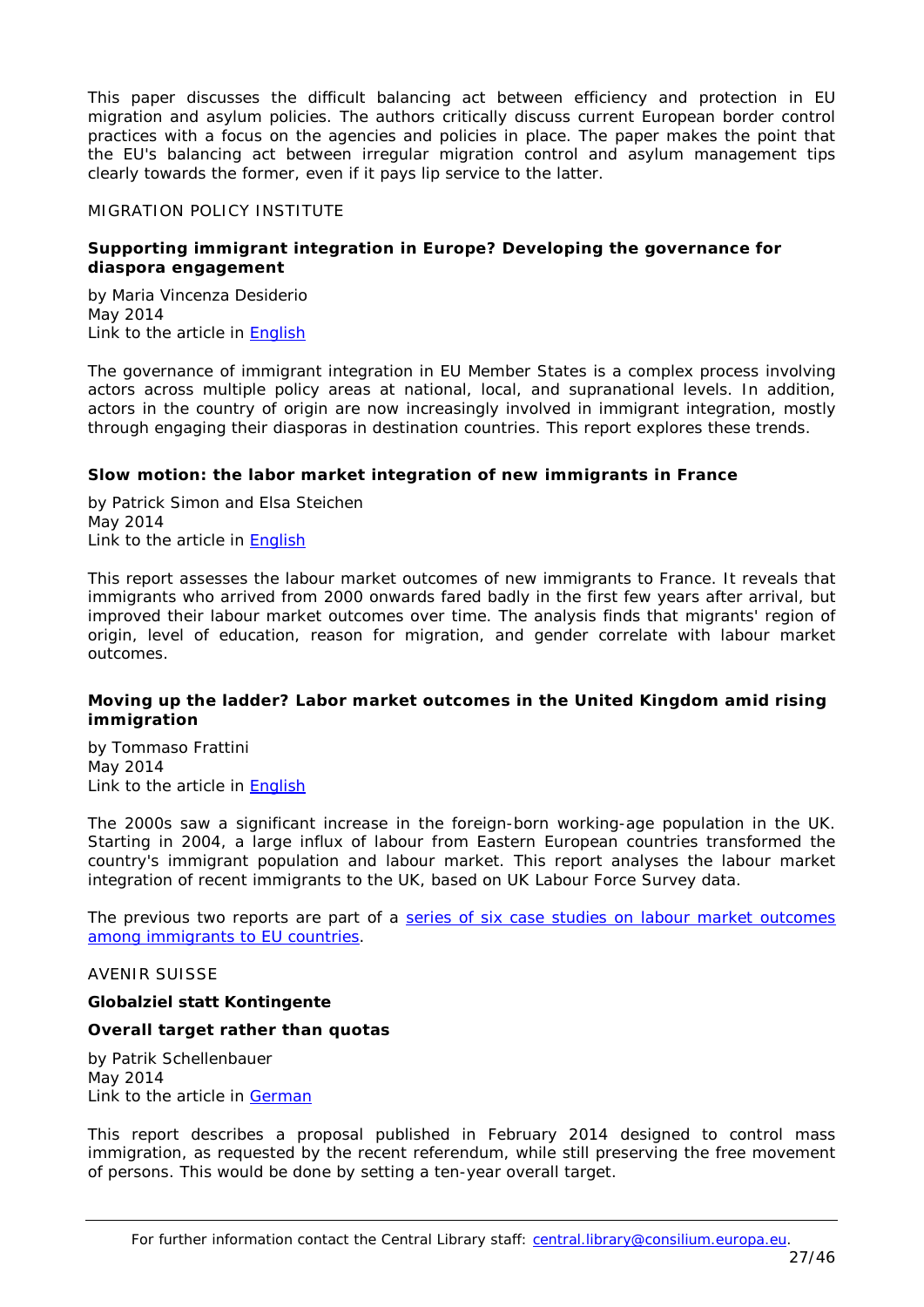### <span id="page-27-0"></span>EUROPEAN POLICY CENTRE

### <span id="page-27-1"></span>**Immigration and free movement in an unusual electoral race: what implications for the next political cycle?**

by Andreia Ghimis 20 May 2014 Link to the article in **English** 

This paper looks at how immigration and freedom of movement were debated at national level – in France, Germany and the UK – and at EU level between the top candidates for European Commission Presidency during the election campaign.

#### <span id="page-27-2"></span>FONDATION ROBERT SCHUMAN

### <span id="page-27-3"></span>**The free movement of people in the European Union: principle, stakes and challenges**

by Philippe Delivet 12 May 2014 Link to the article in [English](http://www.robert-schuman.eu/en/doc/questions-d-europe/qe-312-en.pdf) and in [French](http://www.robert-schuman.eu/fr/doc/questions-d-europe/qe-312-fr.pdf)

The free movement of people is a fundamental *acquis* of European integration. Closely associated with the building of the Internal Market, it seems to have suffered the loss of impetus by the latter and also the serious consequences of the crisis. The author calls for pragmatic answers that do not bring into question one of the founding principles of the EU.

# <span id="page-27-4"></span>*Energy policy*

#### <span id="page-27-5"></span>FRIEDRICH-EBERT-STIFTUNG (FRIEDRICH EBERT FOUNDATION)

#### <span id="page-27-6"></span>**Voraussetzungen einer globalen Energietransformation**

by Bärbe Kofler, Nina Netzer, Christiane Beuermann, Lukas Hermwille, Jan Burck, Boris Schinke and Franziska Marten May 2014 Link to the article in [German](http://library.fes.de/pdf-files/iez/10751-20140514.pdf)

The authors advance the idea of a global energy transformation which should move away from fossil and nuclear energy sources towards renewable energy, a decentralized and locally managed approach, increased efficiency and a reduction in absolute consumption. According to the authors, the success of an energy transformation will depend on whether a broad alliance of civil society, politics, science and industry can emerge.

<span id="page-27-7"></span>EGMONT – ROYAL INSTITUTE FOR INTERNATIONAL RELATIONS

# <span id="page-27-8"></span>**Energy efficiency: the ever neglected priority of the European Union strategy**

by Tania Zgajewski 28 May 2014 Link to the article in [English](http://www.egmontinstitute.be/wp-content/uploads/2014/05/ep66.pdf)

Since 2000, energy efficiency has been a major objective of the EU. However, in spite of many speeches, reports and action programmes, the result remains disappointing. This Egmont paper examines possible causes and remedies, concluding that the EU energy efficiency strategy lacks coherence and remains ambiguous.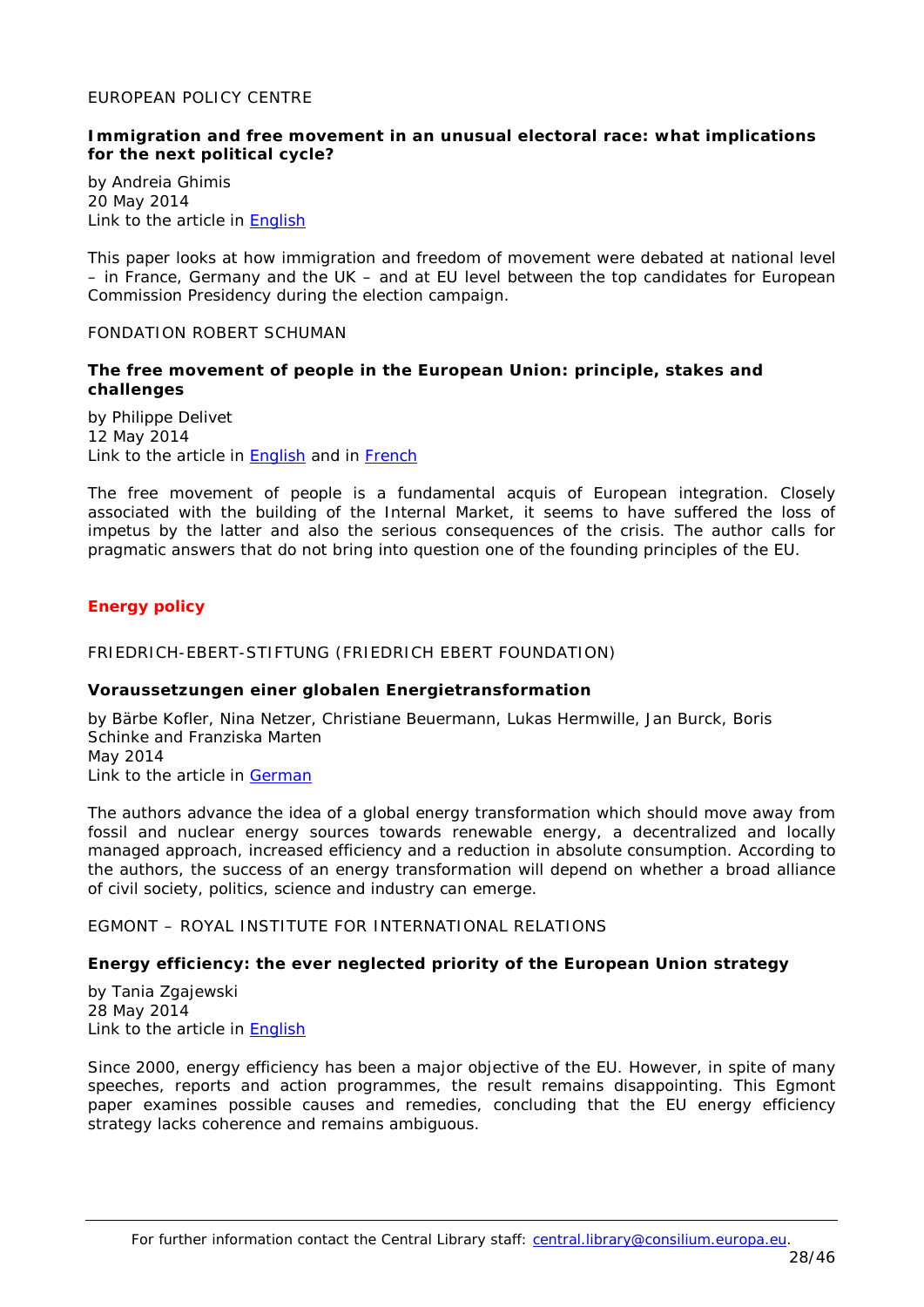<span id="page-28-0"></span>ISTITUTO AFFARI INTERNAZIONALI

### <span id="page-28-1"></span>**Thinking the unthinkable: promoting regional approaches to EU energy policies for a more united and effective Europe**

by Christian Egenhofer and Jacques de Jong May 2014 Link to the article in **English** 

This report explores the potential for regional approaches to EU energy policies. It assesses whether regional energy initiatives are an efficient, effective and politically acceptable approach toward reaching three EU energy policy objectives: competitiveness, supply security and sustainability.

<span id="page-28-2"></span>THE GERMAN MARSHALL FUND OF THE UNITED STATES

### <span id="page-28-3"></span>**Offshore safety in the Eastern Mediterranean energy sector**

by Miki Livnat May 2014 Link to the article in [English](http://www.gmfus.org/wp-content/blogs.dir/1/files_mf/1399909936Livnat_OffshoreEnergySafety_May14_web.pdf)

The Levant Basin, the Nile Delta Basin, and the Aegean Basin hold considerable reserves of oil and natural gas, that could transform the Eastern Mediterranean into an important energy producing region. The author argues that cooperation between countries in the Eastern Mediterranean is critical for the prevention of accidents and for rapid intervention if they occur. He then makes recommendations for regional cooperation on offshore safety that could reinforce conflict resolution efforts in the Eastern Mediterranean.

<span id="page-28-4"></span>DEUTSCHES INSTITUT FÜR WIRTSCHAFTSFORSCHUNG (GERMAN INSTITUTE FOR ECONOMIC RESEARCH)

### <span id="page-28-5"></span>**All quiet on the Eastern front? Disruption scenarios of Russian natural gas supply to Europe**

by Philipp M. Richter and Franziska Holz 26 May 2014 Link to the article in [English](http://www.diw.de/documents/publikationen/73/diw_01.c.465336.de/dp1383.pdf)

This paper investigates various disruption scenarios on Russian natural gas export. It uses the Global Gas Model, a representation of the natural gas sector with a high level of detail on storage and transportation infrastructure. In this model, most of the Member States would not be severely affected by a complete drop out of Russian exports, but infrastructure bottlenecks should be removed.

### <span id="page-28-6"></span>**Europäische Erdgasversorgung trotz politischer Krisen sicher**

by Hella Engerer, Franziska Holz, Philipp M. Richter, Christian von Hirschhausen and Claudia Kemfert May 2014 Link to the article in [German](http://www.diw.de/documents/publikationen/73/diw_01.c.465400.de/14-22-1.pdf)

The authors discuss natural gas supply in Europe after the Ukraine crisis. They conclude that the supply is rather secure. The EU did well in diversifying their gas purchase and, in this way, reducing its independence from Russia. The article recommends further cooperation in order to integrate the East and Central European countries into the European gas infrastructure.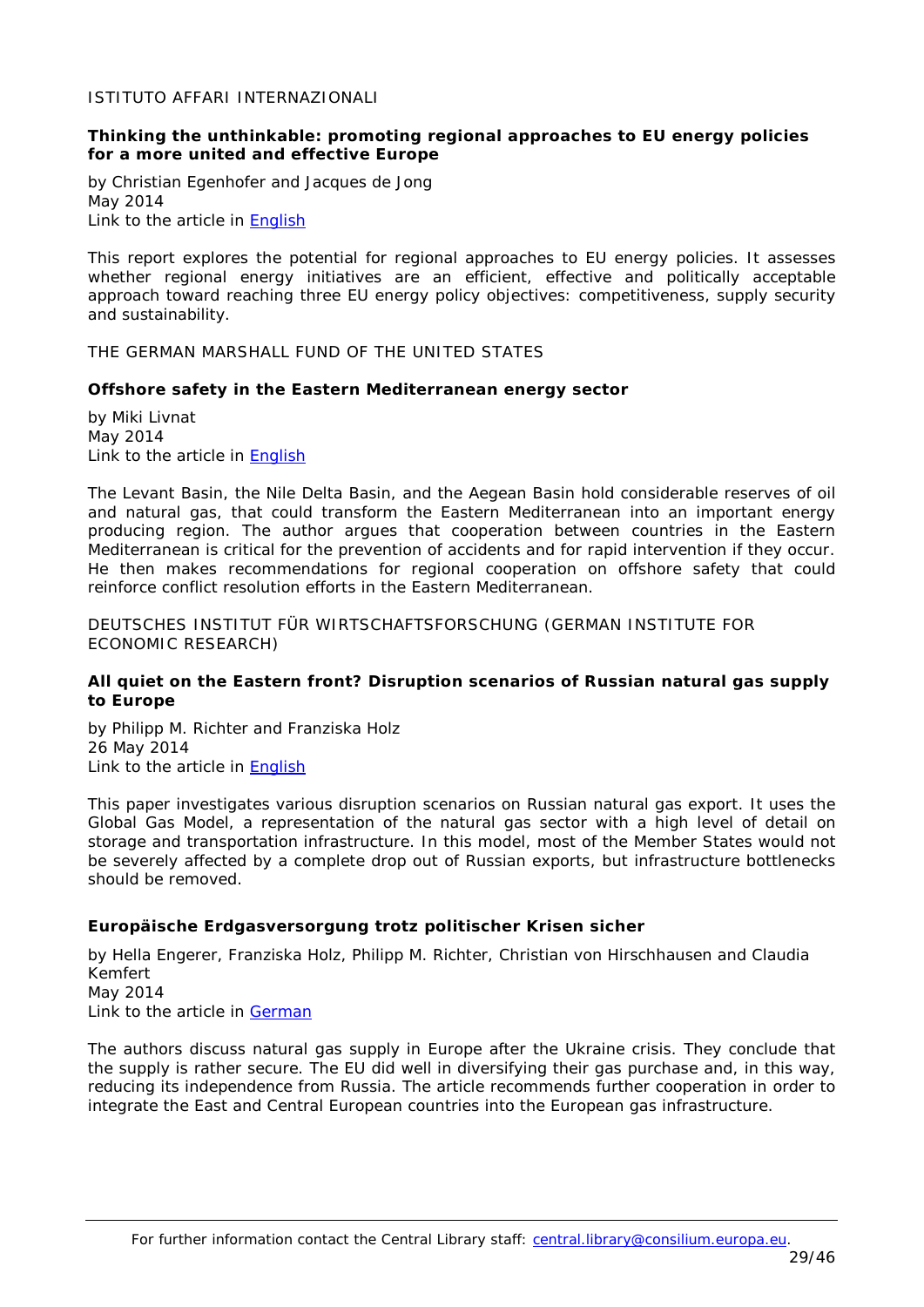### <span id="page-29-0"></span>BARCELONA CENTRE FOR INTERNATIONAL AFFAIRS

### <span id="page-29-1"></span>**Ukraine crisis could reframe European energy policy**

by Francis Ghilès 15 May 2014 Link to the article in [English](http://www.cidob.org/en/content/download/39294/606569/file/237_OPINIO_EUROPA_ANG%282%29.pdf)

According to CIDOB, all actors in Ukraine understand too well what the only viable solution can be, however much they might disagree on the details and the timing. De-escalating the crisis is Europe's first priority, reframing its energy policy is the second, a third might be using this opportunity to think more strategically about its energy links with the Mediterranean southern rim.

<span id="page-29-2"></span>CENTRUM STOSUNKÓW MIĘDZYNARODOWYCH (CENTER FOR INTERNATIONAL RELATIONS) / KONRAD ADENAUER STIFTUNG

#### <span id="page-29-3"></span>**Market mechanisms for resource adequacy and system security: framing the issues**

by Michael Hogan, Jan Rączka, Frederick Weston and Edith Bayer May 2014 Link to the article in [English](http://csm.org.pl/en/reports-and-analysis/category/53-2014?download=475:market-mechanisms-for-resource-adequacy)

Where a competitive wholesale energy market has been adopted, as in Europe, energy prices are intended to be the primary driver of decisions by market actors. This paper provides an overview of the new challenges that system planners and market designers face.

#### <span id="page-29-4"></span>INSTITUTE FOR EUROPEAN ENVIRONMENTAL POLICY

### <span id="page-29-5"></span>**Space for energy crops – An assessment on the potential contribution of Europe's energy future**

by Ben Allen, Bettina Kretschmer, David Baldock, Henrietta Menadue, Silvia Nanni and Graham Tucker 21 May 2014

Link to the article in [English](http://www.eeb.org/EEB/?LinkServID=F6E6DA60-5056-B741-DBD250D05D441B53)

This study explores the scope for additional production of energy crops in Europe, the possible nature and scale of 'spare' land and some of the sustainability issues associated with increasing output. The areas of land identified by this research could make an important, albeit very modest contribution, to final EU sectorial energy consumption, but whether or not this land could or should be mobilised for energy production remains questionable.

### <span id="page-29-6"></span>*Environmental policy*

<span id="page-29-7"></span>INSTITUTE FOR EUROPEAN ENVIRONMENTAL POLICY

### <span id="page-29-8"></span>**High Nature Value farming throughout EU-27 and its financial support under the CAP**

by Clunie Keenleyside, Guy Beaufoy, Graham Tucker and Gwyn Jones 16 May 2014 Link to the article in [English](http://www.ieep.eu/assets/1386/HNV_and_CAP_Full_Report.pdf)

High Nature Value (HNV) farming is a relatively new concept that describes the farming systems of greatest biodiversity value. This study is intended to contribute to the evidence base to inform the design of future EU policy for HNV farming.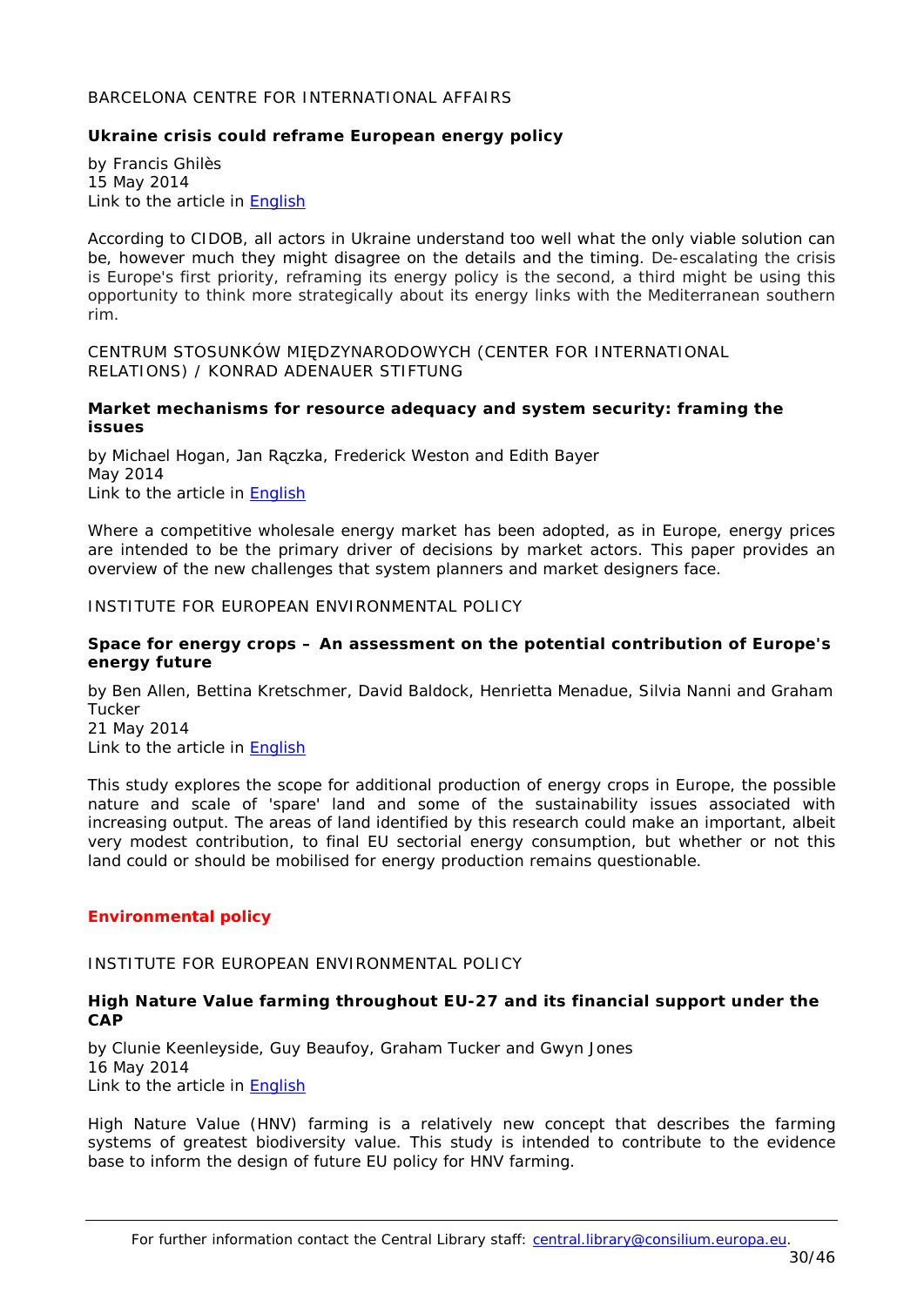### <span id="page-30-0"></span>CENTRE FOR EUROPEAN POLICY STUDIES

#### <span id="page-30-1"></span>**The role of market mechanisms in a post-2020 climate change agreement**

by Andrei Marcu 7 May 2014 Link to the article in [English](http://www.ceps.be/ceps/dld/9230/pdf)

The world has changed in many ways since 1997 when the Kyoto Protocol was adopted. This paper looks at the relationship between the carbon market and a new climate change agreement, to be finalised in Paris in 2015.

### <span id="page-30-2"></span>*Aid and development policy*

#### <span id="page-30-3"></span>CENTRE FOR EU STUDIES - GHENT UNIVERSITY

### <span id="page-30-4"></span>**Humanitarian aid as an integral part of the European Union's external action: the challenge of reconciling coherence and independence**

by Jan Orbie, Peter Van Elsuwege and Fabienne Bossuyt 26 May 2014 Link to the article in **English** 

The article explores the interaction between EU humanitarian aid and development cooperation, the Common Foreign and Security Policy, and trade policy. While the independence of the humanitarian aid delivery is not being undermined, it remains difficult to establish positive synergies with other external policies because of institutional hurdles and legal constraints.

### <span id="page-30-5"></span>**The EU and donor coordination on the ground: perspectives from Tanzania and Zambia**

by Sarah Delputte and Jan Orbie 23 May 2014 Link to the article in **English** 

The proliferation of donors and channels for aid and the resulting fragmentation brings about huge costs for developing and donor countries and has a detrimental effect on the impact of aid. The EU has tried to strengthen internal EU coordination. However, its implementation is fairly low. This article seeks to understand this gap through an empirical analysis of EU coordination in Tanzania and Zambia.

### <span id="page-30-6"></span>*Security and defence*

<span id="page-30-7"></span>EUROPEAN UNION INSTITUTE FOR SECURITY STUDIES

### <span id="page-30-8"></span>**EUISS Yearbook of European Security 2014**

by Antonio Missiroli (ed.) 23 May 2014 Link to the article in [English](http://www.iss.europa.eu/uploads/media/YES2014.pdf)

This second edition of the Yearbook of European Security (YES) includes a more comprehensive survey of the EU 'toolbox' as well as a more targeted analysis of European defence spending. This year's mapping exercise is devoted to identifying and assessing the changes and developments that have occurred in three countries of the so-called 'Arab Spring'. YES 2014 also includes a summary report of the Institute's own activities over the past year.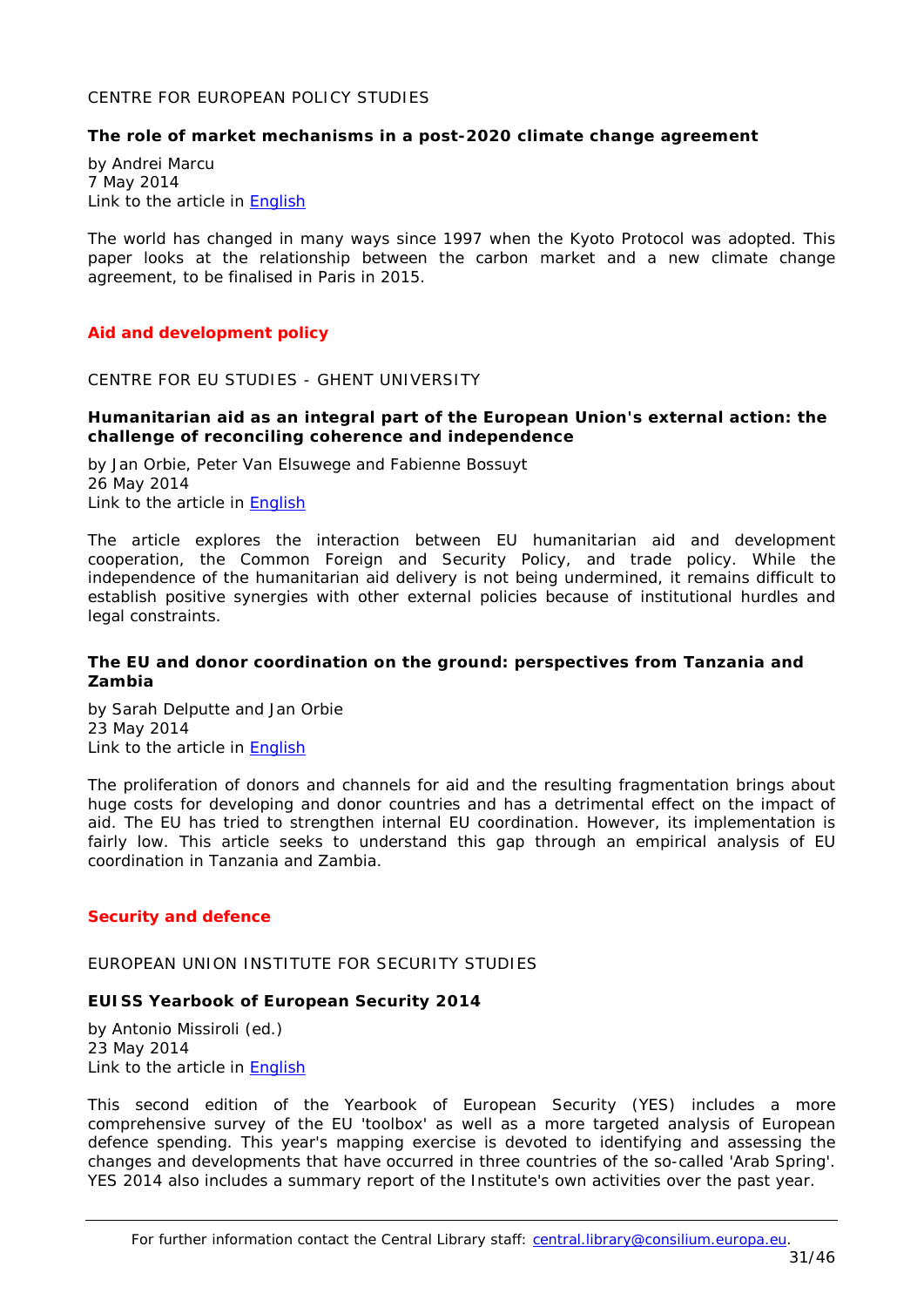# <span id="page-31-0"></span>**Breaking new ground: EU-US cooperation in crisis management**

by Rafał Domisiewicz and Eva Gross 16 May 2014 Link to the article in [English](http://www.iss.europa.eu/uploads/media/Brief_15_EU_US_cooperation_in_crisis_management.pdf)

The recent EU-US summit was an opportunity to further define and provide guidance for increasing cooperation in international security. This reflects, according to EUISS, a greater alignment as well as compatibility of strategic, geographic and operational priorities in Brussels and Washington.

<span id="page-31-1"></span>EGMONT – ROYAL INSTITUTE FOR INTERNATIONAL RELATIONS

# <span id="page-31-2"></span>**Building European defence: an architect and a bank**

by Jo Coelmont and Sven Biscop 12 May 2014 Link to the article in **English** 

Egmont compares European defence capability with a construction site, arguing that the sole possible 'architect' is the European Defence Agency. Those who have to reach consensus and invest are the Member States. And there is even a European Investment Bank to assist them.

<span id="page-31-3"></span>EUROPEAN UNIVERSITY INSTITUTE - ROBERT SCHUMAN CENTRE FOR ADVANCED STUDIES

# <span id="page-31-4"></span>**The European Union: a new security actor?**

by Thomas Renard 28 May 2014 Link to the article in [English](http://www.egmontinstitute.be/wp-content/uploads/2014/05/140501-T.Renard-RSCAS-2014_45.pdf)

Security considerations were at the heart of the European project, but the EU has started to develop fully-fledged security policies only in recent years. At this stage, the EU is a fledgling security actor, with limited capabilities and strategic clout. This paper analyses the EU's contribution across four key security functions. It concludes that in spite of global ambitions stated in various documents, the EU remains first and foremost a regional security player.

<span id="page-31-5"></span>ÚSTAV MEZINÁRODNÍCH VZTAHŮ PRAHA (INSTITUTE OF INTERNATIONAL RELATIONS PRAGUE)

### <span id="page-31-6"></span>**Karabakh's twenty years crisis: the EU should do more**

by Ondřej Ditrych 21 May 2014 Link to the article in [English](http://www.dokumenty-iir.cz/PolicyPapers/PP_Ditrych_Karabakh.pdf)

The EU can, according to the author, use this neglected conflict where it has an energy security interest to boost credibility of its foreign and security policy. The EU, while designing an ambitious agenda to create a ring of peaceful and prosperous states in its neighbourhood, has so far eschewed more direct engagement.

<span id="page-31-7"></span>POLSKI INSTYTUT SPRAW MIĘDZYNARODOWYCH (POLISH INSTITUTE OF INTERNATIONAL AFFAIRS)

# <span id="page-31-8"></span>**A little-known success story: implementation of the NSS goals in Central Europe**

by Katarzyna Kubiak May 2014 Link to the article in [English](http://www.pism.pl/files/?id_plik=17290)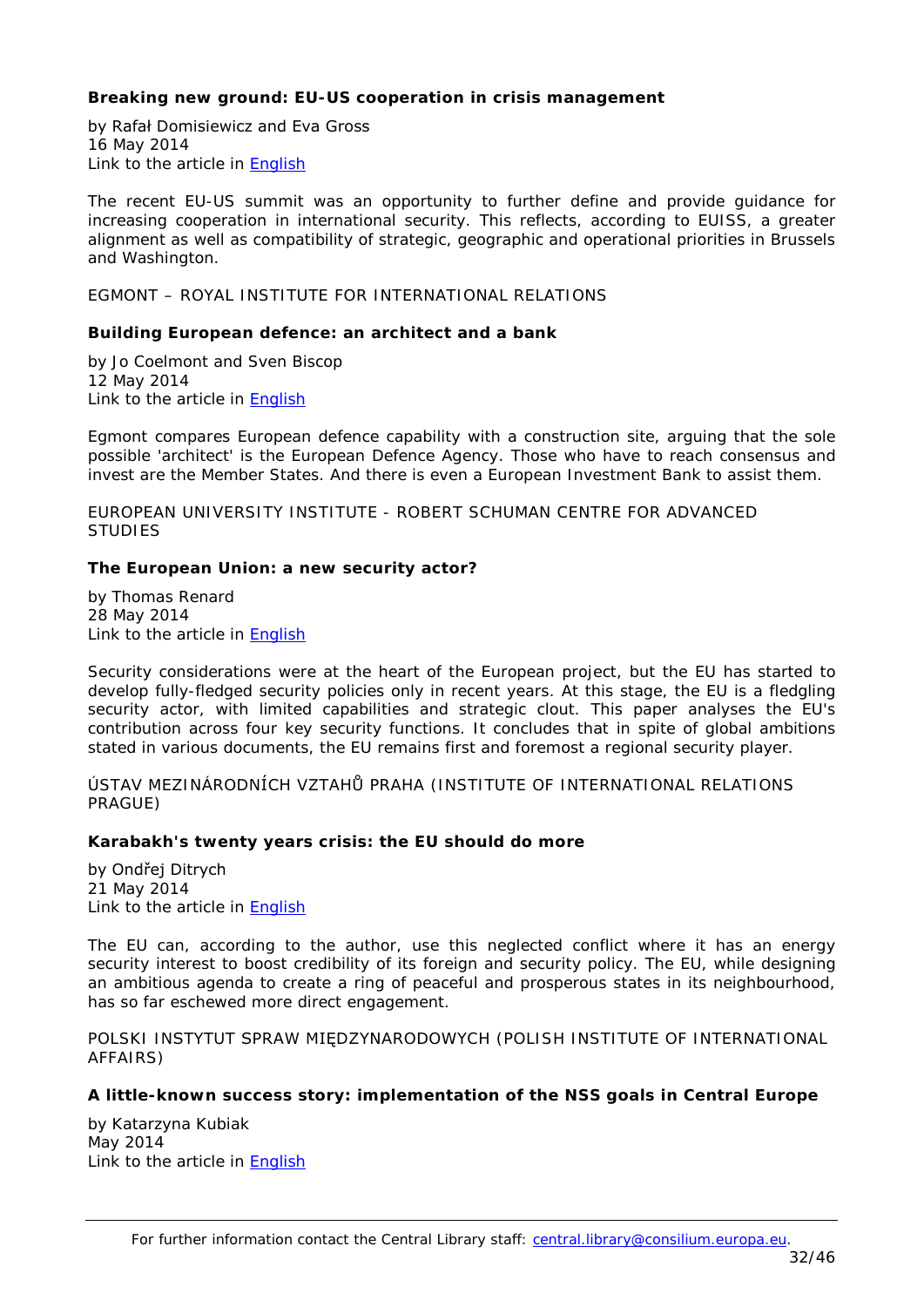The Nuclear Security Summit process (NSS) aims for the international coordination of efforts to improve nuclear security. However, in the absence of globally binding norms, mechanisms, accountability and transparency, nuclear security principally remains a national matter.

<span id="page-32-0"></span>REAL INSTITUTO ELCANO (ELCANO ROYAL INSTITUTE)

### <span id="page-32-1"></span>**España y la OTAN: comienza la cuenta atrás para la Cumbre de Gales**

by Félix Arteaga 30 May 2014 Link to the article in **Spanish** 

The next NATO Summit will take place in Wales on 4-5 September 2014. Initially, the agenda focused on Afghanistan, rebalancing national contributions, and finding a new relationship with partners. Due to the crisis in Ukraine, this papers calls for Member States to consider the inclusion of issues related to collective defence, burden sharing, deployment in Eastern Europe and relations with Russia.

<span id="page-32-2"></span>UTRIKESPOLITISKA INSTITUTET (SWEDISH INSTITUTE OF INTERNATIONAL AFFAIRS)

### <span id="page-32-3"></span>**Military capabilities and the evolution of the transatlantic security community**

by Regina Karp May 2014 Link to the article in [English](http://www.ui.se/eng/upl/files/103480.pdf)

Europe's strategic context is defined by declining defence resources. At the end of the Cold War the US accounted for 50 per cent of NATO defence spending. Now, this ratio has changed with the US meeting 75 per cent and future trends indicating the US making up four-fifth of NATO expenditure. It is no surprise that the persistent imbalance in alliance burden-sharing is a major source of friction in the transatlantic relationship, argues the author.

<span id="page-32-4"></span>INSTITUTE FOR EUROPEAN STUDIES - VRIJE UNIVERSITEIT BRUSSEL

### <span id="page-32-5"></span>**Strategic insurance: the future of the Belgian armed forces**

by Alexander Mattelaer May 2014 Link to the article in [English](http://www.ies.be/files/PB%202014:05%20Alexander%20M..pdf)

This paper argues that Belgium must embrace a nimble but broad-spectrum force. Any future structure must encompass agile land forces as well as a modern combat air force, without neglecting the need to safeguard a sizeable navy and invest in cyber capabilities. For Belgium this means the investment budget needs to grow significantly in order to acquire interoperable but self-owned assets. The paper justifies such as choice arguing that defence is not just about operations, but also economic stimulus, intergenerational solidarity and strategic insurance: maintaining the ability to respond to whatever the future may bring.

### <span id="page-32-6"></span>*Trade and Economic Partnership Agreements*

### <span id="page-32-7"></span>CENTRE FOR EUROPEAN POLICY STUDIES

### <span id="page-32-8"></span>**The European Parliament's new role in trade policy: turning power into impact**

by Lore Van den Putte, Ferdi De Ville and Jan Orbie May 2014 Link to the article in [English](http://www.ceps.be/ceps/dld/9282/pdf)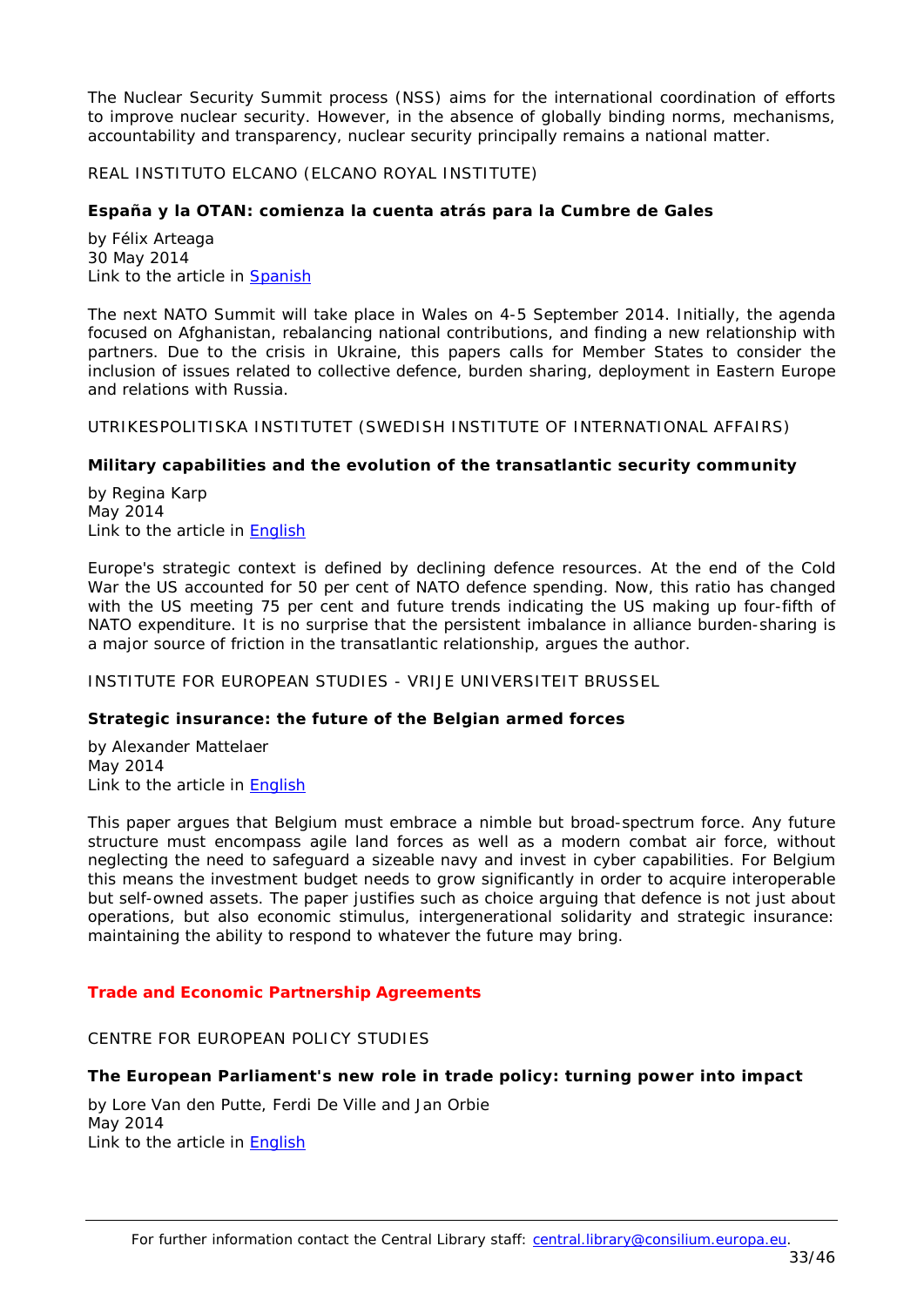The power of the European Parliament in EU trade policy has increased with the Lisbon Treaty. At the outset of the 2014-2019 term, this paper asks whether the EP will push EU trade relations into a more or less normative or protectionist direction.

# <span id="page-33-0"></span>**Towards effective regulatory cooperation under TTIP: a comparative overview of the EU and US legislative and regulatory systems**

by [Richard Parker](http://www.ceps.eu/author/richard-parker) and [Alberto Alemanno](http://www.ceps.eu/author/alberto-alemanno) 15 May 2014 Link to the article in [English](http://www.ceps.be/ceps/dld/9254/pdf)

The aim of this report is to inform the EU-US Transatlantic Trade and Investment negotiations on regulatory cooperation, by providing a comparative overview of the US and EU legislative and regulatory processes in their current form, highlighting differences and similarities.

<span id="page-33-1"></span>FRIEDRICH-EBERT-STIFTUNG (FRIEDRICH EBERT FOUNDATION)

### <span id="page-33-2"></span>**Investitionsschutz am Scheideweg: TTIP und die Zukunft des globalen Investitionsrechts**

by Pia Eberhardt May 2014 Link to the article in [German](http://library.fes.de/pdf-files/iez/global/10773-20140603.pdf)

The author focuses on the TTIP in the context of investment law in Europe and concludes that an investment protection framework is a key element in an EU-US agreement.

<span id="page-33-3"></span>THE GERMAN MARSHALL FUND OF THE UNITED STATES

# <span id="page-33-4"></span>**When the music stopped: closing the transatlantic gap in economic thinking**

by Nikolaus Piper May 2014 Link to the article in [English](http://www.gmfus.org/wp-content/blogs.dir/1/files_mf/1400774027Piper_WhenMusicStopped_May14.pdf)

If we agree that the current crisis is a transatlantic one and that it is best solved in a transatlantic context, Piper sees at least two things to be done. First, remove all unnecessary hurdles to transatlantic trust. Second, complete a transatlantic free trade zone and sell the project to an increasingly sceptical public.

<span id="page-33-5"></span>MTA KÖZGAZDASÁG- ÉS REGIONÁLIS TUDOMÁNYI KUTATÓKÖZPONT VILÁGGAZDASÁGI INTÉZET (INSTITUTE OF WORLD ECONOMICS OF THE RESEARCH CENTRE FOR ECONOMIC AND REGIONAL STUDIES OF THE HUNGARIAN ACADEMY OF SCIENCES)

# <span id="page-33-6"></span>**Implications of the TTIP on the global economic integration of Central and Eastern Europe**

by Tamás Novák 9 May 2014 Link to the article in **English** 

Existing studies on the economic impact of the TTIP show significant benefits for the participating countries, argues Novák, with a particular focus on the 11 Central European members of the EU.

### <span id="page-33-7"></span>**Economic perspectives of the Western Balkans – Back to the past**

by Tamás Novák 9 May 2014 Link to the article in [English](http://www.vki.hu/Kh-211)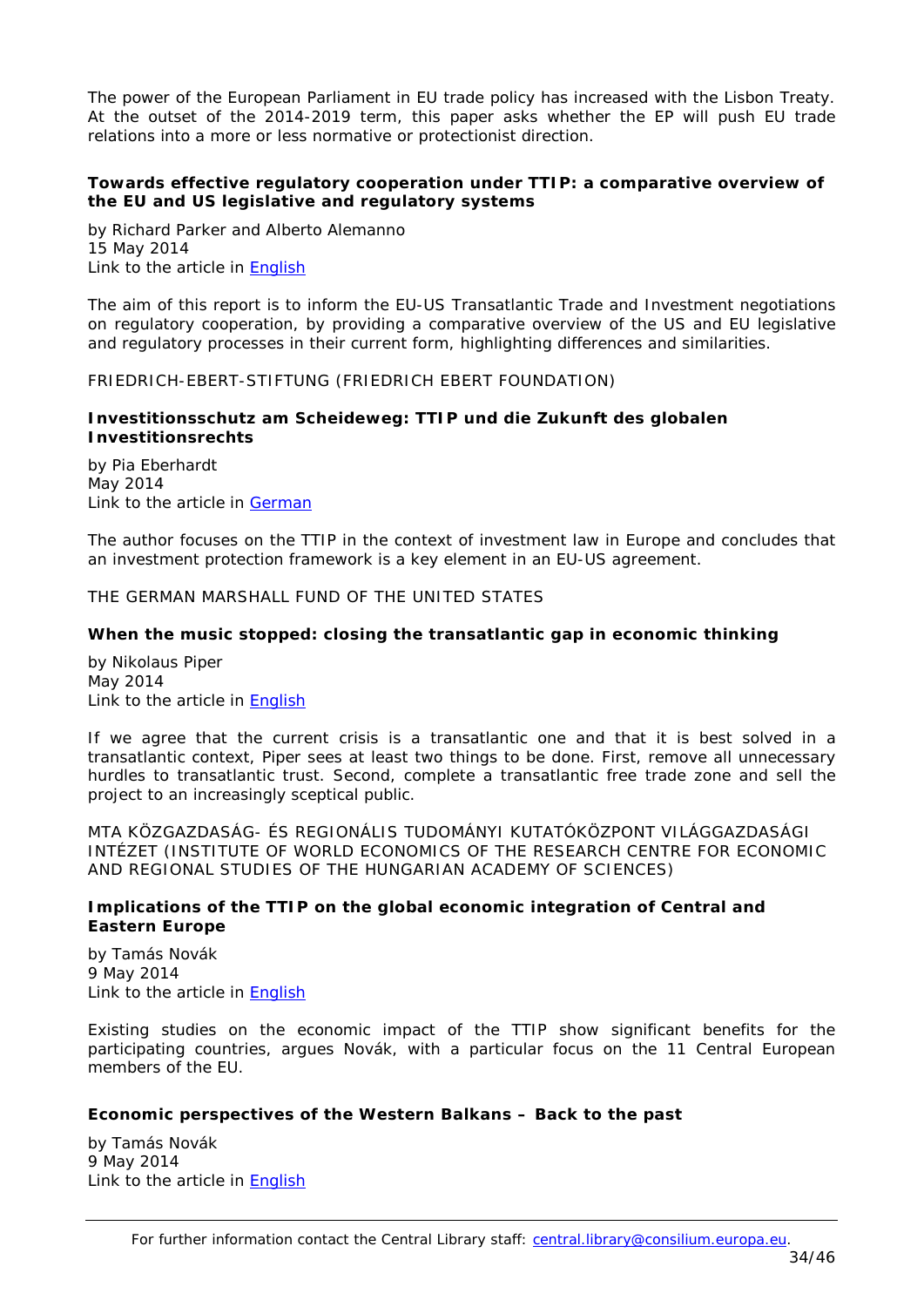The author draws several conclusions from the perspective of economic development in the Western Balkan: EU transfers play an important role; the duality of the economy is probably even deeper than in any of the Central European countries; serious geopolitical consequences may arise if adequate EU policies are not pursued; this may easily help other actors gain increasing influence in the region.

#### <span id="page-34-0"></span>INSTITUTE FOR DEFENCE STUDIES AND ANALYSES

### <span id="page-34-1"></span>**European Union-Brazil strategic partnership**

by Nachiket Khadkiwala 1 May 2014 Link to the article in [English](http://mercury.ethz.ch/serviceengine/Files/ISN/179946/ipublicationdocument_singledocument/58ba8409-9db9-4199-8be2-9c528cd548c5/en/BG-EUBrazilPartnership.pdf)

This note discusses the state of EU-Brazil diplomatic relations. It outlines the strategic interests both parties have for collaborating and it reviews the history of their bilateral relations between 1960s and 2014, with a particular focus on the 2007 EU-Brazil Strategic Partnership. The author also addresses the state of trade, energy and sustainable development, as well as other relations between the EU and Brazil. Finally, he examines some of the main disagreements that prevent further EU-Brazil cooperation as well as their key areas of convergence.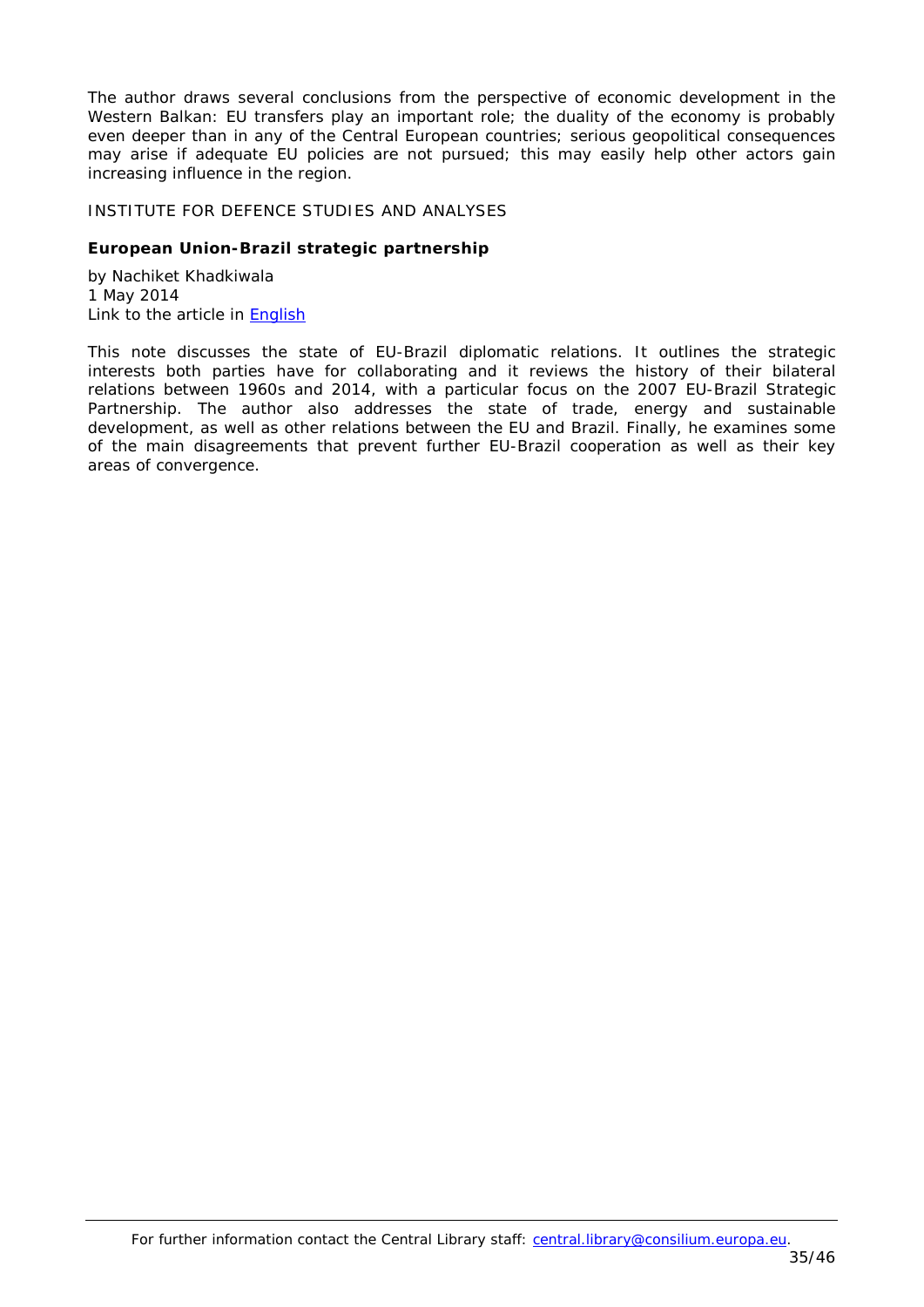# <span id="page-35-0"></span>**SECTION 5 - EXTERNAL RELATIONS**

### <span id="page-35-1"></span>COLLEGE OF EUROPE

### <span id="page-35-2"></span>**The legal status and influence of decisions of international organizations and other bodies in the European Union**

by Ramses A. Wessel and Steven Blockmans May 2014 Link to the article in **English** 

The EU external action is not only defined by its influence on international developments, but also by its ability and the need to respond to those developments. While traditionally many have stressed the EU's 'autonomy', over the years its 'dependence' on global developments has become more clear. International law has continued to play a key role, not only in the EU's external relations, but also in the Union's own legal order. The purpose of this paper is to reverse the picture and focus on a somewhat under-researched topic: the legal status of decisions of international organizations in the EU's legal order.

<span id="page-35-3"></span>CARNEGIE

# <span id="page-35-4"></span>**A window of opportunity to upgrade EU foreign policy**

by Stefan Lehne May 2014 Link to the article in [English](http://carnegieendowment.org/files/external_relations_paper.pdf)

As the financial crisis recedes and the EU regains a measure of internal stability, pressure in Europe's neighbourhood is on the rise. The Ukraine crisis and turmoil in the Middle East and North Africa have elevated foreign policy to the top of the EU's agenda. Whether the EU can make its external action more effective will depend in large part on institutional decisions made in 2014, i.e. the selection of a new leadership team and the reorganization of the European Commission.

### <span id="page-35-5"></span>*Countries preparing to join the EU*

<span id="page-35-6"></span>PRIŠTINSKI SAVET ZA ODNOSE SA INOSTRANSTVOM (PRISHTINA COUNCIL ON FOREIGN RELATIONS) / GROUP FOR LEGAL AND POLITICAL STUDIES

### <span id="page-35-7"></span>**France's foreign policy towards Kosovo - What future for cooperation?**

by Amélia Couture and Engjellushe Morina May 2014 Link to the article in [English](http://legalpoliticalstudies.org/download/Policy%20Report%2009%202014.pdf)

Kosovo has reached a new stage in its development, with a new medium term objective of integrating European institutions. As a historical founder, a strong EU power, and an ally of Kosovo, it is in France's interest to play a strategic role in Kosovo's European shift. The aim of this analysis is to provide policy recommendations as to how France and Kosovo can enhance cooperation.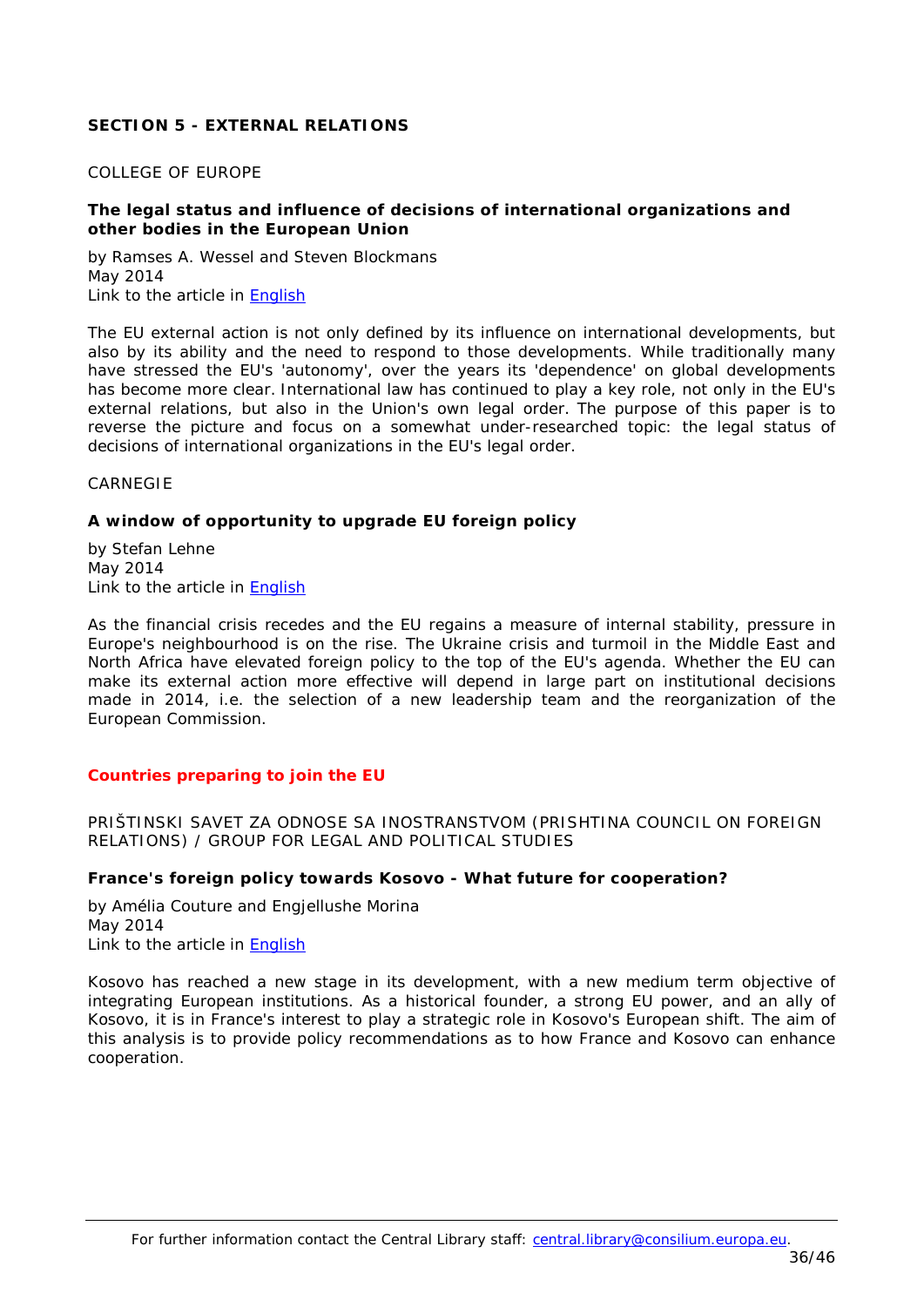### <span id="page-36-0"></span>ΕΛΛΗΝΙΚΌ ΊΔΡΥΜΑ ΕΥΡΩΠΑΪΚΉΣ ΚΑΙ ΕΞΩΤΕΡΙΚΉΣ ΠΟΛΙΤΙΚΉΣ (HELLENIC FOUNDATION FOR EUROPEAN FOREIGN POLICY)

# <span id="page-36-1"></span>**The March 2014 parliamentary elections in Serbia and their legacy**

by Maja Maksimovic and Ioannis Armakolas May 2014 Link to the article in **English** 

This paper analyses Serbia's early parliamentary elections held on 16 March 2014. In view of the popular support for the ruling Serbian Progressive Party (SNS), while the opposition remains weak and disorganised, many have rightly foreseen that the SNS would win the majority in the parliament and appoint their leader as the new head of the government. This made the results of the elections one of the most predictable in recent Serbian political history. Despite this, these elections mark a potential transformation of the Serbian political landscape.

<span id="page-36-2"></span>CENTAR ZA DEMOKRATIJU I LJUDSKA PRAVA (CENTER FOR DEMOCRACY AND HUMAN RIGHTS)

### <span id="page-36-3"></span>**Third report on status of judicial reform and human rights in Montenegro**

27 May 2014 Link to the article in [English](http://www.cedem.me/en/publications/finish/48-publikacije-eng/515-coalition-23-third-report-on-status-of-judicial-reform-and-human-rights.html)

The Centre for Development of NGOs (CRNVO), a coalition of NGOs, prepared this report to inform the Commission's own one on the progress of reforms in 2013 and early 2014 in several areas, including judicial reform, corruption, human rights and civil society.

### <span id="page-36-4"></span>*Ukraine*

#### <span id="page-36-5"></span>CENTRE FOR EUROPEAN POLICY STUDIES

### <span id="page-36-6"></span>**The case for EU police mission Ukraine**

by Steven Blockmans and Daniel Gros 14 May 2014 Link to the article in [English](http://www.ceps.be/ceps/dld/9248/pdf)

The authors see the EU struggling to deal with the crisis in Ukraine. They argue that the EU should concentrate on what really matters now: namely, preventing any further escalation of the conflict by sending a substantial stabilisation force to the areas that have so far remained relatively calm.

# <span id="page-36-7"></span>**Towards a fresh deal for Ukraine, the EU and Russia and their neighbourhood policies: 15 steps**

by [Michael Emerson](http://www.ceps.eu/author/michael-emerson) 29 May 2014 Link to the article in [English](http://www.ceps.be/ceps/dld/9333/pdf)

Following the convincing election of Petro Poroshenko as Ukraine's new President, the author of this short CEPS commentary puts forward 15 steps with a view to a fresh start for Ukraine, the EU and Russia.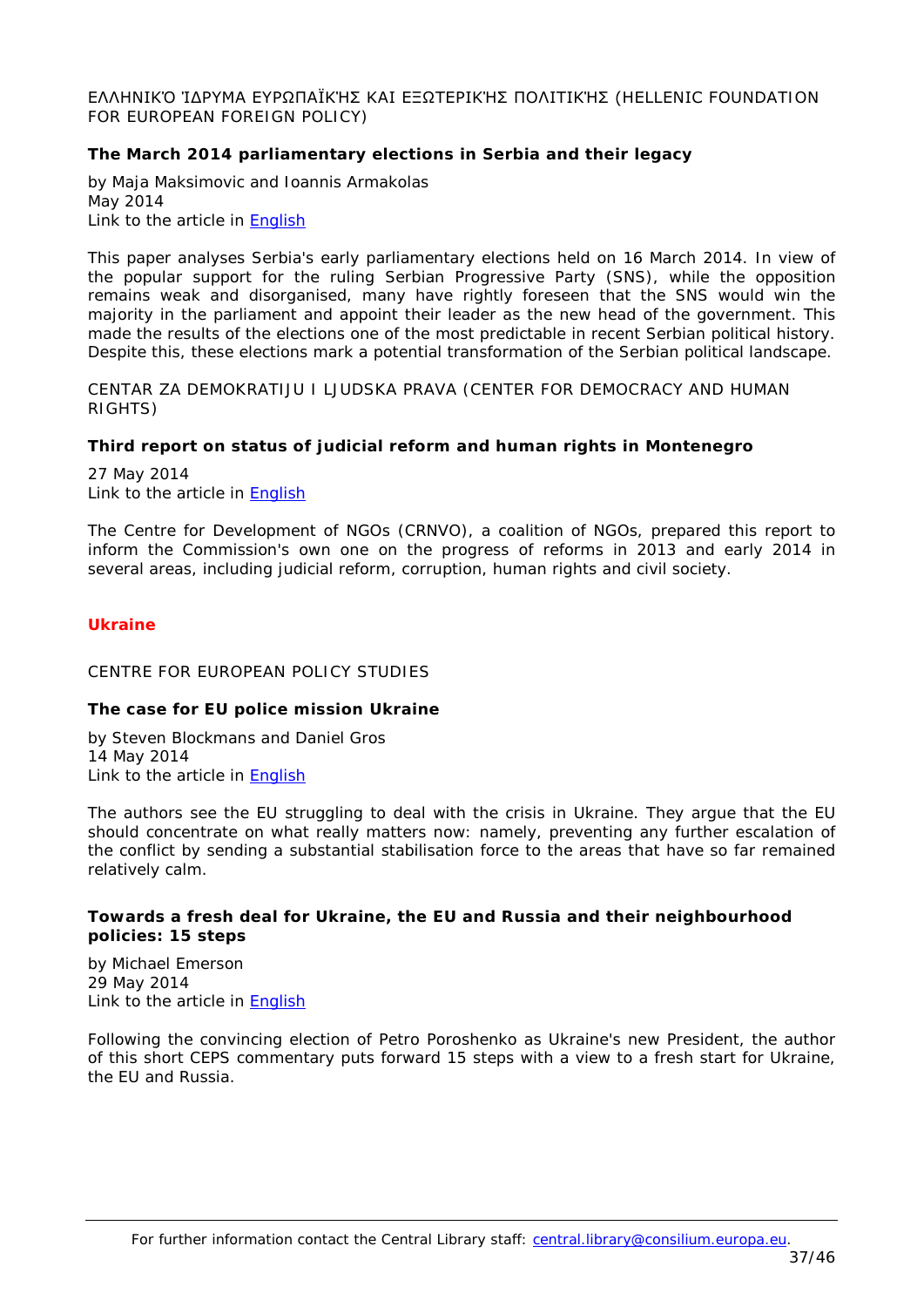### <span id="page-37-0"></span>INSTITUT FRANÇAIS DES RELATIONS INTERNATIONALES

### <span id="page-37-1"></span>**Ukraine : la crise commence**

by Corentin Brustlein, Dominique David, Étienne de Durand, Thomas Gomart, Tatiana Kastouéva-Jean, Laurence Nardon and Vivien Pertusot May 2014 Link to the article in [French](http://www.ifri.org/downloads/ifrinotedelifriukrainelacrisecommence22.pdf)

The authors analyse the recent events in Ukraine arguing that this is just the beginning. The disappearance of Ukraine as a sovereign entity would be a thunderclap in Europe as it would be very difficult to manage and might trigger a possibility of a long civil war. If Ukraine survives it will be with the Crimean region in the best case under the supervision of an international agreement, and in the worst under direct supervision of Moscow.

<span id="page-37-2"></span>FRIEDRICH-EBERT-STIFTUNG (FRIEDRICH EBERT FOUNDATION)

### <span id="page-37-3"></span>**Social consequences of European integration of Ukraine: the labour market**

by Iryna Petrova May 2014 Link to the article in [English](http://library.fes.de/pdf-files/bueros/ukraine/10770.pdf)

The free trade agreement with the EU will significantly challenge the Ukrainian labour market, according to Petrova. Social risks are likely to occur during the adaptation period. The challenges can be overcome only by taking preventive measures to protect national producers and employees, stimulating their competitiveness, strengthening the role of governmental and non-governmental organisations and ensuring their compliance with international standards.

# <span id="page-37-4"></span>EUROPEAN UNION INSTITUTE FOR SECURITY STUDIES

### <span id="page-37-5"></span>**Ukraine: four crises, one country**

by Nicu Popescu 28 May 2014 Link to the article in [English](http://www.iss.europa.eu/uploads/media/Brief_16_Ukraine_crisis.pdf)

EUISS' Popescu notes that Ukraine still faces four interconnected crises: economic, political, territorial, and diplomatic. The past three months, however, have shown that Ukraine was not a powder keg waiting to explode. The country's resilience has proven stronger than many assumed.

# <span id="page-37-6"></span>INTERNATIONAL CENTRE FOR POLICY STUDIES

### <span id="page-37-7"></span>**Inside Ukraine**

by Vira Nanivska, Iaroslav Kovalchuk, Vasyl Filipchuk, Olena Zakharova, Volodymyr Prytula, Vasyl Povoroznyk, Svitlana Mizina, Anatoliy Oktysiuk, Oleksiy Obolenskiy and Svitlana Sudak 29 May 2014

Link to the article in [English](http://icps.com.ua/pub/files/116/29/Inside%20Ukraine%20No.13_eng.pdf) and in [Russian](http://icps.com.ua/pub/files/116/29/Inside%20Ukraine%20№13_rus.pdf)

This publication by the Ukrainian ICPS reviews the political competition, the economic situation and the government policy in Ukraine; it includes a chapter titled "who will coordinate European integration in Ukraine?".

# <span id="page-37-8"></span>INTERNATIONAL CRISIS GROUP

# <span id="page-37-9"></span>**Ukraine: running out of time**

14 May 2014 Link to the article in [English](http://www.crisisgroup.org/~/media/Files/europe/ukraine/231-ukraine-running-out-of-time.pdf)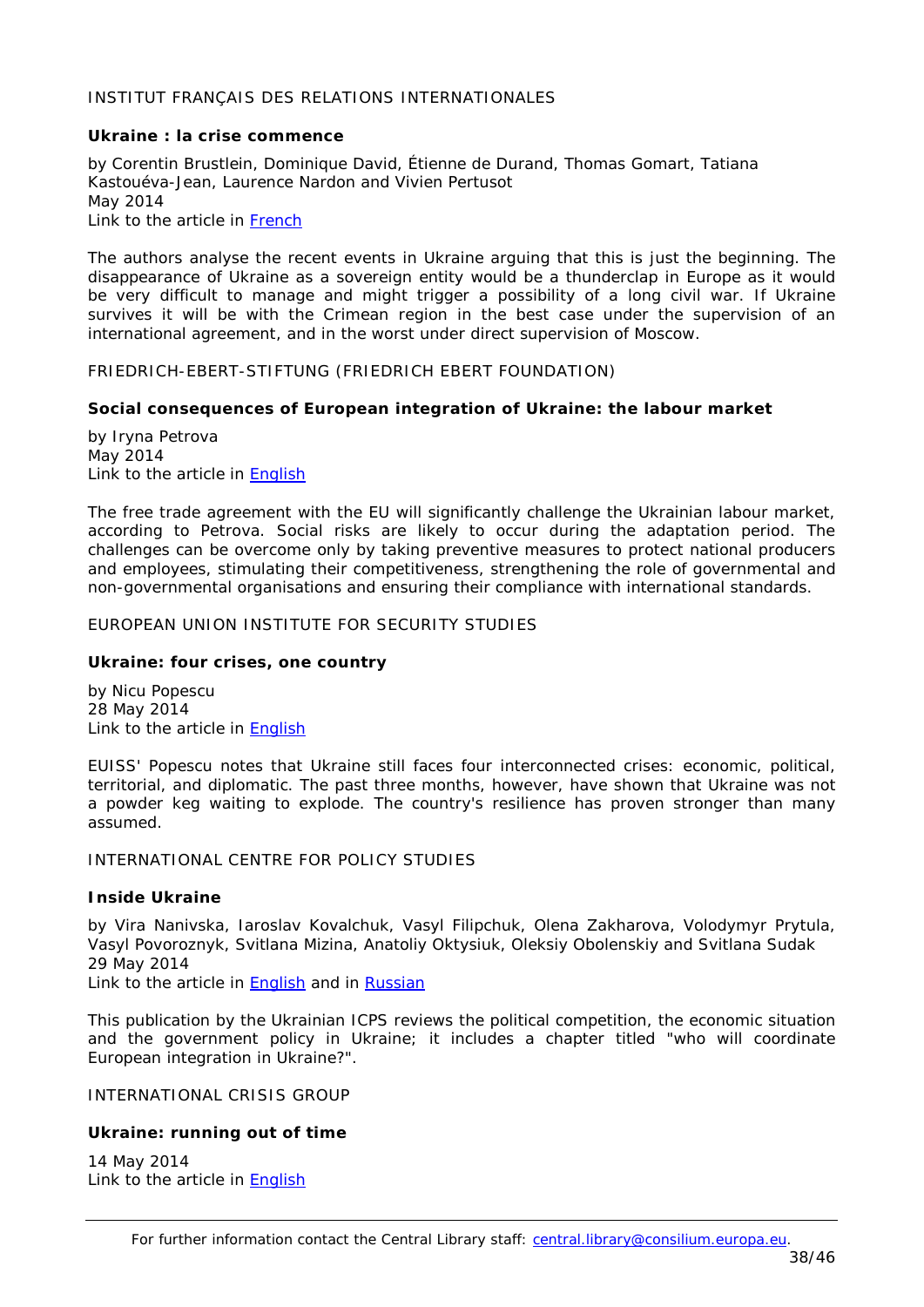This report examines the interim government as it scrambles to find its footing in a dangerous and confusing environment. It looks at pro-Russian unrest in the South East, the actions of Ukrainian far-right groups and Russian and Western policies toward Ukraine.

#### <span id="page-38-0"></span>INTERNATIONAL INSTITUTE FOR STRATEGIC STUDIES

### <span id="page-38-1"></span>**Ukraine and the art of crisis management**

by Lawrence Freedman 19 May 2014 Link to the article in **English** 

This article describes the basic principles of crisis management as developed during the Cold War. It considers the origins of the Ukraine crisis and seeks to apply these principles to its management in the spring of 2014. The author is of the opinion that the crisis management is the most demanding form of diplomacy and that so far neither Russia nor the US and its European allies have handled it particularly well.

#### <span id="page-38-2"></span>UNITED STATES INSTITUTE OF PEACE

### <span id="page-38-3"></span>**The constitutional process in Ukraine**

by Dominik Tolksdorf 22 May 2014 Link to the article in [English](http://mercury.ethz.ch/serviceengine/Files/ISN/180282/ipublicationdocument_singledocument/ce916846-57f1-451f-b5b2-91a36a45fae5/en/PB172-The+Constitutional+Process+in+Ukraine-Issues+in+Play.pdf)

The Geneva agreement of April, signed by representatives of Ukraine, Russia, the EU and the US, stipulates a constitutional process and the immediate establishment of a broad national dialogue in Ukraine. This article examines the main issues in the constitutional process and outlines possible procedures. The author conducted interviews in Kyiv, Brussels and Washington.

<span id="page-38-4"></span>THE GERMAN MARSHALL FUND OF THE UNITED STATES

### <span id="page-38-5"></span>**Ukraine, Russia, and the China option. The geostrategic risks facing Western policy**

by Andrew Small May 2014 Link to the article in **English** 

Beijing has sought to take a neutral stance in the stand-off between Russia and the West. Yet as the recent \$400 billion Sino-Russian energy deal illustrates, China's economic decisions will inevitably have major implications. The question is not whether Beijing will tilt definitively toward one or other party but the extent to which China will prove to be an enabling or a constraining factor for different facets of Western and Russian policy. In a crisis that has hinged to an unusual degree on trade deals, loans, energy exports, financial assets, and sanctions, the world's second largest economy cannot avoid becoming politically embroiled.

### <span id="page-38-6"></span>PEW RESEARCH CENTER

# <span id="page-38-7"></span>**Despite concerns about governance, Ukrainians want to remain one country. Many leery of Russian influence, as Putin gets boost at home**

by James Bell, Katie Simmons and Russ Oates 8 May 2014 Link to the article in [English](http://www.pewglobal.org/files/2014/05/Pew-Global-Attitudes-Ukraine-Russia-Report-FINAL-May-8-2014.pdf)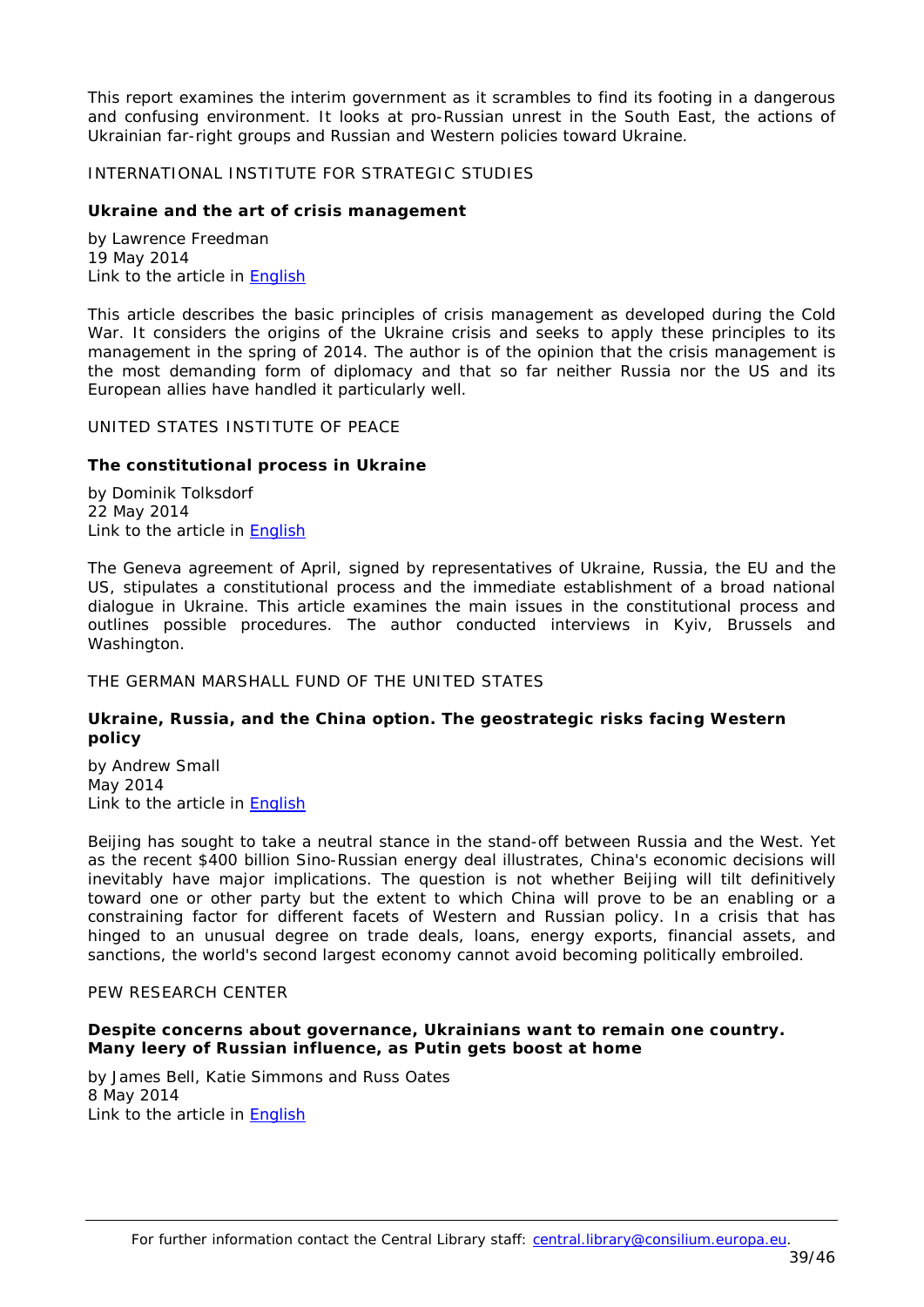This report examines public opinion in Ukraine and Russia. It is based on face-to-face surveys in Ukraine and Russia, conducted after Crimea's annexation by Russia, but prior to recent violence in Odessa and other cities. Chapter 1 explores public opinion in Ukraine on a variety of domestic issues, chapter 2 examines Ukrainian views toward Russia, the EU and the US, and chapter 3 looks at Russian public opinion, including views about President Putin, the Russian military, the recent Crimea referendum, Russia's international image, and nostalgia for the Soviet era, as well as attitudes toward the US and the EU.

# <span id="page-39-0"></span>*Russia and Eastern Europe*

<span id="page-39-1"></span>FRIDE

# <span id="page-39-2"></span>**Fatal attraction? Russia's soft power in its neighbourhood**

by Eleonora Tafuro 27 May 2014 Link to the article in [English](http://www.fride.org/download/PB_181_Russia_soft_power_in_its_neighbourhood.pdf)

Much current analysis of Russian influence in its neighbourhood focuses on its use of 'hard power' tools. However, analysing Russia's soft power efforts is no less important for understanding the full nature of Moscow's power strategy in its neighbourhood. The Putin regime perceives Russia as an alternative geopolitical pole with an anti-liberal social outlook, a type of 'Conservative International' in opposition to the West. Russia's deep economic and social ties with neighbours (including significant minorities) and powerful media outlets, are elements that might help the Kremlin achieve its short-term foreign policy objectives.

### <span id="page-39-3"></span>CENTRE FOR EU-RUSSIA STUDIES

### <span id="page-39-4"></span>**Karelia as a Finnish-Russian issue: re-negotiating the relationship between national identity, territory and sovereignty**

by Christopher S. Browning and Pertti Joeniemi May 2014 Link to the article in [English](http://ceurus.ut.ee/wp-content/uploads/2011/06/Browning-and-Joenniemi-2014.pdf)

As stereotypes would have it, Finland is a stable, peaceful Nordic country. It is developed, well regarded, has stable borders and is particularly known for its friendly relations with its neighbours and with having developed a positive and mutually beneficial relationship with Russia in particular. It has not always been so. Finnish-Russian/Soviet relations have historically often been tense, wars have been fought, borders contested and sovereignty threatened and defended. Disputes have been evident over the contested territory of Karelia, a region that transcends the border between Finland and Russia.

<span id="page-39-5"></span>OŚRODEK STUDIÓW WSCHODNICH (CENTRE FOR EASTERN STUDIES)

### <span id="page-39-6"></span>**The anatomy of Russian information warfare. The Crimean operation, a case study**

by Jolanta Darczewska May 2014 Link to the article in **English** and in **Polish**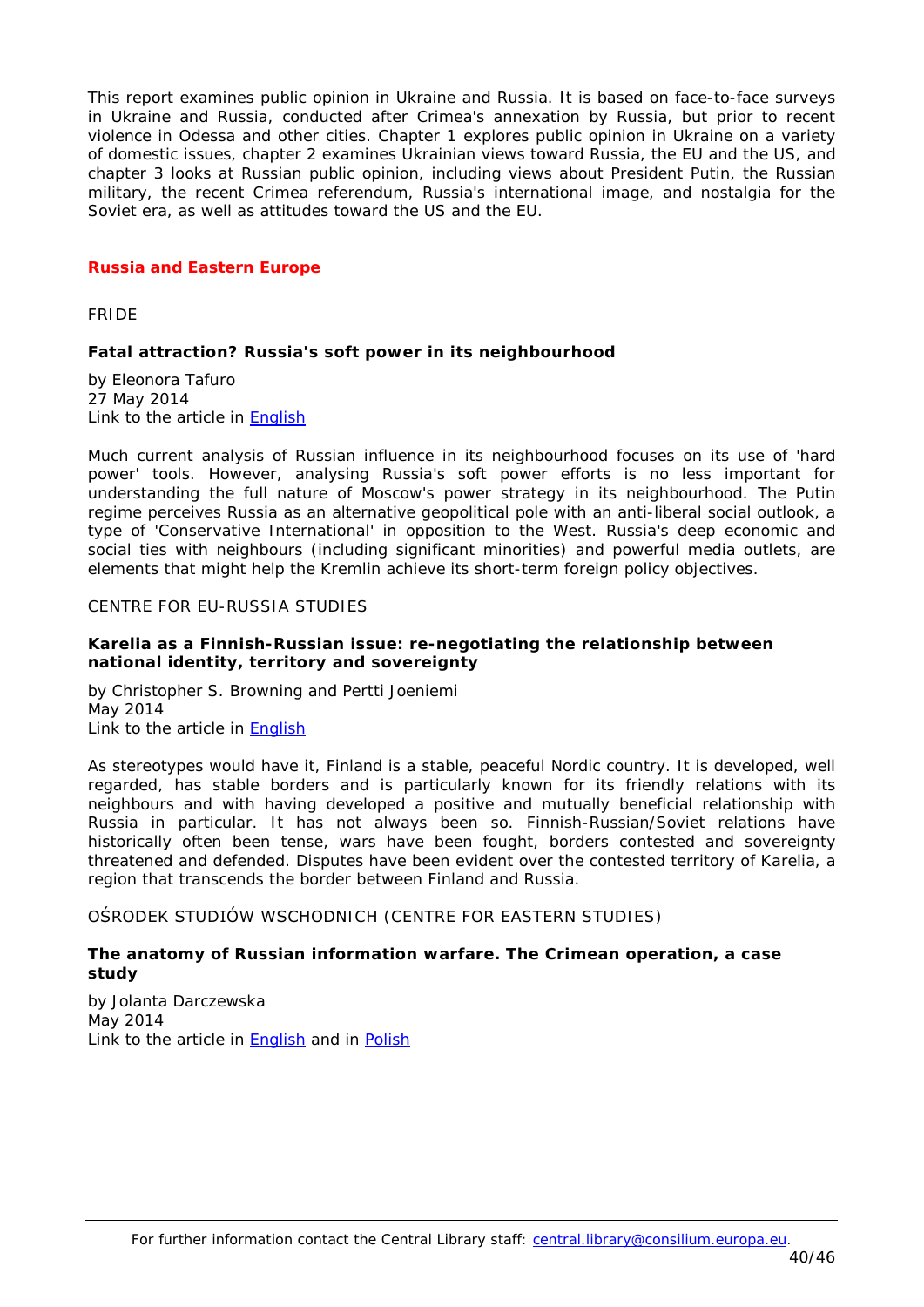Information warfare has a long tradition in Russia. Over the past few years it has been redefined, using geopolitical theory as its foundation. According to this theory, information warfare is a means used by the state to achieve its ends in international, regional and domestic politics and also to gain geopolitical advantage. Geopolitics has also provided Russia with ideological arguments in its strategy for rivalry with the West. It provides an explanation for the internal crisis in Ukraine and grounds for the annexation of Crimea by Russia in the context of rivalry between 'Eurasian civilisation' and the 'US-led Atlantic civilisation.' This paper is an attempt to reconstruct an outline of the information warfare theory based on the writings of the leading representatives of Russian geopolitics, Igor Panarin and Aleksandr Dugin, and also its applied use during the operation in Crimea.

# <span id="page-40-0"></span>**Kazakhstan's attitude towards integration with Russia: less love, more fear**

by Aleksandra Jarosiewicz 23 May 2014 Link to the article in **English** and in **Polish** 

Russia's annexation of Crimea and destabilization of Ukraine have created a new context for Kazakhstan's foreign and domestic policy. From Astana's perspective, the Kremlin's policy towards Ukraine can be considered dangerous since it shows Russia's determination to interfere with the domestic affairs of its neighbours in the pursuit of its own interests. At present the biggest challenge for the authorities in Astana is the accelerated implementation of the idea of the Eurasian Union promoted by Moscow, as it is sure to bring Kazakhstan closer to Russia and simultaneously limit its economic and political independence. Nevertheless, Astana's position in relations with Moscow will to a large extent depend on the new shape of the relations between Russia and China. China is pursuing its own strategic interests in Central Asia and its main partner in the region is Kazakhstan.

<span id="page-40-1"></span>POLSKI INSTYTUT SPRAW MIĘDZYNARODOWYCH (POLISH INSTITUTE OF INTERNATIONAL AFFAIRS)

### <span id="page-40-2"></span>**After Ukraine: are Russia and Belarus ripe for revolution?**

by Liudmyla Datskova, Anna Maria Dyner and Maya Rostowska May 2014 Link to the article in **English** 

The revolution that rocked Ukraine and removed President Yanukovych from power at the beginning of 2014 has raised the question of whether similar revolutionary moods are present in Russia and Belarus. The likelihood of civil disobedience in these countries is related to the similarities and differences between their societies, the presence of motivations comparable to those that led Ukrainians to protest on Maidan Square in Kyiv, the perception of real alternatives to presidents Putin and Lukashenka, as well as their economic prospects. PISM does not see all these factors pointing to revolution in Moscow or Minsk anytime soon.

### <span id="page-40-3"></span>*Moldova*

<span id="page-40-4"></span>EXPERT-GRUP

### <span id="page-40-5"></span>**Moldova - Euromonitor, Q1-2014**

by Igor Boțan, Polina Panaint, Denis Cenușă, Iurie Morcotilo and Adrian Lupușor 13 May 2014 Link to the article in [English](http://www.expert-grup.org/en/biblioteca/item/download/1174_9573338a7220468566717a12dfa7531f) and in [Moldovan](http://www.expert-grup.org/en/biblioteca/item/download/1165_2adde7f2c614f2924eaba20f42b1b5d6)

This is the quarterly report on the implementation of the EU–Moldova Action Plan (EURMAP) in the period January–March 2014. It has been produced within the joint project "EU-Moldova relations – monitoring progress in the Eastern Partnership in 2013" funded by the Soros Foundation – Moldova.

For further information contact the Central Library staff: central.library@consilium.europa.eu.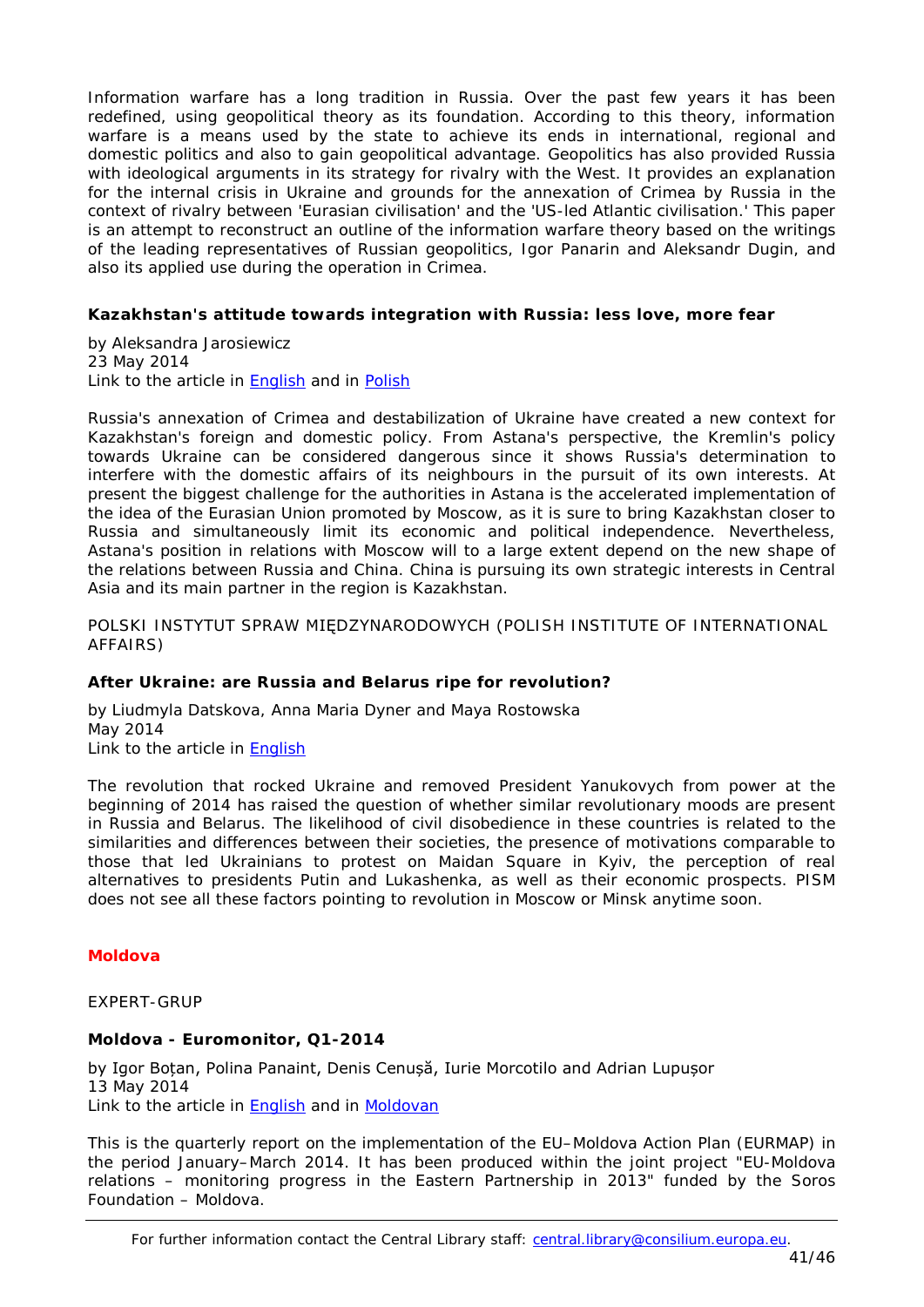<span id="page-41-0"></span>DEUTSCHE GESELLSCHAFT FÜR AUSWÄRTIGE POLITIK (GERMAN COUNCIL ON FOREIGN RELATIONS)

### <span id="page-41-1"></span>**Moldova at a crossroads - Why an association agreement with the EU matters more than ever**

by Vladislav Kulminski and Martin Sieg 19 May 2014 Link to the article in [English](https://dgap.org/en/article/getFullPDF/25417)

The Republic of Moldova will sign its [association agreement](http://www.consilium.europa.eu/uedocs/cms_data/docs/pressdata/EN/foraff/143205.pdf) with the EU on 27 June. In April 2014 it became the first of the Eastern Partnership countries to establish a visa-free regime with the EU. The current government's key strategic priorities remain domestic reforms and its European agenda. But it faces increasing pressure both at home and abroad with only six months left until the next elections.

### <span id="page-41-2"></span>*Lebanon*

<span id="page-41-3"></span>INSTITUT FÜR EUROPÄISCHE POLITIK (INSTITUTE FOR EUROPEAN POLITICS)

### <span id="page-41-4"></span>**Moving beyond the normative-geopolitical ambiguity of the EU's imperial politics in the neigbourhood: the case of Lebanon**

by Julian Pänke 21 May 2014 Link to the article in [English](http://www.iep-berlin.de/fileadmin/website/09_Publikationen/Sonstige/policy_paper_P%C3%A4nke_Mai14_final.pdf)

This paper explores the potential impact of the European Neighbourhood Policy in the Southern Mediterranean. Since 2011, the war in Syria threatens the security and balance of power in the Near East. The author argues for a political approach which favours realist stabilisation over too ambitious reform policies.

### <span id="page-41-5"></span>*Libya*

<span id="page-41-6"></span>EUROPEAN COUNCIL ON FOREIGN RELATIONS

### <span id="page-41-7"></span>**A European agenda to support Libya's transition**

by Mattia Toaldo 19 May 2014 Link to the article in [English](http://www.ecfr.eu/page/-/ECFR102_LIBYA_BRIEF_AW_(2).pdf)

Europe could do more to protect its interests in Libya. Three years after the revolution, the transition is lagging behind, and deadlines for key steps such as elections, a new constitution and national dialogue are unlikely to be met. The analysis concludes that Europe's ability to influence the transition in Libya is strong and should be used more effectively.

### <span id="page-41-8"></span>*Iran*

<span id="page-41-9"></span>ΕΛΛΗΝΙΚΌ ΊΔΡΥΜΑ ΕΥΡΩΠΑΪΚΉΣ ΚΑΙ ΕΞΩΤΕΡΙΚΉΣ ΠΟΛΙΤΙΚΉΣ (HELLENIC FOUNDATION FOR EUROPEAN FOREIGN POLICY)

### <span id="page-41-10"></span>**Relations of Iran with Greece and the EU**

by Evangelos Ventis May 2014 Link to the article in **English** 

For further information contact the Central Library staff: central.library@consilium.europa.eu.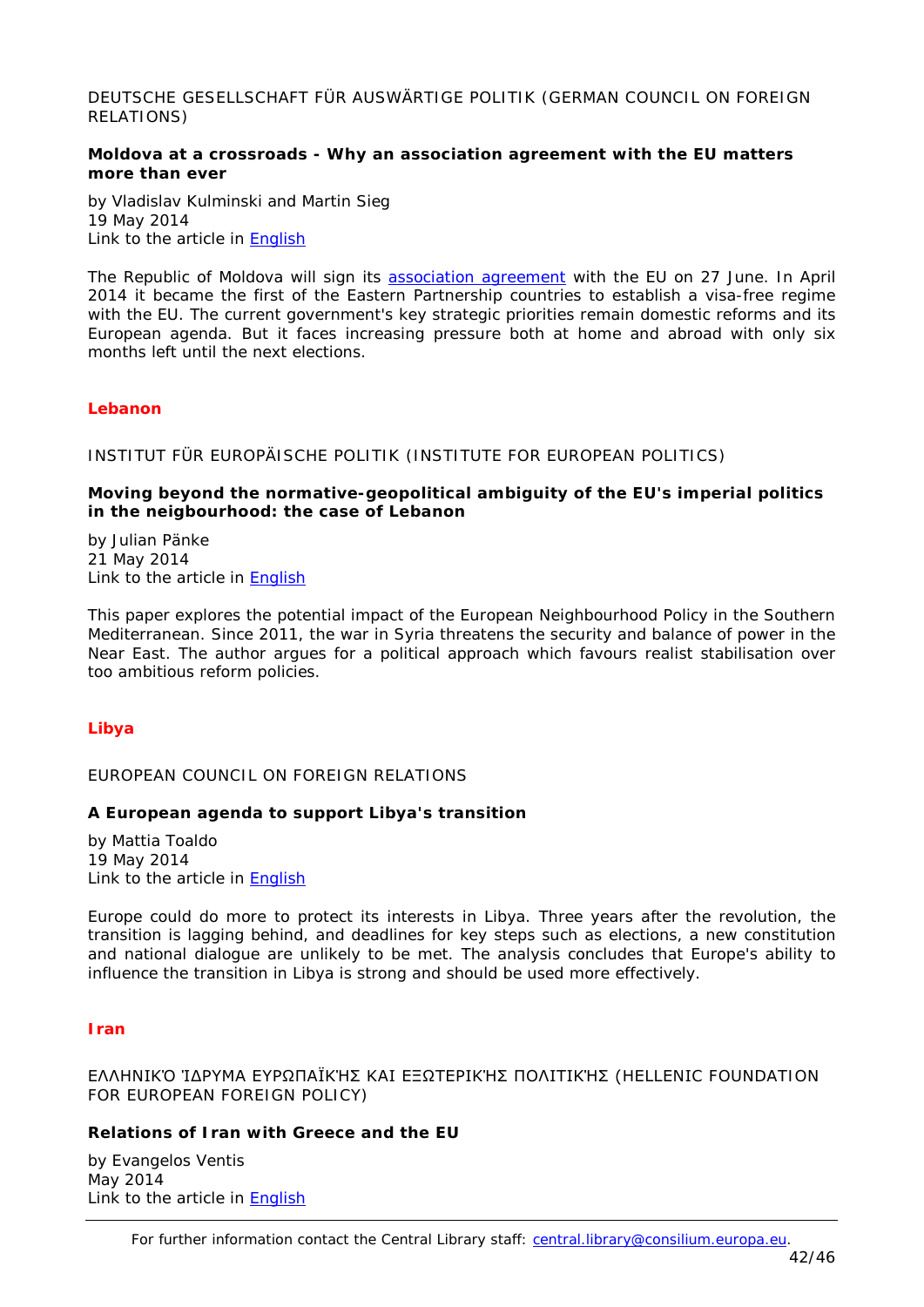This paper analyses the diplomatic momentum in the relations between Iran, Greece and the EU in the aftermath of the election of reformist candidate Hassan Rowhani as President in June 2013. Rowhani has made clear to the West that his foreign policy will be that of *rapprochement* with the West. In this process the role of Greece, one of the few western countries with which Iran has maintained positive and friendly relations for decades, is potentially important.

# <span id="page-42-0"></span>*Asia*

<span id="page-42-1"></span>CARNEGIE MOSCOW CENTER

### <span id="page-42-2"></span>**A shift in the EU strategy for Central Asia?**

by Ann-Sophie Gast 13 May 2014 Link to the article in [English](http://www.isn.ethz.ch/Digital-Library/Articles/Detail/?ots591=4888caa0-b3db-1461-98b9-e20e7b9c13d4&lng=en&id=179600)

Why has the EU readjusted the way it engages with Central Asia over the last two years? In this article the author explores two reasons – the drawdown of NATO troops from Afghanistan and a desire to become involved in 'security discourses' that were once the preserve of other powers.

<span id="page-42-3"></span>ASIA CENTRE

### <span id="page-42-4"></span>**A strong European China policy is best for Germany**

by François Godement 20 May 2014 Link to the article in [English](http://www.centreasia.eu/sites/default/files/publications_pdf/godement_a_strong_european_policy_is_best_for_germany_05-05-2014_0.pdf)

Godement contests that Europe's policy towards China should take a cue from Germany, combining salesmanship with a low political profile. This would be short-sighted. Instead, the benefits of a unified European approach to China are evident, both because Beijing has become astute in playing one European country off against another, and because the gap between an increasingly powerful China and Germany is growing.

<span id="page-42-5"></span>EUROPEAN COUNCIL ON FOREIGN RELATIONS / ASIA CENTRE

### <span id="page-42-6"></span>**France's 'Pivot' to Asia**

by François Godement 20 May 2014 Link to the article in [English](http://www.ecfr.eu/page/-/ECFR101_FRANCE_ASIA_BRIEF_AW_1.pdf)

This report shows how, while Paris and its European partners are competing in the Chinese market to attract investors and visitors from China, France attempts to correct a too exclusive focus on China by enhancing bilateral ties with other partners in the region, including in security and defence cooperation.

### <span id="page-42-7"></span>*Afghanistan*

# <span id="page-42-8"></span>EUROPEAN INSTITUTE FOR ASIAN STUDIES

### <span id="page-42-9"></span>**The EU's engagement in Afghanistan from a gender perspective**

by Katharina Stöckli May 2014 Link to the article in **English** 

For further information contact the Central Library staff: central.library@consilium.europa.eu.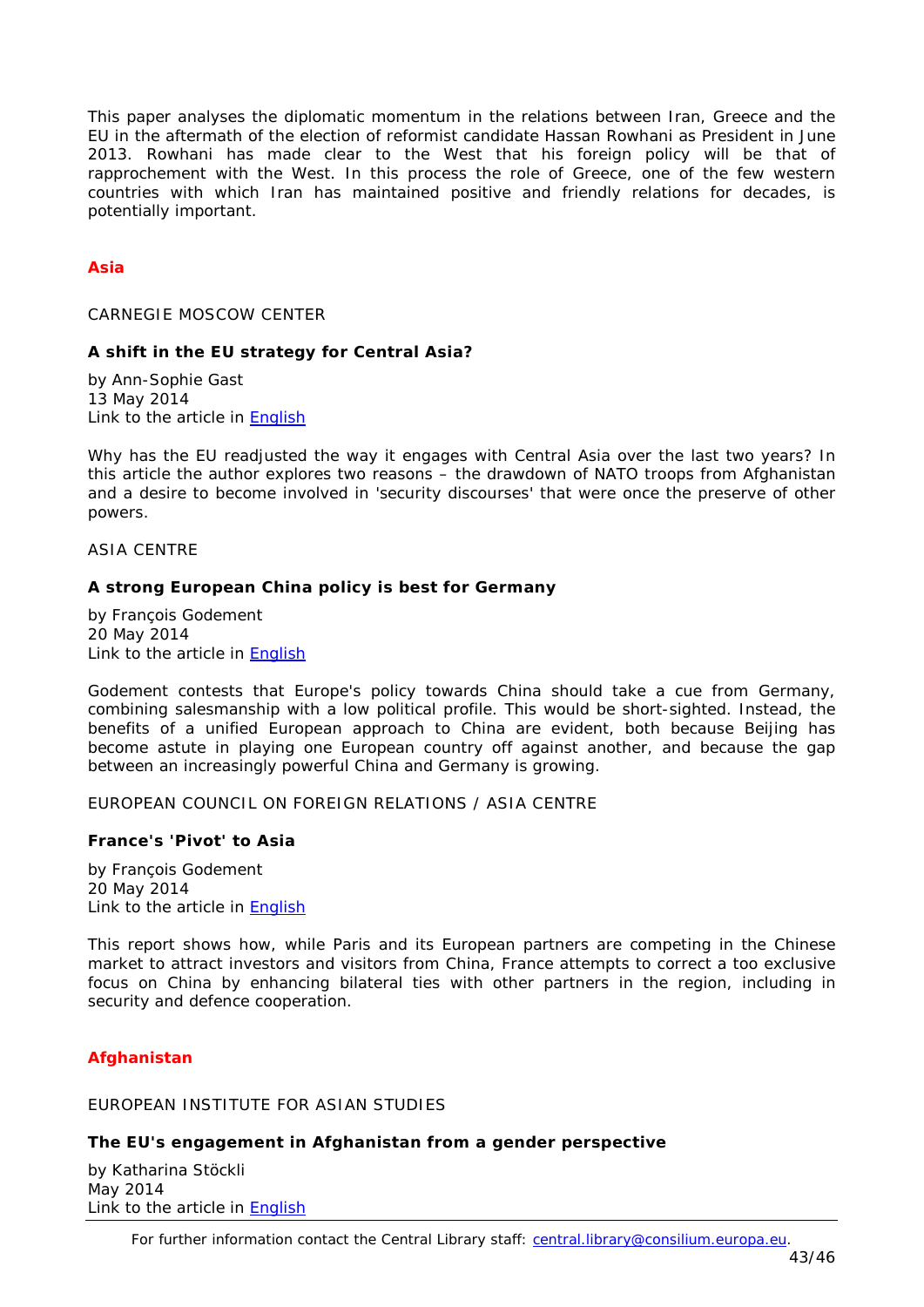This paper addresses the situation of women in Afghanistan, in the context of EU engagement in that country. Despite the fact that the EU is one of the major donors of development and humanitarian assistance, and that its engagement in Afghanistan is based on its shared values and norms, its influence remains predominantly declaratory and has not yet translated into real political influence yet, argues Stöckli.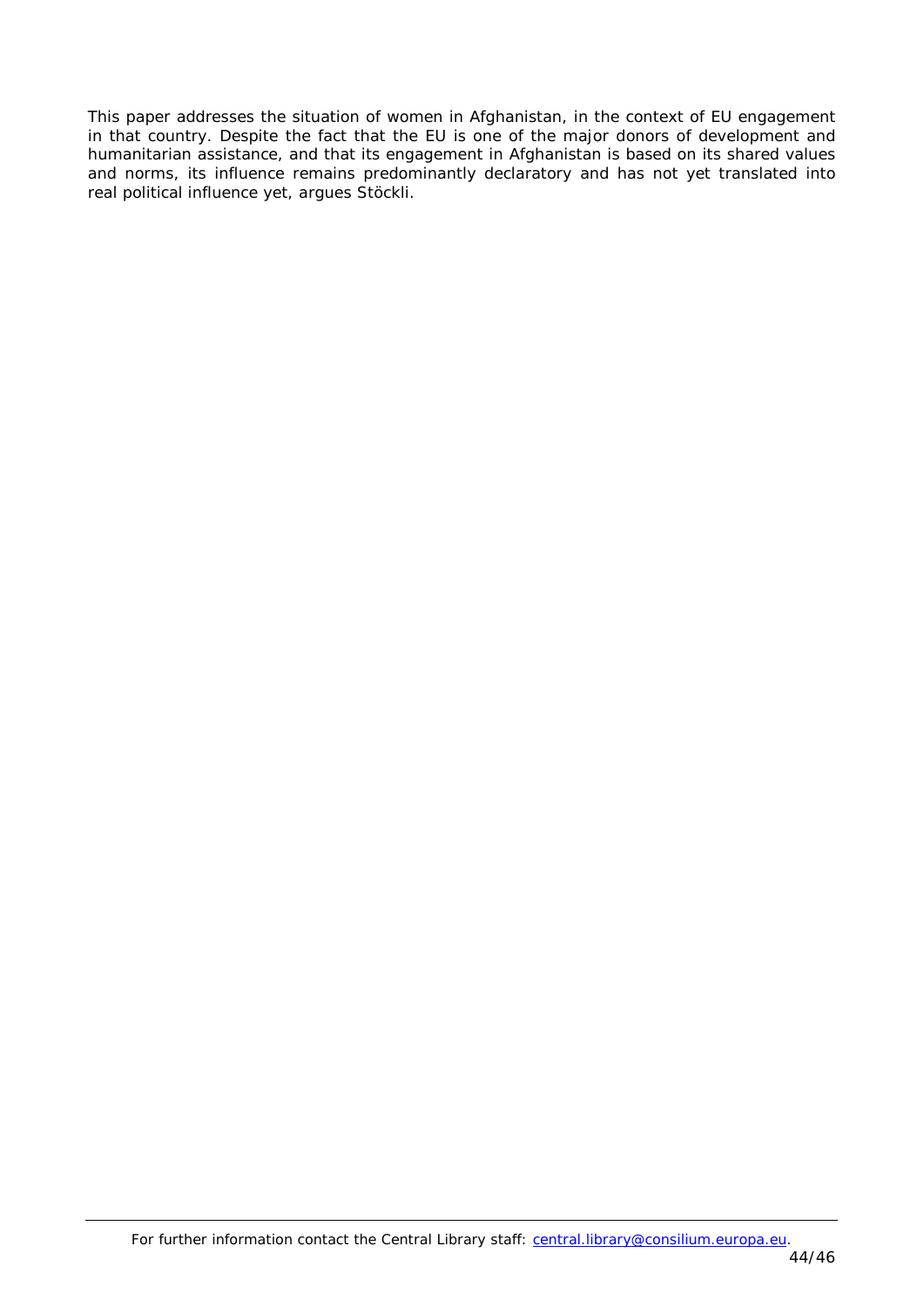# <span id="page-44-0"></span>**SPECIAL FOCUS - SEPARATISM**

<span id="page-44-1"></span>*Read also our related blog posts: [Separatism in Europe](http://councillibrary.wordpress.com/2014/04/08/separatism-in-europe-4-political-and-economic-implications/)*

#### EUROPEAN POLICY CENTRE

#### <span id="page-44-2"></span>**Could an independent Scotland join the European Union?**

by Graham Avery 28 May 2014 Link to the article in [English](http://www.epc.eu/documents/uploads/pub_4487_scotland_and_the_eu.pdf)

The people of Scotland vote in September on the question "Should Scotland be an independent country?". The Scottish Government aims, if the result is 'yes', for Scotland to become independent in March 2016 and to join the main international organisations including the EU. This paper explores the issue from the angle of UK domestic politics as well as Scotland-EU relations.

<span id="page-44-3"></span>EUROPEAN POLICY CENTRE / BARCELONA CENTRE FOR INTERNATIONAL AFFAIRS

#### <span id="page-44-4"></span>**Independentism and the European Union**

by Graham Avery 7 May 2014 Link to the article in **English** and in [Catalan](http://www.cidob.org/en/content/download/39188/605476/file/NOTES+88_AVERY_CAT.pdf)

Independentism/separatism is a live issue in Europe today. In the EU separatist parties have gained votes in Scotland, Catalonia, Flanders and elsewhere, and referendums are in prospect. In Eastern Europe Crimea's referendum has led to an international crisis. The author asks what the EU policy on independentism can be, whether the division of a member state into two states is bad for the EU, and finally, how is the organisational structure of the EU fosters independentism.

<span id="page-44-5"></span>FRIEDRICH-EBERT-STIFTUNG (FRIEDRICH EBERT FOUNDATION)

### <span id="page-44-6"></span>**Katalonien: Geld oder Identität?**

by Michael Ehrke May 2014 Link to the article in [German](http://library.fes.de/pdf-files/id/10769.pdf)

Ehrke notes that the economic crisis, the imposed austerity and the consequent loss of credibility of the Spanish actors and institutions have contributed to the increase of the independence movement. The majority of Catalans conceptualise Catalonia as a nation that has a right to a own political system. For Catalans, separatist narratives stem from the perceptions of a higher economic performance, an older and 'more authentic' belonging to Europe and centuries-long exploitation of the region.